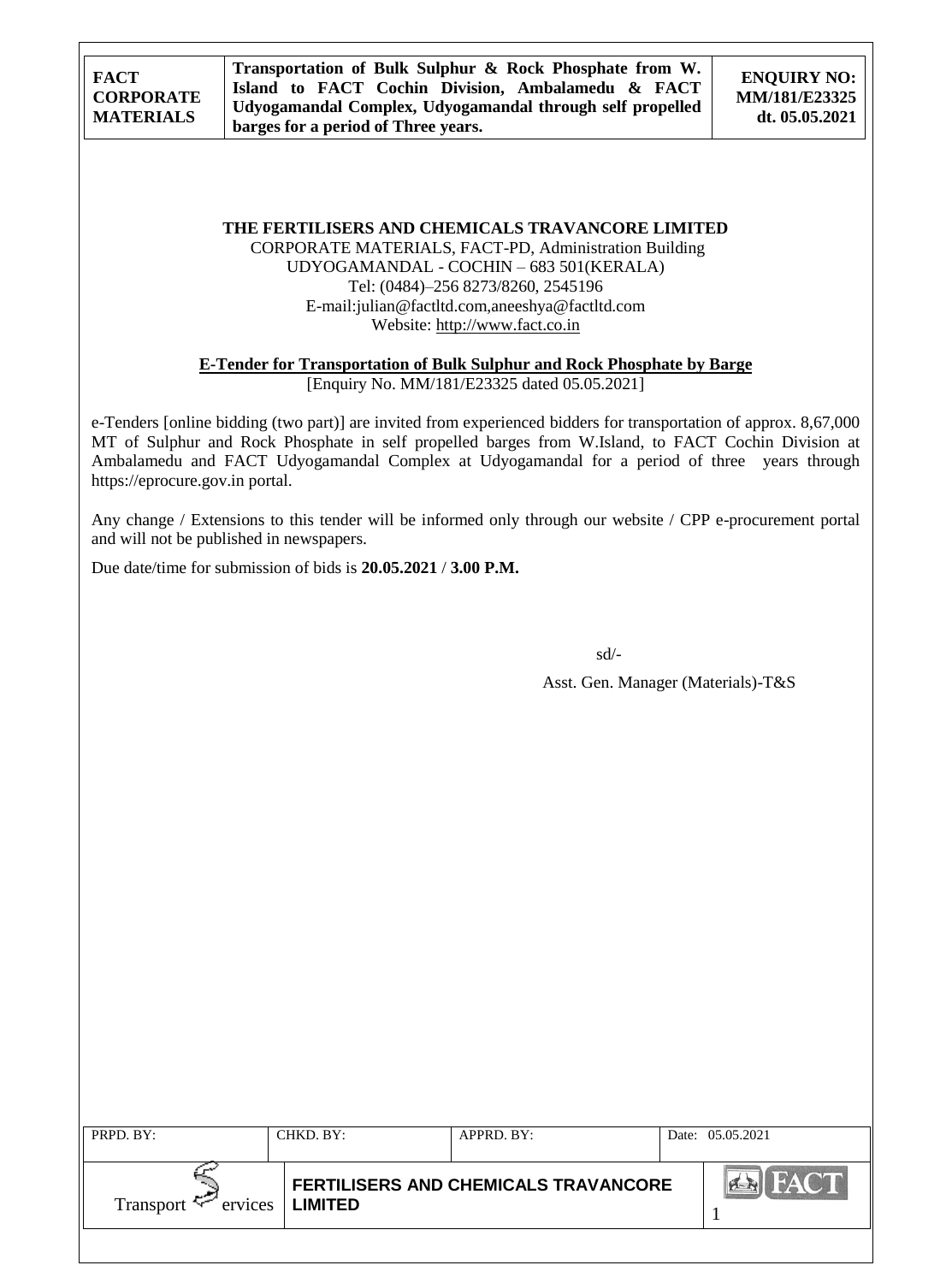# **THE FERTILISERS AND CHEMICALS TRAVANCORE LTD**

## **(A Government of India Enterprise) NOTICE INVITING e-TENDERS**

Online bids (two part) are invited for Transportation of Bulk Sulphur & Rock Phosphate from W. Island to FACT Cochin Division, Ambalamedu & FACT Udyogamandal Complex, Udyogamandal through self propelled barges for a period of THREE years through [https://eprocure.gov.in](https://eprocure.gov.in/) portal. The details of work are described in the Scope of Work (Annexure-V) attached. The bidders may also refer the Instructions to Bidders (Annexure-I, Special Terms and Conditions of Contract (Annexure-V) and Standard Terms and Conditions of Contract (Annexure VI) applicable for the proposed contract.

## **PLEASE NOTE THAT ONLY ONLINE BIDS WILL BE CONSIDERED AGAINST THIS TENDER Visit [https://eprocure.gov.in](https://eprocure.gov.in/) for online bid submission**

### Enquiry No. MM/181/E23325 dt. 05.05.2021 Mode of Tendering TWO PART Part A: Pre-Qualification cum Techno-Commercial Bid Part B: Price Bid (BOQ) Due date & time for Submission of bids  $20.05.2021 / 03.00 \text{ P.M.}$ Date & Time for opening of Part A of the Bid.  $21.05.2021 / 03.30$  P.M. Name of Work/Description Transportation of Bulk Sulphur & Rock Phosphate from W. Island to FACT Cochin Division, Ambalamedu & FACT Udyogamandal Complex, Udyogamandal through self propelled barges for a period of THREE years. EMD As per clause 7.0 of Instruction to Bidders Security Deposit 3% of the total contract value Period of contract THREE Years from date of commencement of work as per letter of intent/work order **Contacts** 1) Mrs. Aneeshya Venugopal, Tel: +91 484 256 8273, e-mail: aneeshya@factltd.com 2) Mr. Julian R, Tel: +91 484 256 8629, e-mail: julian@factltd.com 3) e-Tender Helpline: Mr. Ajino Anandh, Tel : +91 484-2568374 Mobile: 9497334230 email: ajinoanandh@gmail.com

## **1.0 GENERAL INFORMATION**

## **2.0 TENDER DOCUMENTS (e-TENDER)**

Visit our website [www.fact.co.in](http://www.fact.co.in/) or Central Public Procurement Portal [https://www.eprocure.gov.in](https://www.eprocure.gov.in/) for tender documents. Bid submission shall be in electronic form through [https://eprocure.gov.in](https://eprocure.gov.in/) only. See Annexure IV 'Instructions to Bidders (e-Tender)'.

| PRPD. BY:            | CHKD. BY:      | $APPRD$ . $BY$ :                            | Date: 05.05.2021 |
|----------------------|----------------|---------------------------------------------|------------------|
| Transport<br>ervices | <b>LIMITED</b> | <b>FERTILISERS AND CHEMICALS TRAVANCORE</b> |                  |
|                      |                |                                             |                  |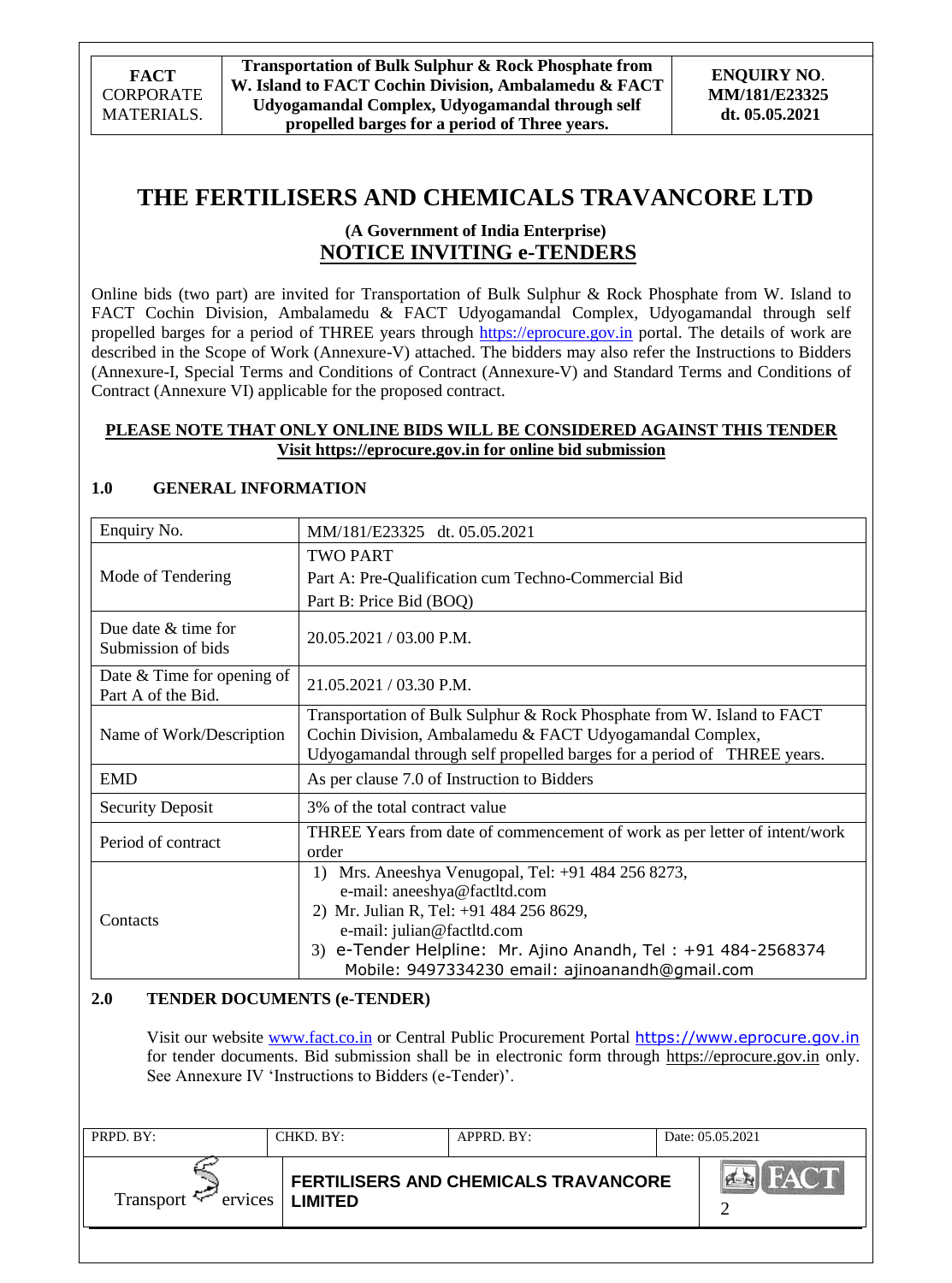**Transportation of Bulk Sulphur & Rock Phosphate from W. Island to FACT Cochin Division, Ambalamedu & FACT Udyogamandal Complex, Udyogamandal through self propelled barges for a period of Three years.**

## **3.0 GENERAL**

- 3.1 When bids are received from any proprietorship / firm / company having the same proprietor or one or more partners/Directors in the business organisation of any other party quoting against this tender (hereinafter called Common Firms), such bids shall be considered having been received from only one applicant in different names and the lowest acceptable quotation of such Common Firm shall only be considered for evaluation.
- 3.2 Bids from bidders against whom any criminal case, enquiry or investigation/report by authorities like Vigilance, CBI etc., are pending in relation with FACT or bidders who are defaulting contractors of FACT shall be disqualified and rejected.
- 3.3 FACT reserves the right to reject any or all bids without assigning any reasons whatsoever, and / or based on the past unsatisfactory performance by bidders at FACT / other PSEs / Govt. Departments. The opinion of FACT regarding the same shall be final and conclusive.
- 3.4 Partnership firms having common partners will be treated as one Bidder. When bids are received from any proprietorship / firm / company having the same proprietor or one or more partners/Directors in the business organisation of any other party quoting against this tender (hereinafter called Common Firms), such bids shall be considered having been received from only one applicant in different names and the lowest acceptable quotation of such Common Firm shall only be considered for evaluation.
- 3.5 "Integrity Pact: The bidders shall sign and submit an "Integrity Pact (IP)" to be executed between the bidder and Fertilisers and Chemicals Travancore Ltd. along with the bid as per Annexure-XII. IP shall be implemented through the following Independent External Monitor (IEM) for the bid. Mr. P.K. Vijayakumar, IRS (Retd), Madhavam, Vaniyan Lane, Punkunnam P.O, Thrissur – 680002 Mobile: [8547381122,](callto:8547381122) E-mail address: [vkmenon78@gmail.com"](mailto:vkmenon78@gmail.com)

 **The Original Integrity Pact on Rs.500/- stamp paper signed by the bidder is to be sent by Post / Courier to The Assistant General Manager (T&S), Materials Department, PD Administrative Building, FACT Ltd., Udyogamandal P.O, Ernakulam-683501.**

 **Note: In case bidders require any clarification pertaining to the tender please contact the officers at 3.6 below. "Kindly note that the Independent External Monitor should NOT be contacted for clarifications regarding the tenders."**

3.6 For any clarification on this enquiry please contact Asst. General Manager (Materials) T&S, [Phone-0484- 2545196, 2568260] or Officer (Materials)-T&S [Phone No.0484-256 8273], CENTRALISED MATERIALS, FACT Ltd., FACT PD Administration Building, Udyogamandal PIN-683 501.

Any further information on site familiarisation, if required by the bidders, can be had from the (i) DGM(WI) (Ph:2668165), (ii) Manager Production [WI] (Ph:2666739), (iii) Sr.Manager [Raw Materials]-CD (Ph:2723617) and (iv) Dy. General Manager Production [Pollution Control & Raw Materials]-UD (Ph:2567 827).

### **4.0 EVALUATION OF BIDS:**

4.1 Bids will be evaluated based on the pre-qualification criteria and other requirements stipulated in the tender enquiry.

| PRPD. BY:            | CHKD. BY:      | $APPRD$ . $BY$ :                            | Date: 05.05.2021     |
|----------------------|----------------|---------------------------------------------|----------------------|
| Transport<br>ervices | <b>LIMITED</b> | <b>FERTILISERS AND CHEMICALS TRAVANCORE</b> | FACT<br><b>CARGO</b> |
|                      |                |                                             |                      |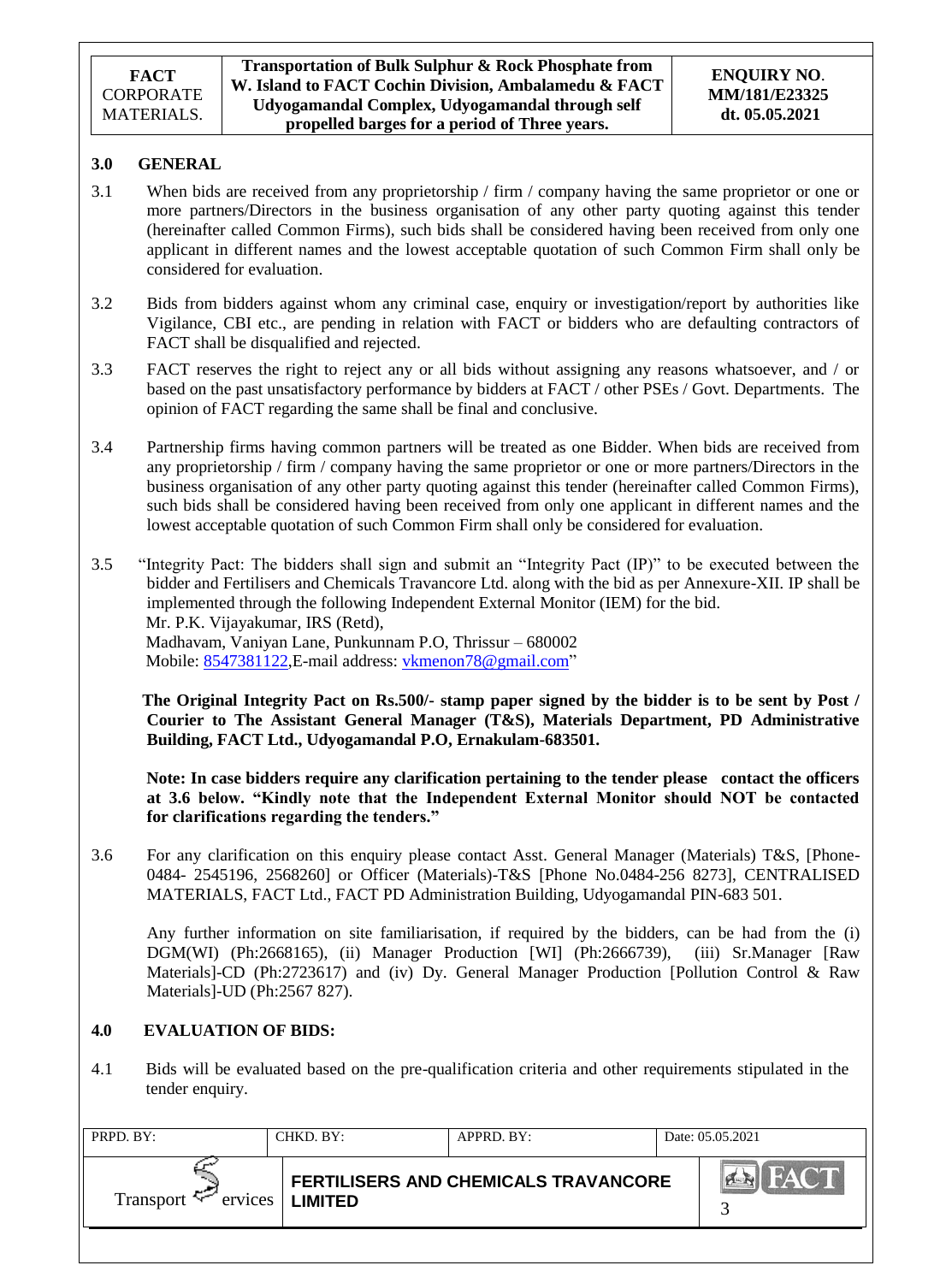- 4.2 Bidder shall quote for both items of work in the Price Bid Format (BOQ-Annexure IX). Bids not complying with the above will not be considered. Evaluation of bids and determination of the L1 bidder shall be based on the combined total value of all items of work quoted by the bidder in the Price Bid Format. The combined total value as above shall be computed based on the rates quoted by the Bidder against each item and the corresponding quantities indicated. The work order issued shall contain both items of work. The rate quoted shall be applicable for transportation of the material loaded into barge(s) either using the conveyor system at Q-10, WI or loaded into barge(s) direct from the ship or other than through the conveyor system at Q10/any other Berth at Cochin Port.
- 4.3 If there is a tie in the L1 position, the tie shall be broken by obtaining revised reduced rates in sealed covers from the L1 bidders.

## **5.0 SPLITTING OF WORK:**

- 5.1 Considering the critical nature of work and to have flexibility in movement operations, FACT proposes to engage more than one contractor for the work as per this enquiry. The work shall be split among more than one bidder, even if the L1 bidder is having full capacity requirement for the work. The L1 bidder will be awarded contract for movement up to a maximum of 70% of the total quantity to be moved and the balance quantity will be ordered on the L2, L3, L4…bidders in that order, subject to conditions as below:
- 5.2 The peak movement requirement of 2000 MT per day (considering peak daily movement requirement to FACT-CD and UC) will be treated as the full capacity requirement for the work. The daily movement capacity of a bidder shall be assessed based on the carrying capacity of barge(s) offered as per 2.2 of Annexure-IV, assuming one trip per day per barge. FACT"s decision on the above shall be final and binding on the bidders. In case the barge(s) can carry only lesser quantity than the approved capacity stated under 2.1 of Annexure-IV, only the quantity as per 2.2 of Annexure-IV will be considered for computation of movement capacity of a bidder.
- 5.3 Daily Peak Movement requirement as required by user shall be complied with (max.2000MT). If there is any shortfall in the Daily Peak movement requirement, necessary recovery shall be made as per clause 7.3 of Special Terms and Conditions of Contract.
- 5.4 A bidder with daily movement capacity of 1400MT (i.e., 70% of daily peak movement requirement) or above will be awarded only 70% of the total estimated quantity in case he becomes the L1 bidder. In case the L1 bidder has a daily movement capacity less than 1400 MT, he will be awarded a quantity in proportion of his daily movement capacity to the daily peak movement requirement of 2000 MT. The balance quantity will be awarded to the L2 bidder, provided he matches the L1 rate, and if he has movement capacity to meet the remaining daily peak movement requirement, after considering the daily movement capacity of the L1 bidder. If the L2 bidder does not meet the balance daily peak movement requirement in full after considering the L1 bidder, he will be awarded a quantity in proportion of his daily movement capacity to the daily peak movement requirement of 2000 MT and the L3 bidder will be considered for award of the work for the remaining quantity and so on. If the L2 bidder does not match with the L1 rate, then the L3, L4, L5….. bidder in that order will be considered for award of balance quantity to meet the peak daily movement requirement.

In case balance quantity still remains to be awarded even after matching the L1 rate by other bidders, FACT reserves the right to award maximum quantity to the L1 or L2, L3...bidders in that order, who have matched the L1 rate to the extent of movement quantity these bidders are able to offer.

| PRPD. BY:                   | CHKD. BY:                                                     | $APPRD$ . BY: | Date: 05.05.2021 |
|-----------------------------|---------------------------------------------------------------|---------------|------------------|
| Transport $\sim$<br>ervices | <b>FERTILISERS AND CHEMICALS TRAVANCORE</b><br><b>LIMITED</b> |               | <b>FACT</b>      |
|                             |                                                               |               |                  |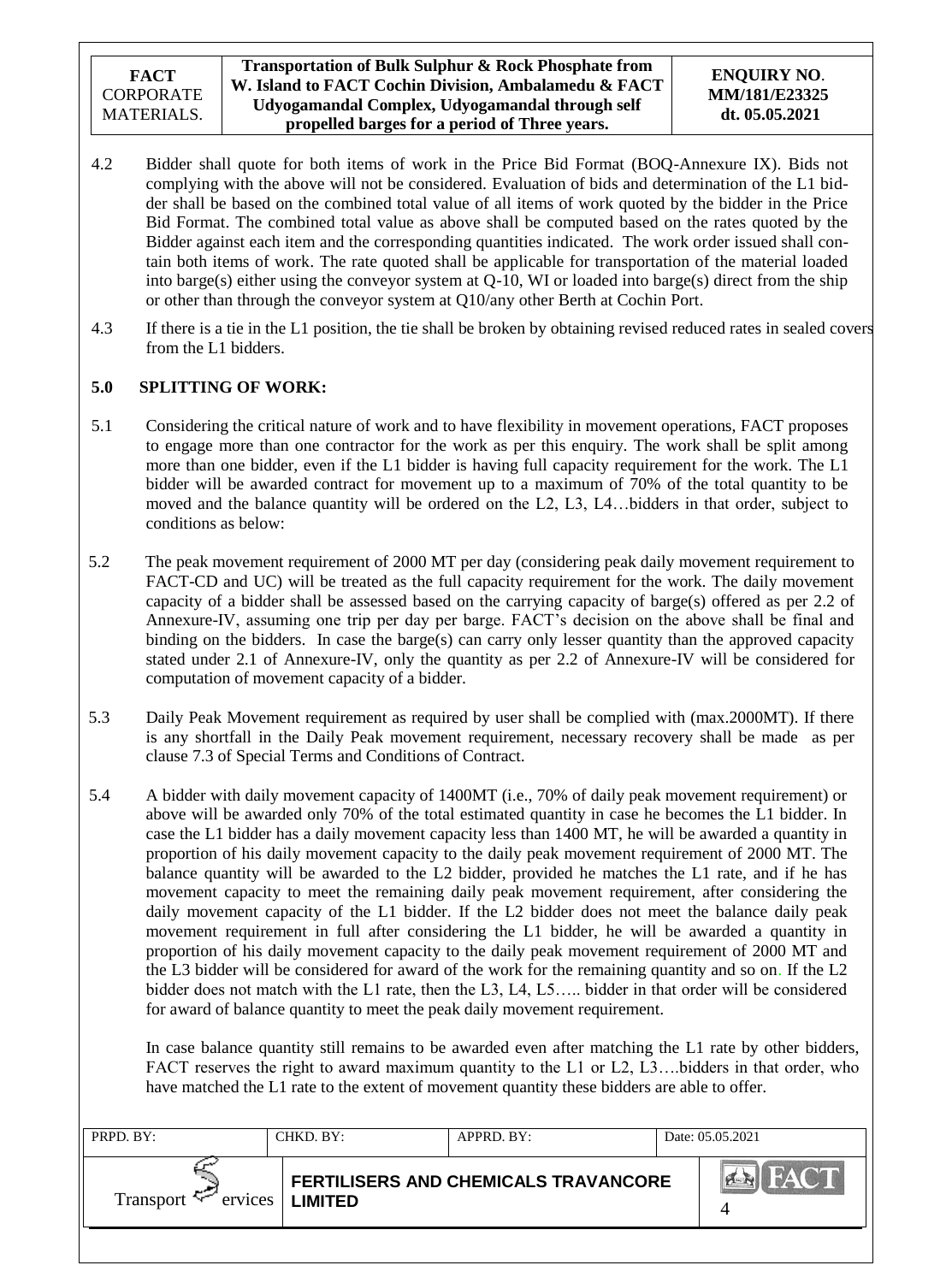- 5.5 In case none of the other bidders matches the rate of the L1 bidder, FACT reserves the right to award maximum quantity to the L1 bidder which he is able to offer to meet movement requirement.
- 5.6 Splitting of the estimated total quantity of **8,67,000 MT (for three years)** shall be made in the ratio of daily movement capacity of bidders to the daily peak movement requirement of 2000 MT as detailed above.
- 5.7 In case more than one bidder becomes L1 and the total daily movement capacities offered by the L1 bidders altogether equal or exceed the total daily peak movement requirement of 2000 MT, the total estimated quantity of **8,67,000** MT (for 3 years) will be split among them in proportion of the offered daily movement capacity of each of these bidders to the total daily movement capacity of all the L1 bidders adjusted to the total daily peak movement requirement of 2000 MT.

In case more than one bidder becomes L1 and the total daily movement capacities offered by these bidders altogether do not meet our daily peak movement requirement of 2000MT, the quantity remaining after awarding contract to the L1 bidders (in proportion of the offered daily movement capacity of each L1 bidder to the total daily peak movement requirement) will be allocated to the L2, L3, L4……bidders in that order (if they match L1 rate) based on method already indicated.

- 5.8 Decision of FACT on splitting order shall be final and binding on the bidders.
- 5.9 Illustrations are given below showing the method of splitting the order and apportionment of quantities:

Illustration-1:

Daily movement capacity of L1 Bidder (A) :4000 MT. Daily movement capacity of L2 Bidder (B) : 2000 MT.

In this case, splitting of total quantity of 8,67,000 MT (for 3 years) will be done as follows:

Bidder(A): 6,06,900 MT [8,67,000 X (1400/2000) i.e.,70%] Bidder(B): 2,60,100 MT [8,67,000 X(600/2000) i.e 30%]

Illustration-2:

Daily movement capacity of L1 Bidder (A) : 900 MT. Daily movement capacity of L2 Bidder (B): 1500 MT.

In this case, splitting of 8,67,000 MT (for 3 years) will be done as follows:

Bidder (A): 3,90,150 MT [8,67,000 X (900/2000) i.e 45%] Bidder (B) : 4,76,850 MT [8,67,000 X (1100/2000) i.e 55%]

Illustration-3:

Daily movement capacity of L1 Bidder (A) : 600 MT. Daily movement capacity of L2 Bidder (B) : 800 MT. Daily movement capacity of L3 Bidder (C): 800 MT.

In this case, splitting of 8,67,000 MT (for 3 years) will be done as follows:

| PRPD. BY:           | CHKD. BY:                  | APPRD. BY:                                  | Date: 05.05.2021 |
|---------------------|----------------------------|---------------------------------------------|------------------|
| Transport $\approx$ | $ervices$   <b>LIMITED</b> | <b>FERTILISERS AND CHEMICALS TRAVANCORE</b> | <b>HAY</b>       |
|                     |                            |                                             |                  |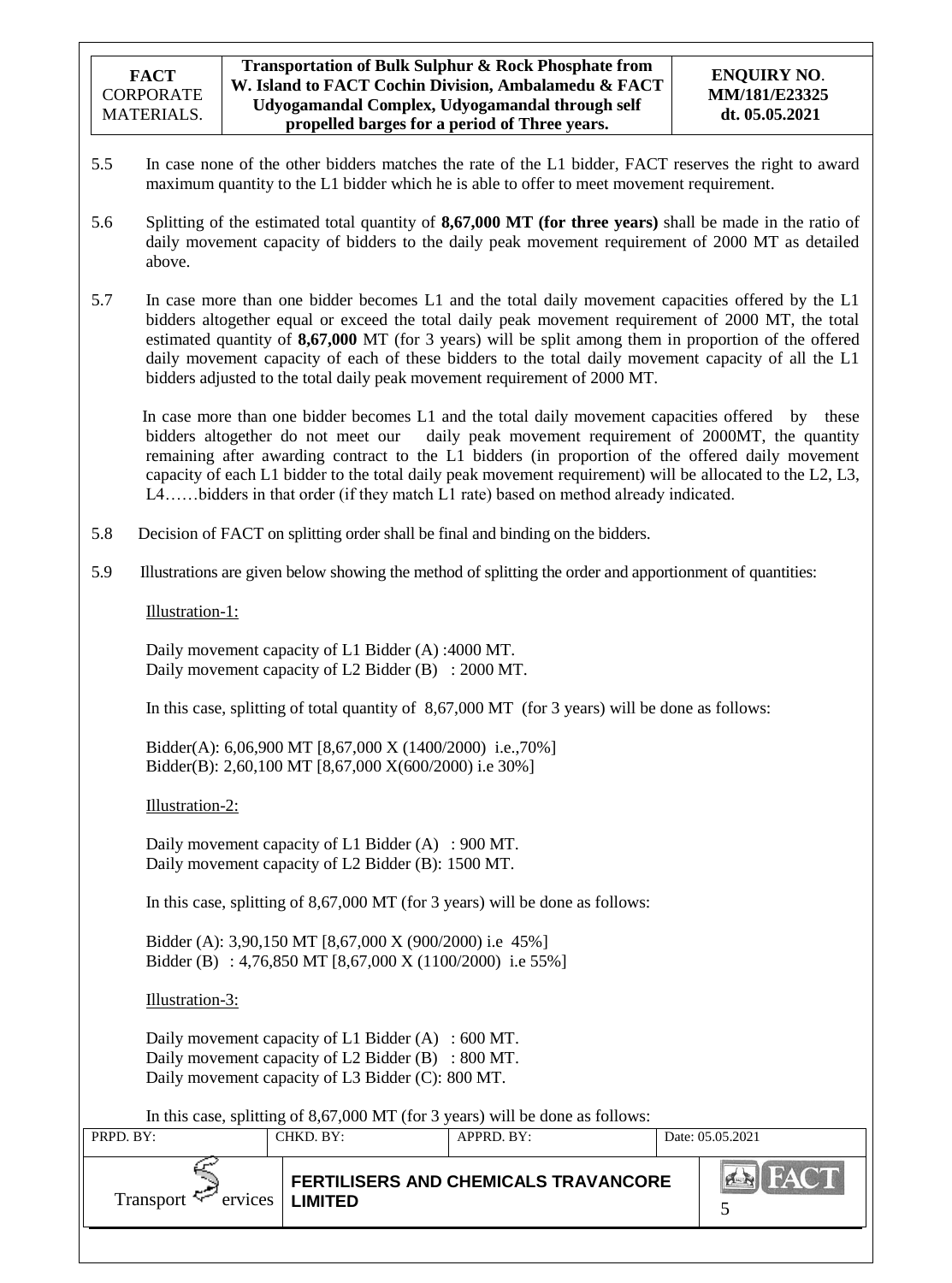Bidder (A): 2,60,100 MT [8,67,000 X (600/2000) i.e 30% ] Bidder (B): 3,46,800 MT [8,67,000 X (800/2000) i.e 40% ] Bidder (C): 2,60,100MT [8,67,000 X (600/2000) i.e 30% ]

Illustration-4:

Daily movement capacity of L1 Bidder (A): 600 MT. Daily movement capacity of L2 Bidder (B): 800 MT.

In this case, splitting of 8,67,000 MT will be done as follows:

Bidder (A) : 2,60,100 MT [8,67,000 X (600/2000) i.e 30%] Bidder (B) : 3,46,800 MT [8,67,000 X (800/2000) i.e 40%]

Balance 2,60,100 MT shall be appropriated at the discretion of FACT between L1 & L2.

- 5.10 Decision of FACT on splitting order shall be final and binding on the bidders. Tendered quantity shall be split between the bidders only after considering the benefits applicable to the MSE bidders.
- 6.0 Bidder may visit the sites of loading and unloading operations at Willingdon Island, FACT-CD and FACT-UD for ascertaining the draft available for barge movement at the above loading / unloading points. Bidder may note that the Champakkara Canal and Udyogamandal Canal are being maintained by the Inland Water Authority of India (IWAI), and the draft available for movement of barges through these canals may be ascertained by the bidders with IWAI before quoting. Bidders shall offer only barges that are suitable for movement through the above canals and based on the draft available at WI / FACT-CD / UD Jetty. If a bidder has offered a barge, which is found unsuitable for movement through the Canals and for placing at WI / UD / CD Jetty, on award of contract, it shall be the responsibility of the bidder to arrange and provide suitable alternate barges for the work, at no extra cost to FACT. FACT shall not entertain any claim consequent to the bidder / contractor making such alternate arrangements for the work.
- 7.0 The bidder shall indicate the full technical details of the barges proposed to be used for the work like size/speed of the barges, capacity of the barge, the engine HP details, draft required, ownership/control document over the barges etc. Valid Calibration chart for the barge certified by a licensed surveyor, licence from Cochin Port and any other statutory bodies for transportation by barges in the Port area and Udyogamandal and Champakara canals and any other certificate/document as required in Annexure IV shall be submitted along with the bid.
- 8.0 Bidder shall clearly indicate the time required for mobilisation/commencement of work from the date of receipt of Letter of Intent (LOI)/ Work Order.

**For The Fertilisers and Chemicals, Travancore Limited**

## **ASST. GENERAL MANAGER (MATERIALS)-T&S**

|                                             |                                             | Date: 05.05.2021 |
|---------------------------------------------|---------------------------------------------|------------------|
| Transport $\approx$<br>ervices<br>  LIMITED | <b>FERTILISERS AND CHEMICALS TRAVANCORE</b> | <b>PLANN</b>     |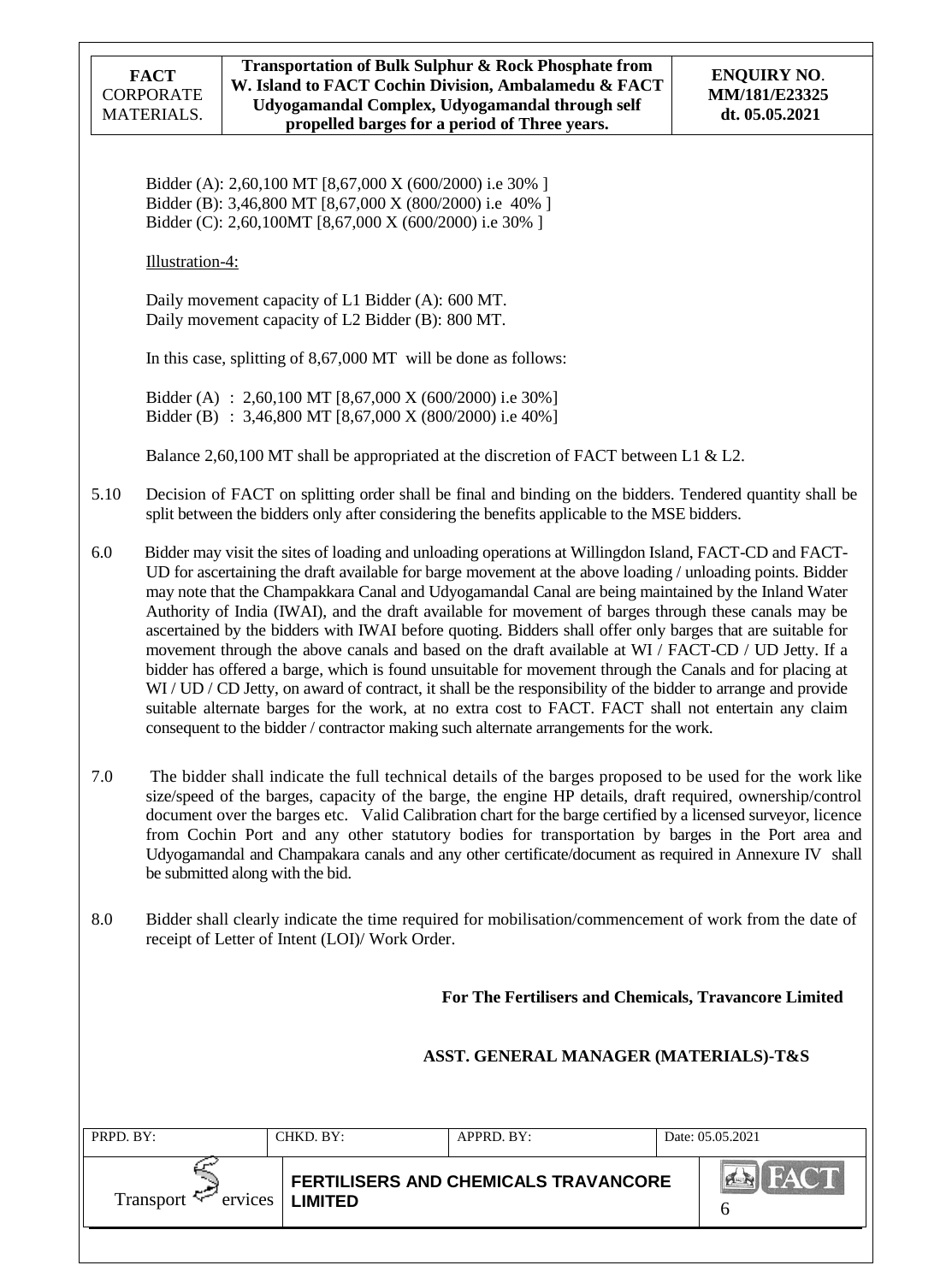**Transportation of Bulk Sulphur & Rock Phosphate from W. Island to FACT Cochin Division, Ambalamedu & FACT Udyogamandal Complex, Udyogamandal through self propelled barges for a period of Three years.**

List of Enclosures of this NIT is as follows:

| S1.            |               |                                                 | No. of         |
|----------------|---------------|-------------------------------------------------|----------------|
| No.            | Document      | TITI E                                          | Pages          |
| $\mathcal{I}$  | Annexure I    | Instructions to Bidders (e-Tender)              | 6              |
| 2              | Annexure II   | Pre-Qualification Criteria for bidders          | 1              |
| 3              | Annexure III  | Vendor Data Updation Form                       | 3              |
| $\overline{4}$ | Annexure IV   | <b>Barge Details with Specifications</b>        | 1              |
| .5             | Annexure V    | Special Terms & Conditions of Contract          | 7              |
| 6              | Annexure VI   | Standard Terms and Conditions of Contract       | $\overline{4}$ |
| 7              | Annexure VII  | Compliance Statement                            | 1              |
| 8              | Annexure VIII | Un-priced Copy of Price bid format              | 1              |
| 9              | Annexure IX   | Price bid format (BoQ)                          | $\mathcal{I}$  |
| 10             | Annexure X    | <b>Bid Security Declaration</b>                 | 1              |
| 11             | Annexure XI   | Proforma of Bank Guarantee for Security Deposit | 2              |
| 12             | Annexure XII  | Proforma for Agreement                          | $\mathcal{I}$  |
| 13             | Annexure XIII | <b>Integrity Pact</b>                           | 5              |

| PRPD. BY:           | CHKD. BY:         | $APPRD$ . BY:                               | Date: 05.05.2021 |
|---------------------|-------------------|---------------------------------------------|------------------|
| Transport $\approx$ | $ervices$ LIMITED | <b>FERTILISERS AND CHEMICALS TRAVANCORE</b> |                  |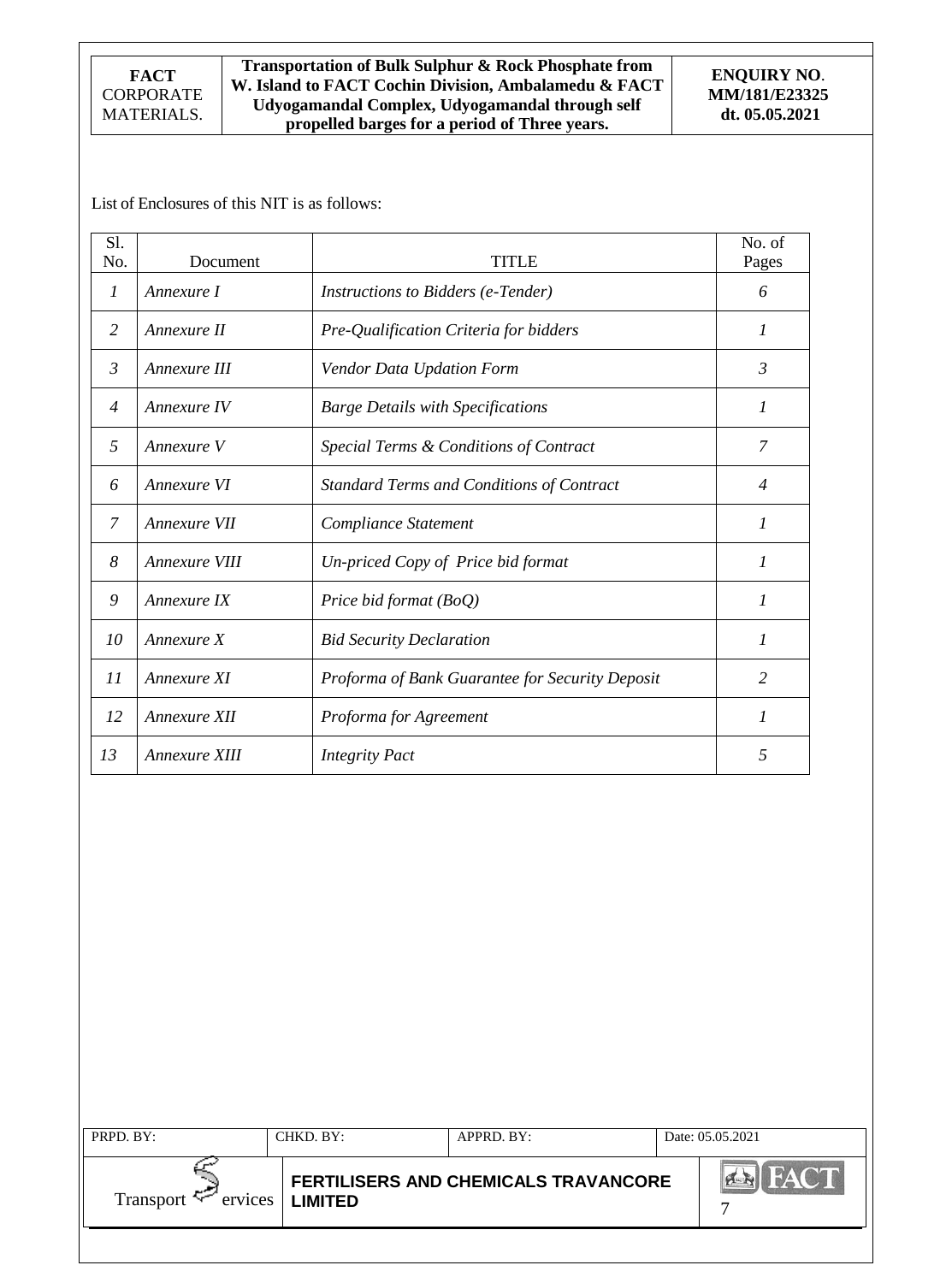**Transportation of Bulk Sulphur & Rock Phosphate from W. Island to FACT Cochin Division, Ambalamedu & FACT Udyogamandal Complex, Udyogamandal through self propelled barges for a period of Three years.**

#### **ENQUIRY NO**. **MM/181/E23325 dt. 05.05.2021**

### **ANNEXURE - I**

## **Instructions to Bidders**

- 1.0 Bidders shall study carefully the complete tender documents viz. NIT with Prequalification criteria, Instructions to Bidders (ANNEXURE-I), Technical Procurement Specifications if any, Terms & Conditions and any other documents forming part of this tender attached herewith. All conditions set out there in shall be binding on the bidders unless conflicting with any conditions expressly stated by FACT while accepting any bid in the event of such acceptance. One signed and scanned copy of the above documents shall accompany their online bids signifying their acceptance of the same. Bidder shall also submit along with his bid Vendor data updation (Declaration) Form, Check list (If applicable) and Compliance Statement duly filled with all details required therein and also attach supporting documents as required.
- 2.0 Before submitting the bid, the bidder shall familiarise himself about the details of the work, operating conditions during different seasons of year, etc., collect all necessary data regarding the facilities available at various points indicated in Special Terms and Conditions, applicable timings, routes etc., and satisfy himself on all aspects relating to this work which he has to handle and execute for the full contract period and shall make due provisions in his rates for any contingency or difficulty involved in the work covered by this enquiry. Claiming lack of knowledge shall not be a reason for exoneration of the bidder of his contractual obligations, if the contract is awarded to him or for demand for increase in rate.
- 3.0 Offers against this NIT shall be submitted online on e-Tendering portal [https://eprocure.gov.in,](https://eprocure.gov.in/) with valid digital signature certificate. Offers submitted on any other platform or in any other mode or including e-mails, physical submission of offers etc. SHALL NOT be accepted.
- 3.1 The bidders are requested to register themselves on the above website with their valid digital signature certificate, if not done already. It is mandatory for bidder to have valid digital signature certificate (Class II or Class III) issued by any of the Certifying Authority approved by Govt. of India for participating in the tender. The digital signature certificate shall be arranged by the bidder at his cost. Bidders may refer **Bidders Manual Kit** available on the above website for detailed information and instructions for registration, bid submission etc.
- 3.2 The documents, if any, which necessarily have to be submitted in originals if specified specifically in the enquiry documents, shall be submitted offline. However scanned copies of such documents shall be uploaded along with the offer submitted online.
- 3.3 The cover (s) containing the documents in original etc. to be submitted offline as required in the enquiry documents shall be duly superscribed with enquiry No., due date of enquiry, bidder's name & address and contact details. The documents shall be submitted to the following on or before the due date : The Asst.General Manager (T&S), Centralized Materials, PD Administrative Building, FACT Ltd., Udyogamandal PO, Kochi – 683 501, Kerala
- **4.0 SUBMISSION OF BIDS: The bid shall be uploaded with all relevant documents before due date and time in the above portal as given above.**
- 5.0 Bid documents shall consist of Part-A and Part B as detailed below:

## 5.1 **Part A (Pre-qualification-cum-Techno Commercial Bid) shall contain:**

1. Bid Security Declaration as per our Format or Claim for EMD exemption with documentary

| $ A \times I $<br><b>FERTILISERS AND CHEMICALS TRAVANCORE</b> |             |
|---------------------------------------------------------------|-------------|
| Transport $\sim$<br>$ervices$   <b>LIMITED</b>                | <b>FACT</b> |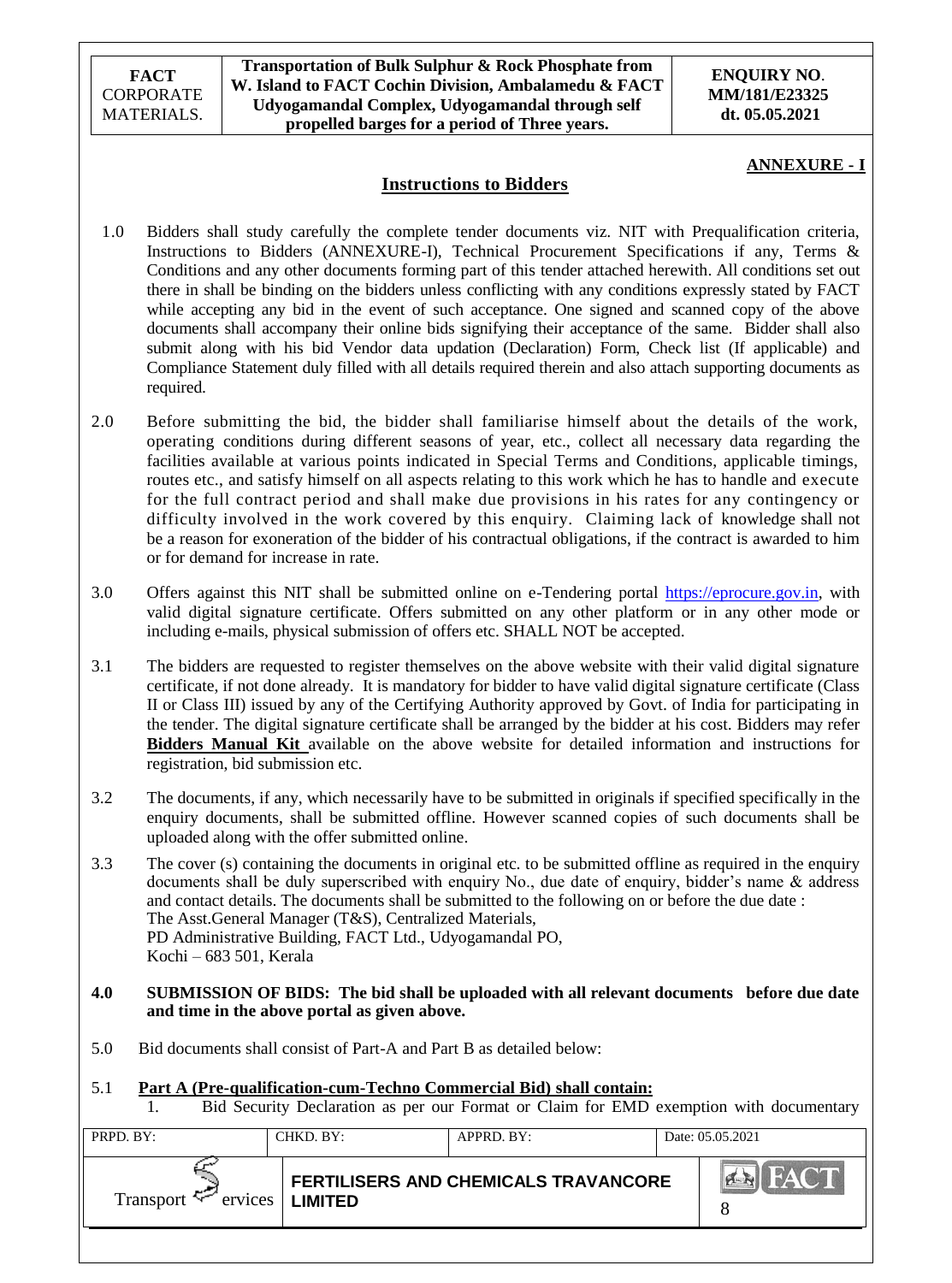proof.

- 2. Scanned copies of supporting documents for satisfying Pre-Qualification criteria.<br>3. Digitally Signed copies of NIT, Instructions to Bidders (Annexure I) and terms co
- Digitally Signed copies of NIT, Instructions to Bidders (Annexure I) and terms conditions.
- 4. Scanned copy of Signed & duly filled Vendor Data Updation Declaration Form"
- 5. Signed and duly filled up Check List for Commercial Terms" (if applicable) and scanned copies of attached documents as detailed in Check list.
- 6. Scanned copy of Signed & duly filled "Compliance Statement"
- 7. Scanned copy of Signed "Un-priced bid indicating "QUOTED" in the applicable columns. Rates shall not be indicated in Un-priced Bid.
- 5.2 **Part-B: shall comprise of the filled Price bid. The filled price bid ie. BoQ attached to the tender shall be uploaded after filling all relevant details such as name and address of the bidder, rates etc. as applicable.**
- 5.3 The priced BOQ shall be uploaded strictly in the format attached, failing which the offer is liable to be rejected. Renaming or changing the format of the BoQ is not permitted and the System will not accept any such changed document.
- 5.4 Fill-in all the relevant fields of the BoQ either in value or as a percentage as specified in the BoQ. Blank field, if any, in the uploaded BoQ shall be considered as Nil (not Quoted). No claim or revisions shall be entertained in this regard.
- 5.5 Bidders shall quote prices in the BOQ only and nowhere else. No other documents shall be enclosed with Price Bid (BOQ).
- 5.6 Rates shall be quoted in the same unit of measure given in the BOQ and shall be considered accordingly.
- 5.7 Bidders shall ensure that all the required documents as per enquiry are uploaded in the System before due date and time. The System does not allow submission of bids or any other document forming part of the bid after due date & time of bid submission. Non-submission of documents or incomplete documents may result in rejection of offers and no communication in this regard will be entertained. FACT reserves the right to reject any bid not submitted as per instructions at their discretion.
- 5.8 Timely submission of offers along with all the relevant documents online is the responsibility of the bidder concerned. The bids may be submitted well in advance to avoid last minute issues like non availability of internet, server not available, power failure etc. FACT shall not be held responsible for bidder"s inability to submit documents in time, incomplete submission of offers or non submission of any documents forming part of the offers etc.
- 5.9 Bidders shall meet all expenses in connection with submission of his bid, attending the bid opening, meetings etc.

## **6.0 BID OPENING:**

- 6.1 *Part-A* of the bids of all bidders who submit their Bids as per the instructions on or before the due date and time shall be opened online, on the specified bid opening date and time. Bids submitted not in conformity with the Enquiry instructions are liable to be rejected without further processing.
- 6.2 *Part-B* Price bids of those bidders whose Part-A bid is acceptable, based on pre-qualification and technocommercial evaluation, only shall be opened online on a subsequent date, on completion of evaluation.

## **7.0 EARNEST MONEY:**

7.1 All bidders except those specifically exempted shall furnish Bid Security Declaration as per our format in lieu of Earnest Money Deposit, failing which such offers will be rejected. Submission of Bid Security Declaration will be exempted for Govt. Depts and firms/public sector units/ MSE units registered under MSMED Act (subject to Declaration of Udyog Aadhar Memorandum number by the vendors on CPP Portal) / firms registered under NSIC and Khadi Board as per applicable govt. directions, and on submission of valid documents/certificates in proof of the same.

| PRPD. BY: | CHKD. BY:                  | $APPRD$ . $BY$ :                            | Date: 05.05.2021 |
|-----------|----------------------------|---------------------------------------------|------------------|
| Transport | $ervices$   <b>LIMITED</b> | <b>FERTILISERS AND CHEMICALS TRAVANCORE</b> | a                |
|           |                            |                                             |                  |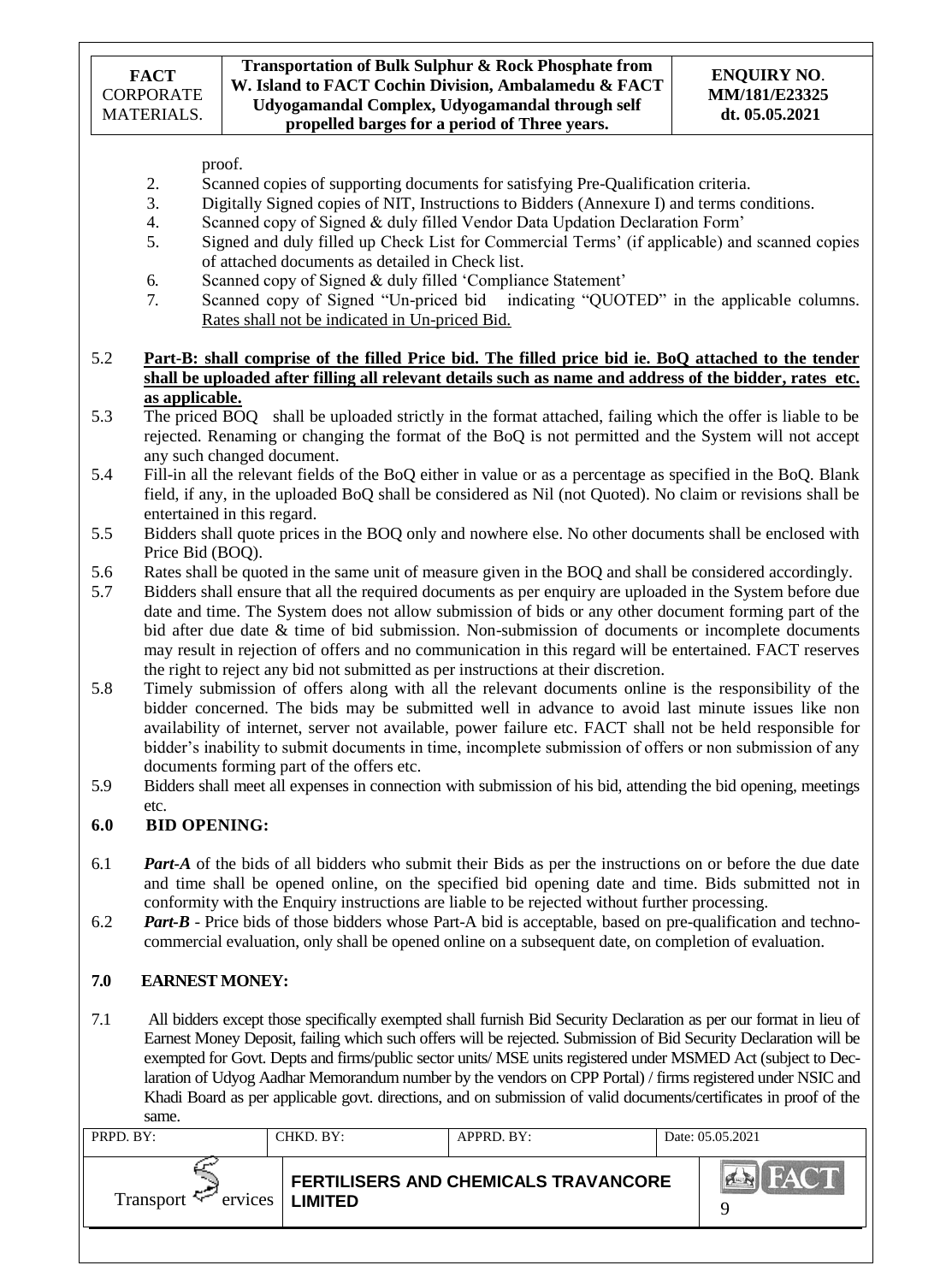7.2 If any bidder retracts from or without request of FACT revises or amends his bid during its validity period or fails to submit Security Deposit within the stipulated time or fails to execute the required agreement when the contract is awarded or fails to commence the execution of the work on the stipulated date, they will be disqualified from bidding for any contract with FACT for a period of **Three years** from the date of notification, without prejudice to FACT's right to claim damages and/or other legal recourse.

### **8.0 PURCHASE PREFERENCE:**

This tender shall be based on MSME order dt. 23<sup>rd</sup> March 2012, and as amended from time to time, pertaining to Public Procurement Policy in respect of procurement of goods and services, produced and provided by micro and small enterprises, including special benefits to MSE firms owned by SC/ST and women entrepreneurs, on furnishing relevant documents as proof. **Declaration of UAM numbers on CPPP is mandatory, failing which bidders will not be able to enjoy the benefits as per PP policy**. Bidders will get the benefit of PP policy only if they are MSE bidders at the time of submission of their offers.

In divisible tenders, participating MSEs quoting price within price band of L1+15% shall also be allowed to supply a portion of requirement by bringing down their price to L1 price in a situation where L1 price is from someone other than an MSE. Such MSEs shall be allowed to supply atleast 25% (or as applicable) of the total tendered value. In case of more than one such MSE, the supply will be shared proportionately (to tendered quantity). Special provisions extended to certain categories of MSEs as per the order shall also be applicable.

In case of non divisible tenders, an MSE quoting in the price band of L1+15% may be awarded for full/compete work of tendered value, considering the spirit of policy for enhancing the Government procurement from MSEs subject to bringing down of price to L1 by the MSE concerned.

### **This tender is divisible.**

### **9.0 DEVIATIONS:**

- 9.1 Deviations in the tender clauses shall not be accepted.
- 9.2 FACT reserves the right to reject the offers with deviations without further correspondence.
- 9.3 Bidder shall clearly indicate the time required for mobilisation /commencement of work from the date of receipt of Letter of Intent (LOI) / Work Order.

### **10.0 CONFORMITY:**

Bids must conform in all respects with the applicable terms and conditions of this enquiry. Bidder must certify in the compliance Statement that his bid complies with all Enquiry documents and technical specifications.

#### **11.0 Rates:**

11.1 Bidder shall quote his lowest rate for the work strictly as per the BoQ (Price Bid format) . Bids not complying with the above are liable to be rejected.

The Un-priced bid shall be submitted along with Part-A bid duly signed by the Bidder, indicating "QUOTED" in the columns. Rates shall not be indicated in Un-priced Bid.

11.2 Bidder shall quote all-inclusive rate for the work, but **exclusive of GST.** GST if applicable, will be payable extra by FACT as per statutory notification.

| PRPD. BY: | CHKD. BY:                | APPRD. BY:                                  | Date: 05.05.2021     |
|-----------|--------------------------|---------------------------------------------|----------------------|
| Transport | ervices   <b>LIMITED</b> | <b>FERTILISERS AND CHEMICALS TRAVANCORE</b> | <b>EN FACT</b><br>10 |
|           |                          |                                             |                      |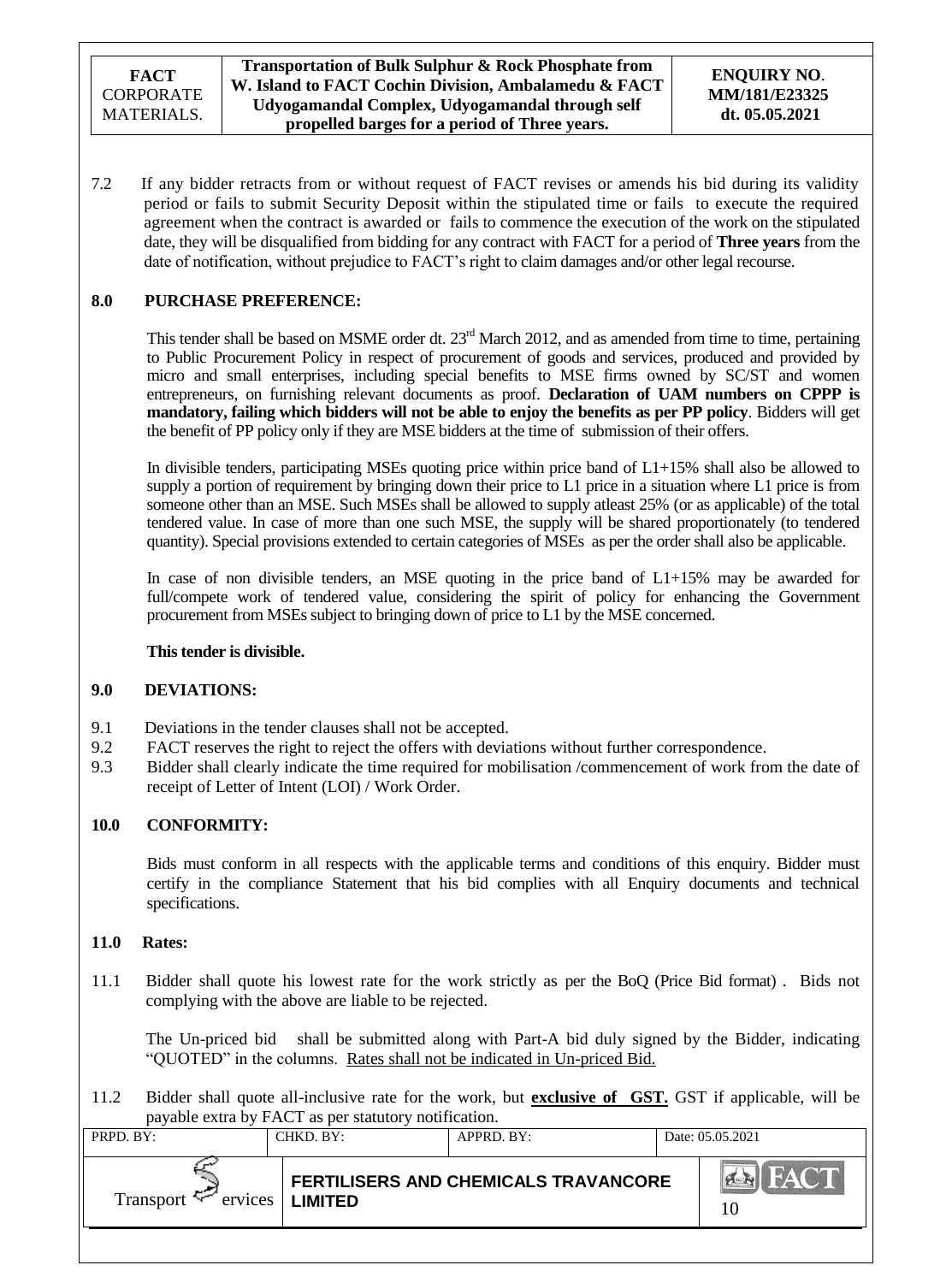11.3 The rates quoted in the tender are to hold good for a period of four months from the date of opening of the Pre-Qualification-cum-Techno-Commercial bid (Part-A). If contract is awarded, the work order rates shall be valid for the entire period of contract inclusive of extension / extensions. **No bidder can withdraw his tender or revoke or revise the rates within the aforesaid period of 120 days.** If the bidder withdraws/revises/revokes OR shows unwillingness to confirm with his offer, they will be disqualified from bidding for any contract with FACT for a period of **Three years** from the date of notification, without prejudice to FACT"s other right to claim damages.

## **12.0 SECURITY DEPOSIT**:

- 12.1 The successful bidder (Contractor) shall be required to furnish an interest free Security Deposit (SD) equivalent to **three percent (3%) of the total contract value** by DD/NEFT/RTGS or by Bank Guarantee issued by a Nationalised / Scheduled Bank as per the Proforma prescribed within 15 days of issue of the work order. The Bank Guarantee shall be valid till the expiry of the contract with a claim period of six months thereafter. FACT a/c No. 57017844467 with the State Bank of India, Udyogamandal Branch, IFSC Code SBIN0070158 shall be used in case of remittance of Security deposit by NEFT/RTGS and proof of remittance shall be submitted to FACT.
- 12.2 In case the bidder whose bid is accepted, fails to deposit the prescribed Security Deposit or fails to execute the agreement or fails to commence the execution of the work within the specified time, the contract issued to him is liable to be terminated and alternative arrangements made at the risk and cost of the Contractor.

## **13.0 PURCHASER'S RIGHT:**

FACT reserves the right to reject any or all bids without assigning any reason whatsoever. No claims shall lie against FACT on this account and FACT"s decision in this regard shall be final and binding on the bidders. FACT reserves the right to negotiate with the lowest bidder.

## **14.0 CONTRACTOR TO EXECUTE AGREEMENT**:

The contractor's responsibility under this contract will commence on the date specified in the Letter of Intent/Work Order. The successful Bidder shall be required to execute an Agreement with FACT, within 15 days of the receipt by him of the Work order issued by FACT for carrying out the work according to the terms and conditions of the contract given along with the Work Order. The Agreement shall be executed on Rs.200/- Stamp paper and shall be in the pro forma as specified by FACT. The provisions contained in tender papers and other documents exchanged between the Bidder and FACT shall form part of the contract.

## **15.0 The bidder shall furnish the following along with the offers.**

- 1. The GST registration Number and details. In the case of Provisional ID, GST Registration Number shall be provided on receipt of the same.
- 2. Place of supply/Service
- 3. Address of the supplier/service provider"s billing the item if it is different from 2 above
- 4. GST rates applicable for each item
- 5. HSN / SAC codes of each of the goods / services quoted

In case of unregistered contractor, a declaration to that effect with reason should be furnished.

|           |                            | In case of unregistered contractor, a decidiation to that cricer with reason should be ruinished. |                  |
|-----------|----------------------------|---------------------------------------------------------------------------------------------------|------------------|
| PRPD. BY: | CHKD. BY:                  | APPRD. BY:                                                                                        | Date: 05.05.2021 |
| Transport | $ervices$   <b>LIMITED</b> | FERTILISERS AND CHEMICALS TRAVANCORE                                                              | <b>BIFACT</b>    |
|           |                            |                                                                                                   |                  |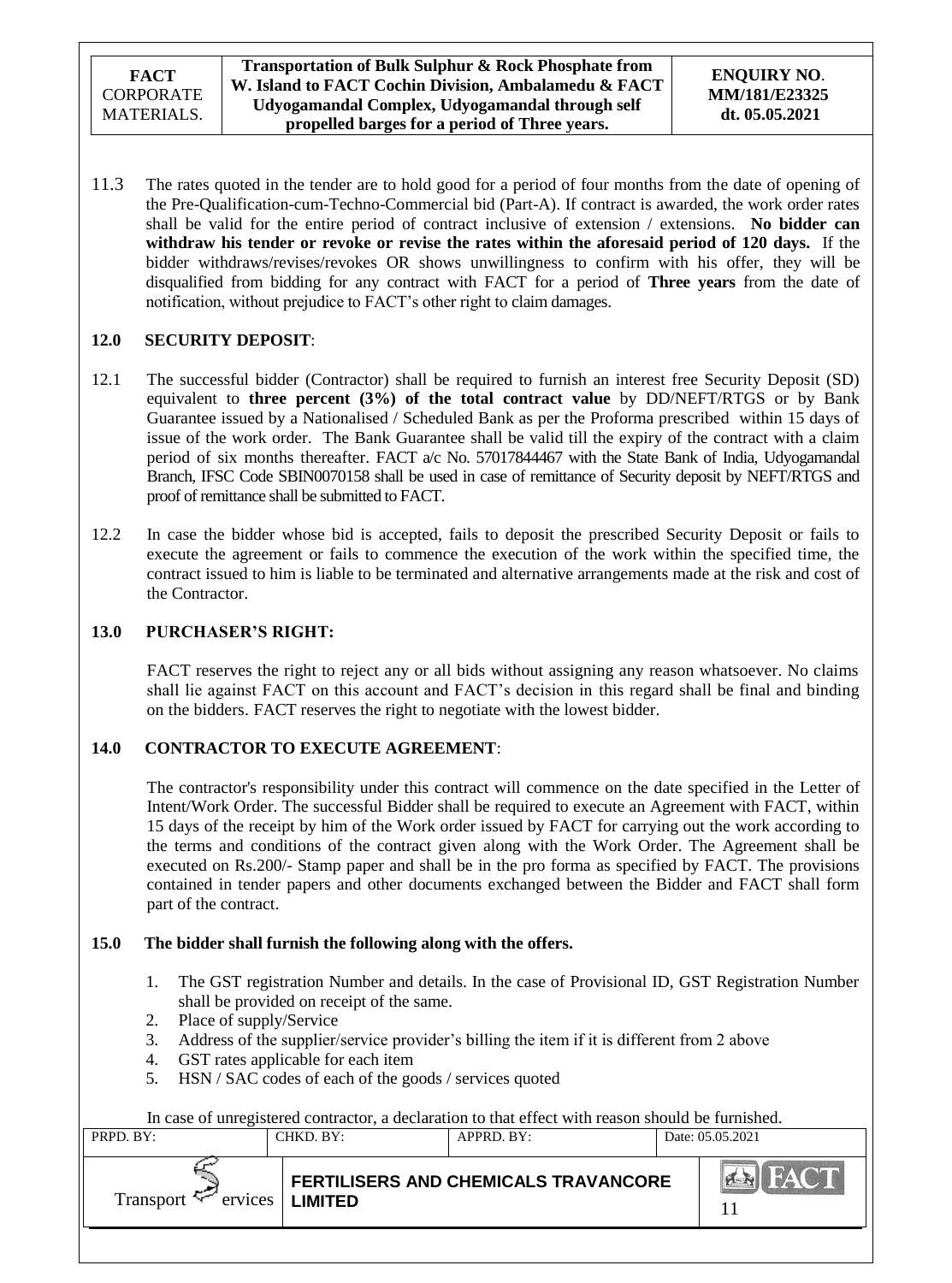| FACT             |
|------------------|
| <b>CORPORATE</b> |
| MATERIALS.       |

FACT's GST No. in the state of Kerala is 32AAACT6204C1Z2. FACT's GST numbers in other southern states is as follows:

Tamilnadu: 33AAACT6204C1Z0 Karnataka: 29AAACT6204C1ZP Andhra Pradesh: 37AAACT6204C1ZS Telangana: 36AAACT6204C1ZU Puducherry: 34AAACT6204C1ZY

The supplier/contractor shall do the following:

a) Submit GST compliant tax invoice to FACT along with supply.

b) Shall ensure uploading the above invoice as per statute  $\&$ 

c) File monthly returns in time enabling FACT to claim the input tax credit.

GST charged by the supplier/contractor shall be released separately to the supplier/contractor only after filing of (i) the outward supply details  $\&$  the monthly return on GSTN portal by the supplier/contractor and (ii) on matching the input tax credit to such invoice with the corresponding details of outward supply of the supplier/contractor.

In case FACT incurs any liability (like interest, penalty etc.,) due to denial/reversal of such input tax credit in respect of the invoice submitted by the supplier/contractor, for the reasons attributable to the supplier/contractor, the same shall be recovered from the supplier/contractor

Further in case FACT is deprived of the input tax credit due to any reason attributable to the supplier/contractor, the same shall not be paid or recovered if already paid to the supplier/contractor.

## **16.0 GENERAL:**

- 16.1 FACT reserves the right to extend without giving any reason, the last date for submission and opening of bid, but such extension will be duly intimated to those who have submitted online. In case the date of bid opening happens to be a day of strike/hartal etc. due to any reasons or happens to be a holiday for FACT, declared due to unforeseen and emergency reasons or due to any tech problems, the bids will be opened at the same time on the next full working day.
- 16.2 FACT reserves the right to make changes in the tender documents, but such changes will be published in our portal as a corrigendum. Bidders are requested to counter check with portal before submitting their bids.
- 16.3 Mere submission of all the documents will not necessarily mean that the Bidder is suitable. Worthiness assessed by FACT will be final and binding on the Bidder.
- 16.4 FACT may relax condition of prior turnover and prior experience (if specified in the Pre Qualification criteria) with respect to Micro & Small Enterprises (MSEs) subject to meeting of quality and technical specifications.
- 16.5 Except in the cases of items/services related to public safety, health, critical security operations and equipment etc., FACT at its discretion may relax the conditions of prior turnover and prior experience (if specified in the Pre Qualification criteria) for Startups recognised by Dept. of Industrial policy and promotion (DIPP) subject to meeting quality and technical specifications, on furnishing copies of relevant certificates / documents in proof of such recognition by DIPP.
- 16.6 All clarification and correspondence related to this enquiry shall be made only in English to the Asst.General Manager(Materials)T&S, Corporate Materials, PD Administrative Building, FACT Ltd., Udyogamandal – 683 501, Tel : 0484-2568260/2568629/2546427, FAX No: 0484-2545196, Email:julian@factltd.com

16.7 All disputes and questions, claims, rights, matters or things, whatsoever, in any way, arising out of or

| .         |                          | The disputes and questions, elamns, rights, matters or unligs, whatsoever, in any way, among out or or |                  |
|-----------|--------------------------|--------------------------------------------------------------------------------------------------------|------------------|
| PRPD. BY: | CHKD, BY:                | APPRD. BY:                                                                                             | Date: 05.05.2021 |
|           |                          |                                                                                                        |                  |
| Transport | $ervices$ <b>LIMITED</b> | <b>FERTILISERS AND CHEMICALS TRAVANCORE</b>                                                            | <b>BIFACT</b>    |
|           |                          |                                                                                                        |                  |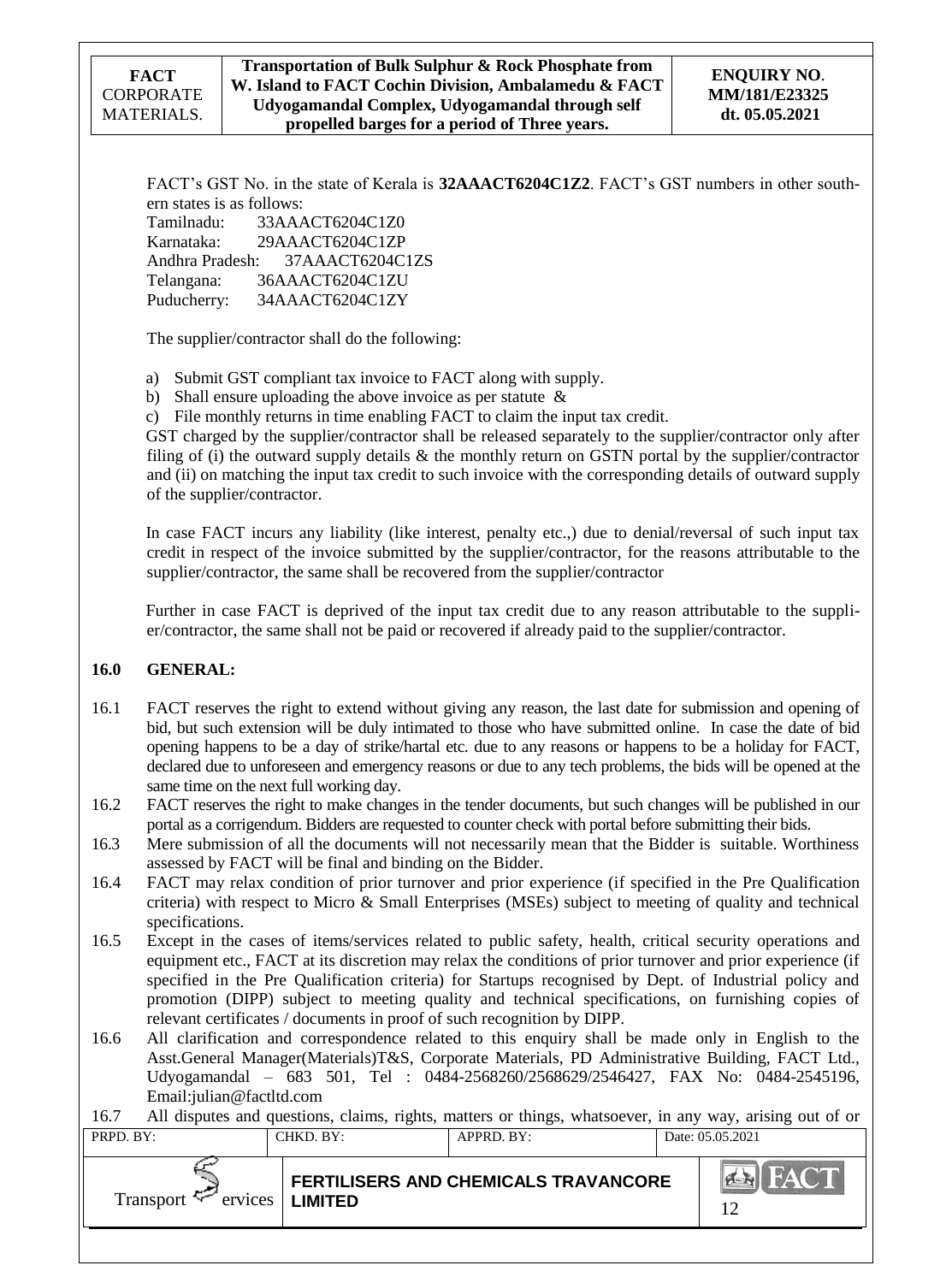| <b>FACT</b> |
|-------------|
| CORPORATE   |
| MATERIALS.  |

### **ENQUIRY NO**. **MM/181/E23325 dt. 05.05.2021**

relating to the calling of bids, evaluation of offers, award of contract, change in structure of bids or any other matter relating to finalization of contract are to be referred to the sole Arbitrator who shall be the General Manager [Materials] of FACT. The award shall be binding on both the parties. The bidders General Manager [Materials] of FACT. The award shall be binding on both the parties. The are advised to get informed of all details they require regarding the work before submitting their bids. 16.8 Work order shall be issued by Asst. General Manager [Materials]-T&S.

# **17.0 TENDER UPDATES:**

Bidders are requested to visit Central Public Procurement Portal [\(https://eprocure.gov.in\)](https://eprocure.gov.in/) regularly for any updates/corrigendum on the tender, including extension of due date, if any. No other mode of communication shall be made in this regard.

### **18.0 FRAUD PREVENSION POLICY:**

Bidders shall comply with Fraud Prevention Policy of FACT 2012 (FPPF 2012). The said Policy is available in FACT"s Website [www.fact.co.in.](http://www.fact.co.in/)

## **ASST. GENERAL MANAGER (MATERIALS)-T&S**

| PRPD. BY:            | CHKD, BY:         | APPRD. BY:                                  | Date: 05.05.2021 |
|----------------------|-------------------|---------------------------------------------|------------------|
| Transport $\epsilon$ | ervices   LIMITED | <b>FERTILISERS AND CHEMICALS TRAVANCORE</b> | HAC T<br>13      |
|                      |                   |                                             |                  |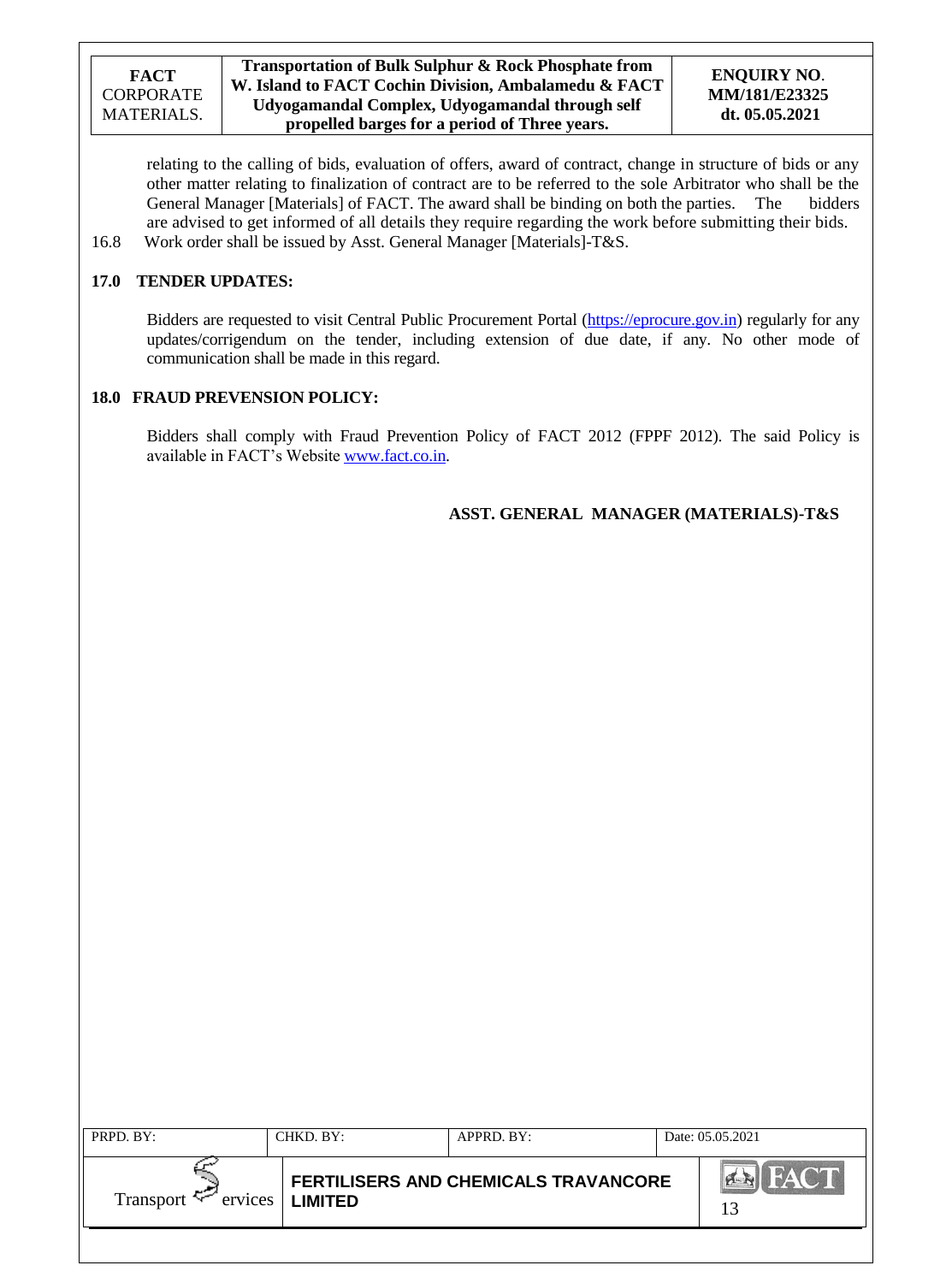#### **ANNEXURE-II**

### **PRE-QUALIFICATION CRITERIA FOR BIDDERS**

#### Enquiry No. MM/181/E23325 dt. 05.05.2021

Pre-qualification criteria to be met by the Bidders:

1.0 Bidder must have transported not less than 25,000 MT of bulk materials by barges during any one of the last five years as on the date of tender.

Documentary evidence in support of the above including copies of (i) Work order supported by corresponding (ii) Experience certificate and (iii) Performance certificate (enclose all three against each work) from Organizations served shall be enclosed along with Part A bid. For this purpose the documents from organisations of similar standing as FACT, or organisations of sound financial capability and having status of principal employer; or Govt./Quasi Govt. Depts./Pvt.Ltd.companies, which do their work mainly through public contracts shall be considered for acceptance.

- 2.0 Bidder must own / have control from the date of opening of Part-A Bid (i.e. Pre-qualification cum Techno-commercial Bid) till the expiry of the proposed contract period and shall confirm to maintain the same, at least one self propelled barge suitable for the work with sufficient proof in own name, partner"s name or firm"s name. Documentary evidence in proof of above shall be submitted along with part A of the bids. In case of lease, lease agreement in original on Rs.200/- stamp paper shall be enclosed with Part-A Bid.
- 3.0 Bidder must have an office in Cochin or be willing to open one immediately on awarding the contract. The office must have a responsible person with sufficient authority to co-ordinate day-to-day activities with FACT.

Bidders not meeting the above pre-qualification criteria will not be considered.

Note for Micro & Small Enterprises and Startups: Prequalification criteria specified above shall also be applicable for Micro & Small Enterprises and Startups without any relaxation.

**Note:** The offers of such bidders who meet PQ Criteria shall only be considered for technical evaluation and opening of price bids. Offers received without supporting documents or with incomplete form / documents are liable to be rejected. FACT reserves the right to verify the claim of the bidders /documents submitted by them, directly with the clients or any other agency in this regard.

| PRPD. BY: | CHKD. BY:         | APPRD. BY:                           | Date: 05.05.2021  |
|-----------|-------------------|--------------------------------------|-------------------|
| Transport | ervices   LIMITED | FERTILISERS AND CHEMICALS TRAVANCORE | <b>HACT</b><br>14 |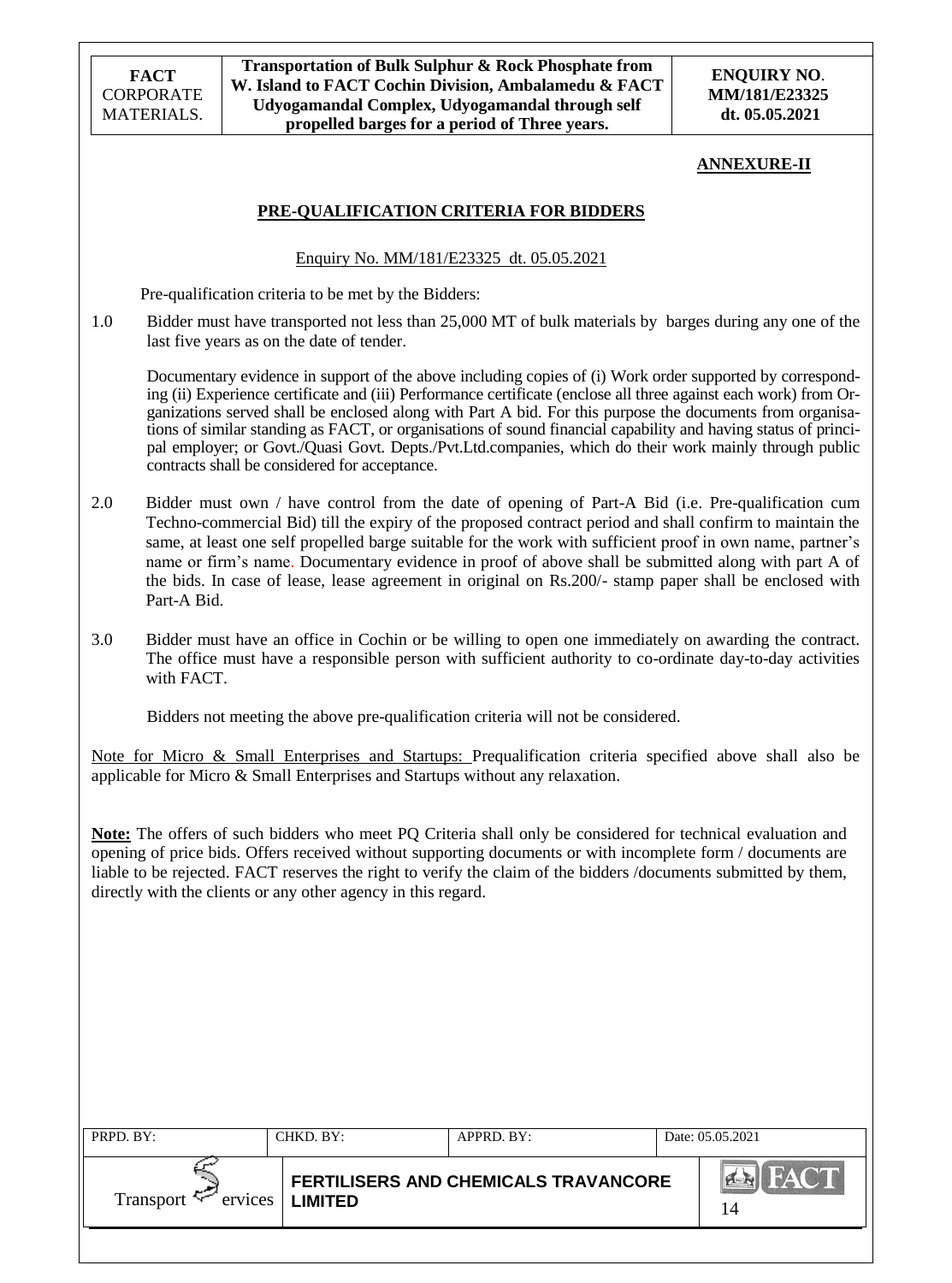**Transportation of Bulk Sulphur & Rock Phosphate from W. Island to FACT Cochin Division, Ambalamedu & FACT Udyogamandal Complex, Udyogamandal through self propelled barges for a period of Three years.**

**ENQUIRY NO**. **MM/181/E23325 dt. 05.05.2021**

#### **ANNEXURE-III**

### **VENDOR DATA UPDATION FORM**

#### (PLEASE USE ADDITIONAL SHEETS, IF SPACE IS INSUFFICIENT)

FACT reserves the right to verify the information given as per the format and enclosures. It is the responsibility of the bidder to give the full details asked for as per this format for evaluating his bid as per this Enquiry. Any misrepresentation of facts and withholding of information may result in disqualification.

| SI.<br>No.     | <b>Description</b>                                                                  |                   |        |                                      | To be filled in by Vendor                            |
|----------------|-------------------------------------------------------------------------------------|-------------------|--------|--------------------------------------|------------------------------------------------------|
| $\mathbf{1}$   | Name of the bidder                                                                  |                   |        |                                      |                                                      |
| $\overline{2}$ | Name, address and designation of the key<br>person with whom company may correspond |                   |        |                                      |                                                      |
| 3              | Address:                                                                            | a. Regd. Office:  |        |                                      |                                                      |
| 4              |                                                                                     | b. Branch Office: |        |                                      |                                                      |
| 5              | PIN Code                                                                            |                   |        |                                      |                                                      |
| 6              | Telephone Nos. (with Country/STD codes)                                             |                   |        |                                      |                                                      |
| $\tau$         | Tele fax Nos.                                                                       |                   |        |                                      |                                                      |
| 8              | E-Mail id                                                                           |                   |        |                                      |                                                      |
| 9              | <b>Contact Person</b>                                                               |                   |        |                                      |                                                      |
| 10             | Details of Local Office/ Representatives/<br><b>Liaison Agents</b>                  |                   |        |                                      |                                                      |
| 11             | <b>Address</b>                                                                      |                   |        |                                      |                                                      |
| 12             | PIN Code                                                                            |                   |        |                                      |                                                      |
| 13             | Telephones                                                                          |                   |        |                                      |                                                      |
| 14             | <b>Fax Number</b>                                                                   |                   |        |                                      |                                                      |
| 15             | E-Mail ID                                                                           |                   |        |                                      |                                                      |
| 16             | <b>Contact Person</b>                                                               |                   |        |                                      |                                                      |
| 17             | Name of the person authorized to sign the<br>bid and related documents              |                   |        |                                      |                                                      |
| 18             | Date of Registration of Firm                                                        |                   |        |                                      |                                                      |
| 19             | Constitution of the bidder (Strike out which<br>is not applicable                   |                   |        |                                      | Proprietorship / Regd. Partnership / Limited Company |
| 20             | Name and address of proprietor/ Partners/                                           |                   |        |                                      |                                                      |
|                | Directors                                                                           |                   |        |                                      |                                                      |
| 21.<br>a       | <b>CATEGORY:</b><br>Whether the entrepreneur comes under the                        |                   |        |                                      |                                                      |
|                | given status (please tick and                                                       |                   | attach | (Micro/ Small/ Medium)               |                                                      |
|                | document).                                                                          |                   |        |                                      |                                                      |
|                | In case of Micro/Small pl. enclose UAM                                              |                   |        |                                      |                                                      |
| PRPD. BY:      | CHKD. BY:                                                                           |                   |        | APPRD. BY:                           | Date: 05.05.2021                                     |
| Transport      | ervices<br><b>LIMITED</b>                                                           |                   |        | FERTILISERS AND CHEMICALS TRAVANCORE | <b>EN FACT</b><br>15                                 |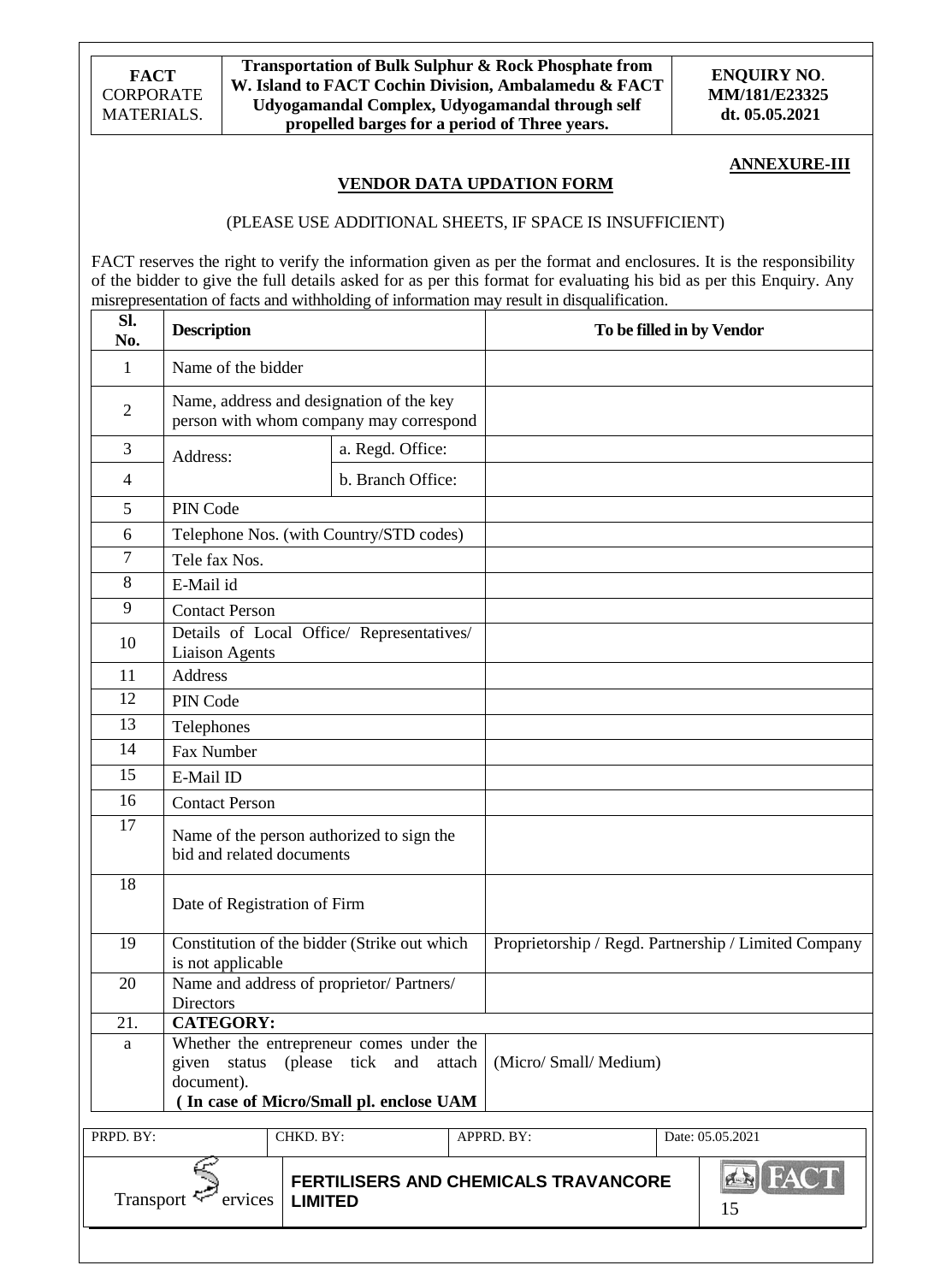| <b>FACT</b><br><b>CORPORATE</b><br>MATERIALS. | Transportation of Bulk Sulphur & Rock Phosphate from<br>W. Island to FACT Cochin Division, Ambalamedu & FACT<br>Udyogamandal Complex, Udyogamandal through self | <b>ENQUIRY NO.</b><br>MM/181/E23325<br>dt. 05.05.2021                                                                                                                                                    |  |                                                                     |  |                      |
|-----------------------------------------------|-----------------------------------------------------------------------------------------------------------------------------------------------------------------|----------------------------------------------------------------------------------------------------------------------------------------------------------------------------------------------------------|--|---------------------------------------------------------------------|--|----------------------|
|                                               |                                                                                                                                                                 | certificate. All MSE bidders shall register<br>/ declare their UAM Number on CPP<br>Portal ; failing which such bidders will<br>not be able to enjoy benefits as per PP<br>Policy for MSME order, 2012.) |  |                                                                     |  |                      |
| $\mathbf b$                                   |                                                                                                                                                                 | In case the bidder is an Entrepreneur                                                                                                                                                                    |  |                                                                     |  |                      |
| 22.                                           |                                                                                                                                                                 | whether he/she belongs to SC/ST category                                                                                                                                                                 |  | Name of the Bank and the Branches with which bidder has dealings:   |  |                      |
|                                               |                                                                                                                                                                 | Financial Data (Description as per latest audited accounts)                                                                                                                                              |  |                                                                     |  |                      |
| 1.                                            | Paid up Capital                                                                                                                                                 |                                                                                                                                                                                                          |  |                                                                     |  |                      |
| $\overline{2}$                                | Free Reserves & Surplus                                                                                                                                         |                                                                                                                                                                                                          |  |                                                                     |  |                      |
| $\overline{3}$ .                              | <b>Accumulated Loss</b>                                                                                                                                         |                                                                                                                                                                                                          |  |                                                                     |  |                      |
| $\overline{4}$                                | Long Term Debts                                                                                                                                                 |                                                                                                                                                                                                          |  |                                                                     |  |                      |
| $\overline{5}$                                | Total Current Assets                                                                                                                                            |                                                                                                                                                                                                          |  |                                                                     |  |                      |
| 6                                             |                                                                                                                                                                 | Current Liabilities (including provisions)                                                                                                                                                               |  |                                                                     |  |                      |
| 7.                                            | <b>Fixed Assets (Gross)</b>                                                                                                                                     |                                                                                                                                                                                                          |  |                                                                     |  |                      |
| 8.                                            | Depreciation                                                                                                                                                    |                                                                                                                                                                                                          |  |                                                                     |  |                      |
| 9.                                            |                                                                                                                                                                 |                                                                                                                                                                                                          |  | TURNOVER FOR THE LAST 3 YEARS(RS.IN LAKHS(2016-17,2017-18 &18-2019) |  |                      |
|                                               |                                                                                                                                                                 | 2016-2017                                                                                                                                                                                                |  | 2017-2018                                                           |  | 2018-2019            |
| 23.                                           | <b>FACILITIES</b>                                                                                                                                               |                                                                                                                                                                                                          |  |                                                                     |  |                      |
| 23.1                                          | Details                                                                                                                                                         | of Barge with Specification                                                                                                                                                                              |  |                                                                     |  |                      |
|                                               |                                                                                                                                                                 | (proforma given at Annexure IV)                                                                                                                                                                          |  |                                                                     |  |                      |
| 23.2                                          | barges                                                                                                                                                          | Own facilities available for repair of                                                                                                                                                                   |  |                                                                     |  |                      |
| 23.3                                          | No.of Office Staff                                                                                                                                              |                                                                                                                                                                                                          |  |                                                                     |  |                      |
| 23.4                                          | No.of Skilled Workers                                                                                                                                           |                                                                                                                                                                                                          |  |                                                                     |  |                      |
| 23.5                                          | No.of unskilled workers                                                                                                                                         |                                                                                                                                                                                                          |  |                                                                     |  |                      |
| 23.6                                          | of<br>loading<br>$\&$<br>unloading<br>Details<br>equipments with specifications                                                                                 |                                                                                                                                                                                                          |  |                                                                     |  |                      |
| 23.7                                          | Own facilities available for repair of the                                                                                                                      |                                                                                                                                                                                                          |  |                                                                     |  |                      |
| 23.8                                          | equipments                                                                                                                                                      | No.of Skilled and Unskilled workers                                                                                                                                                                      |  |                                                                     |  |                      |
| 24.0                                          | <b>OTHER DETAILS</b>                                                                                                                                            |                                                                                                                                                                                                          |  |                                                                     |  |                      |
| 24.1                                          |                                                                                                                                                                 | When was the current long terms                                                                                                                                                                          |  |                                                                     |  |                      |
|                                               |                                                                                                                                                                 | agreement signed with workers union                                                                                                                                                                      |  |                                                                     |  |                      |
| 24.2                                          |                                                                                                                                                                 | When is it due for re negotiation                                                                                                                                                                        |  |                                                                     |  |                      |
| 24.3                                          |                                                                                                                                                                 | Whether there is any serious labour unrest                                                                                                                                                               |  |                                                                     |  |                      |
|                                               | at present                                                                                                                                                      |                                                                                                                                                                                                          |  |                                                                     |  |                      |
| 24.4                                          | Govt. Undertaking                                                                                                                                               | Have you ever been blacklisted by<br>Government Dept., Public Sector, Quasi                                                                                                                              |  |                                                                     |  |                      |
|                                               |                                                                                                                                                                 |                                                                                                                                                                                                          |  |                                                                     |  |                      |
| PRPD. BY:                                     |                                                                                                                                                                 | CHKD. BY:                                                                                                                                                                                                |  | APPRD. BY:                                                          |  | Date: 05.05.2021     |
|                                               |                                                                                                                                                                 |                                                                                                                                                                                                          |  |                                                                     |  |                      |
| Transport                                     | ervices                                                                                                                                                         | <b>LIMITED</b>                                                                                                                                                                                           |  | FERTILISERS AND CHEMICALS TRAVANCORE                                |  | <b>EX FACT</b><br>16 |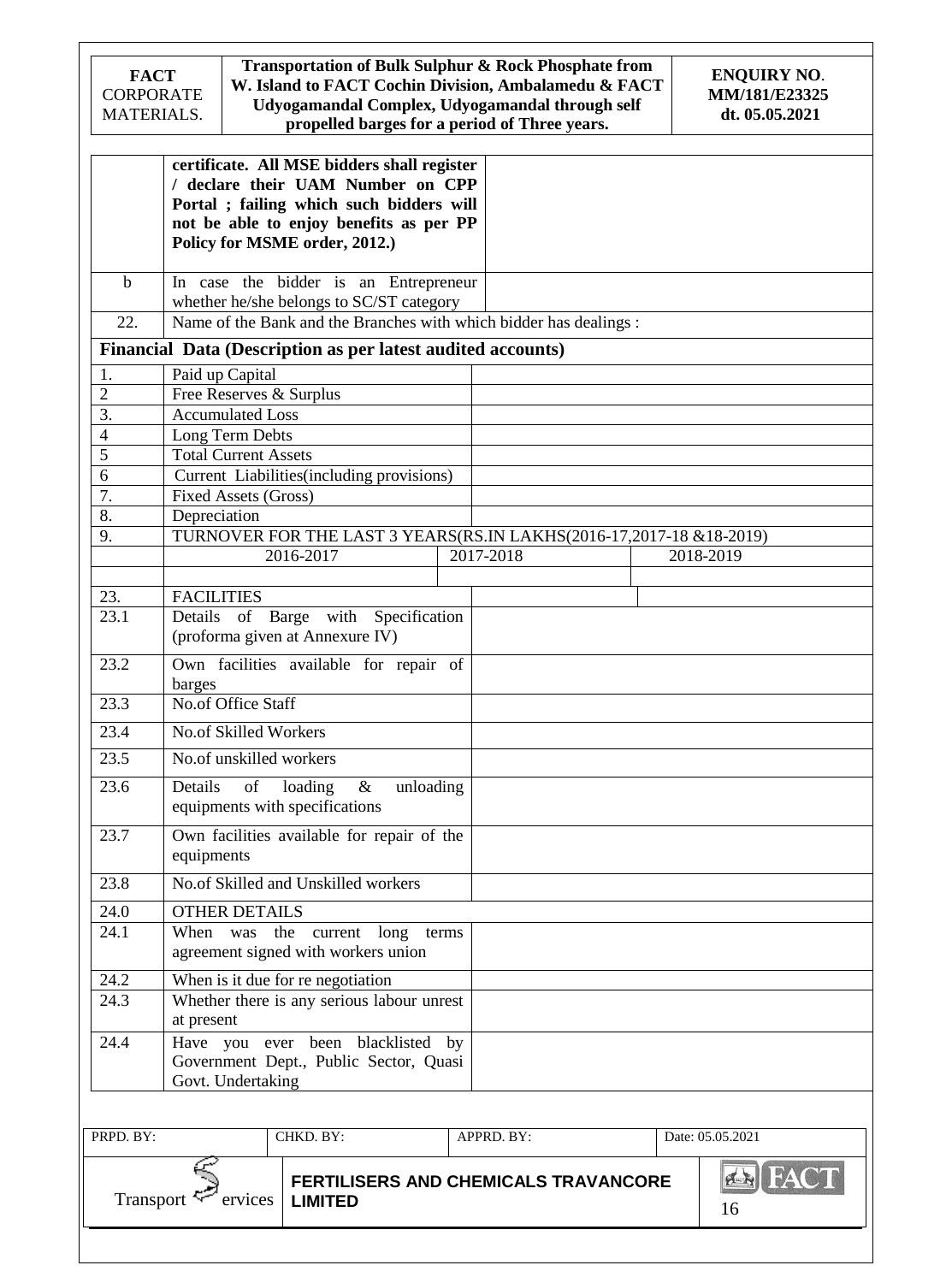|                                                                                                                               | Transportation of Bulk Sulphur & Rock Phosphate from<br><b>FACT</b><br>W. Island to FACT Cochin Division, Ambalamedu & FACT<br><b>CORPORATE</b><br>Udyogamandal Complex, Udyogamandal through self<br>MATERIALS.<br>propelled barges for a period of Three years. |                                                               |       |         |         |  |      |                                                                                           | <b>ENQUIRY NO.</b><br>MM/181/E23325<br>dt. 05.05.2021 |                                                                                                                                                                                                                               |
|-------------------------------------------------------------------------------------------------------------------------------|-------------------------------------------------------------------------------------------------------------------------------------------------------------------------------------------------------------------------------------------------------------------|---------------------------------------------------------------|-------|---------|---------|--|------|-------------------------------------------------------------------------------------------|-------------------------------------------------------|-------------------------------------------------------------------------------------------------------------------------------------------------------------------------------------------------------------------------------|
| 24.5                                                                                                                          | Any<br>you/firm                                                                                                                                                                                                                                                   | criminal                                                      | cases | pending | against |  |      |                                                                                           |                                                       |                                                                                                                                                                                                                               |
| <b>Mobilisation</b><br>24.6<br><b>Time</b><br>required<br>for<br>/Commencement<br>of<br>from<br>work<br><b>LOI/Work Order</b> |                                                                                                                                                                                                                                                                   |                                                               |       |         |         |  |      |                                                                                           |                                                       |                                                                                                                                                                                                                               |
| 25.0                                                                                                                          |                                                                                                                                                                                                                                                                   | Details of previous experience in transport of bulk materials |       |         |         |  |      |                                                                                           |                                                       |                                                                                                                                                                                                                               |
|                                                                                                                               | Name of Client<br>$W.O.No.\&$<br><b>Item</b><br>Date<br>Transported                                                                                                                                                                                               |                                                               |       |         | years)  |  |      | Period of Contract & Quantity in MT (Pl specify                                           |                                                       |                                                                                                                                                                                                                               |
|                                                                                                                               |                                                                                                                                                                                                                                                                   |                                                               |       |         |         |  | year | year                                                                                      | year                                                  | year                                                                                                                                                                                                                          |
|                                                                                                                               |                                                                                                                                                                                                                                                                   |                                                               |       |         |         |  |      |                                                                                           |                                                       |                                                                                                                                                                                                                               |
|                                                                                                                               |                                                                                                                                                                                                                                                                   |                                                               |       |         |         |  |      |                                                                                           |                                                       |                                                                                                                                                                                                                               |
|                                                                                                                               |                                                                                                                                                                                                                                                                   |                                                               |       |         |         |  |      |                                                                                           |                                                       |                                                                                                                                                                                                                               |
|                                                                                                                               |                                                                                                                                                                                                                                                                   |                                                               |       |         |         |  |      |                                                                                           |                                                       |                                                                                                                                                                                                                               |
|                                                                                                                               |                                                                                                                                                                                                                                                                   | A bid. Originals shall be produced for verification on demand |       |         |         |  |      | 26.0 Please furnish the following details along with your Banker's Authorisation letter:- |                                                       | Note : Copies of (i) Work order supported by corresponding (ii) Experience certificate and (iii) Performance<br>certificate (enclose all three against each work) from Organizations served shall be enclosed along with Part |
| $\mathbf{1}$                                                                                                                  |                                                                                                                                                                                                                                                                   | Income Tax PAN No. (Copy of PAN Card)                         |       |         |         |  |      |                                                                                           |                                                       |                                                                                                                                                                                                                               |
| GST Registration No. (Copy of GST<br>$\overline{2}$<br><b>Registration Certificate)</b>                                       |                                                                                                                                                                                                                                                                   |                                                               |       |         |         |  |      |                                                                                           |                                                       |                                                                                                                                                                                                                               |
| 3                                                                                                                             | Name of the Bank with address                                                                                                                                                                                                                                     |                                                               |       |         |         |  |      |                                                                                           |                                                       |                                                                                                                                                                                                                               |
| $\overline{4}$                                                                                                                | Name of the Branch with address                                                                                                                                                                                                                                   |                                                               |       |         |         |  |      |                                                                                           |                                                       |                                                                                                                                                                                                                               |
| 5                                                                                                                             | <b>MICR Code</b>                                                                                                                                                                                                                                                  |                                                               |       |         |         |  |      |                                                                                           |                                                       |                                                                                                                                                                                                                               |
| 6                                                                                                                             | <b>IFSC Code</b>                                                                                                                                                                                                                                                  |                                                               |       |         |         |  |      |                                                                                           |                                                       |                                                                                                                                                                                                                               |
| 7                                                                                                                             | Account Type                                                                                                                                                                                                                                                      |                                                               |       |         |         |  |      |                                                                                           |                                                       |                                                                                                                                                                                                                               |
| 8                                                                                                                             | Bank Account No.                                                                                                                                                                                                                                                  |                                                               |       |         |         |  |      |                                                                                           |                                                       |                                                                                                                                                                                                                               |
| 9                                                                                                                             |                                                                                                                                                                                                                                                                   | Account holder's Name                                         |       |         |         |  |      |                                                                                           |                                                       |                                                                                                                                                                                                                               |
| 10                                                                                                                            |                                                                                                                                                                                                                                                                   | Vendor email address                                          |       |         |         |  |      |                                                                                           |                                                       |                                                                                                                                                                                                                               |

### **DECLARATION**

I/We hereby declare that the particulars furnished above are true to the best of my/our knowledge and belief. I/we hereby agree that FACT shall have the right to visit my/our office/works to satisfy themselves that the particulars furnished above are correct and I/we shall furnish any additional information/documents that may be required by FACT. I/we understand that suppression of any facts/furnishing false information shall render us liable for disqualification.

I/We also undertake to carry out the work as per the terms and conditions stipulated in the work order if issued to me/us.

|                             |                | Authorised Signatory,                  |                      |  |  |  |
|-----------------------------|----------------|----------------------------------------|----------------------|--|--|--|
| Date:                       |                | Name<br>$\ddot{\cdot}$                 |                      |  |  |  |
| Place:<br>(Seal)            |                | Designation<br>$\sim$ 1<br>Signature : |                      |  |  |  |
| PRPD. BY:                   | CHKD. BY:      | APPRD. BY:                             | Date: 05.05.2021     |  |  |  |
| Transport $\leq$<br>ervices | <b>LIMITED</b> | FERTILISERS AND CHEMICALS TRAVANCORE   | <b>Ex</b> FACT<br>17 |  |  |  |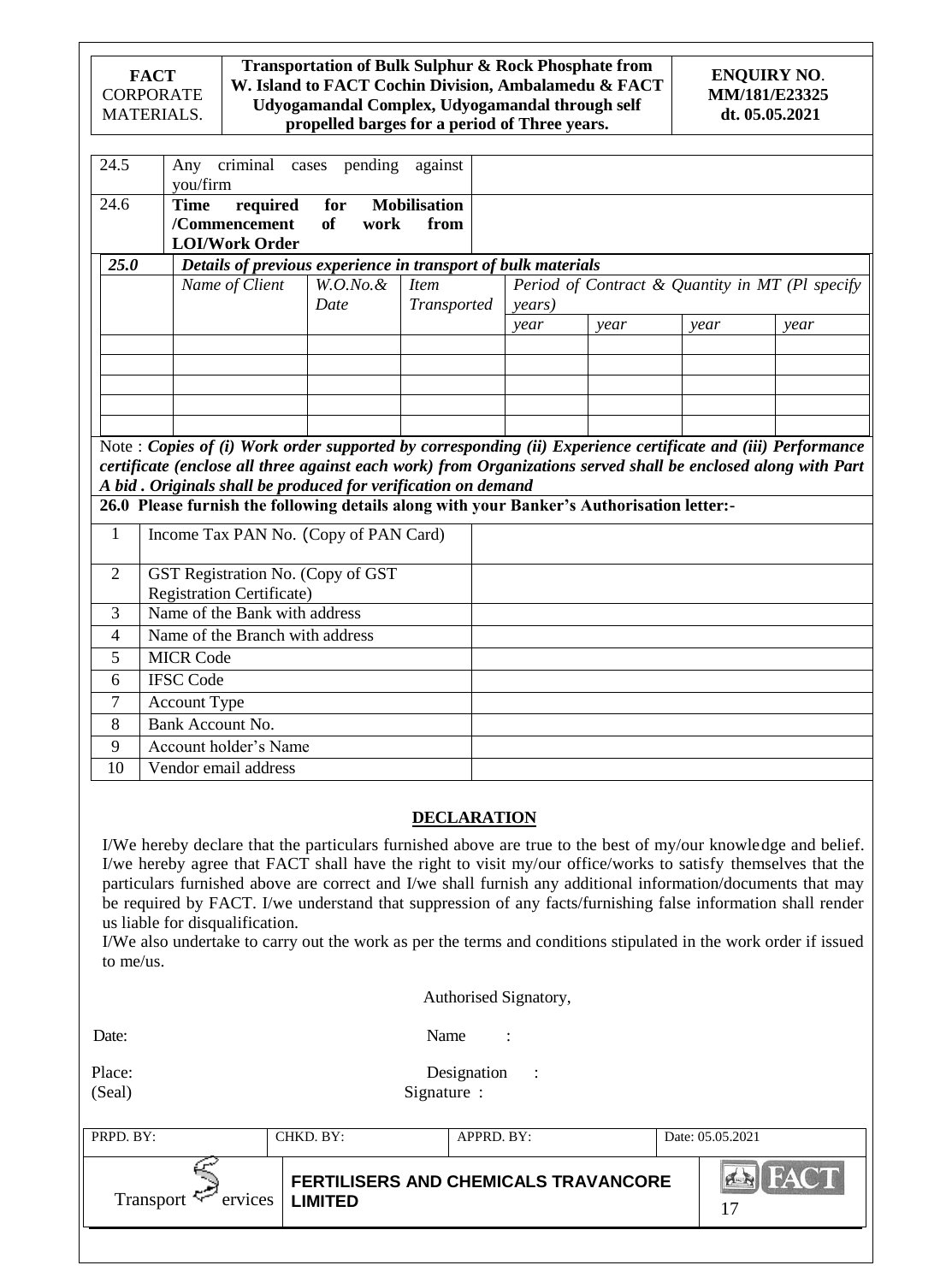| <b>FACT</b><br><b>CORPORATE</b><br>MATERIALS.                                                                                                                                                 |         |                |  | Transportation of Bulk Sulphur & Rock Phosphate from<br>W. Island to FACT Cochin Division, Ambalamedu & FACT<br>Udyogamandal Complex, Udyogamandal through self<br>propelled barges for a period of Three years. |  | <b>ENQUIRY NO.</b><br>MM/181/E23325<br>dt. 05.05.2021 |
|-----------------------------------------------------------------------------------------------------------------------------------------------------------------------------------------------|---------|----------------|--|------------------------------------------------------------------------------------------------------------------------------------------------------------------------------------------------------------------|--|-------------------------------------------------------|
|                                                                                                                                                                                               |         |                |  | <b>DETAILS OF BARGE WITH SPECIFICATION</b><br>(Use Separate sheet for each barge)                                                                                                                                |  | <b>ANNEXURE – IV</b>                                  |
| 1. Name of the Barge                                                                                                                                                                          |         |                |  |                                                                                                                                                                                                                  |  |                                                       |
| 2.1 Approved capacity (MT)                                                                                                                                                                    |         |                |  |                                                                                                                                                                                                                  |  |                                                       |
| 2.2 Carrying capacity of Barge offered (MT)<br>(Considering availability of draft for<br>movement through the canals/Jetty at<br>CD/UD as ascertained by the bidder from<br><b>IWAI/FACT)</b> |         |                |  |                                                                                                                                                                                                                  |  |                                                       |
| 3. Make, Registration No. & Date                                                                                                                                                              |         |                |  |                                                                                                                                                                                                                  |  |                                                       |
| 4. Engine Capacity & speed of barge                                                                                                                                                           |         |                |  |                                                                                                                                                                                                                  |  |                                                       |
| 5. Overall Dimensions                                                                                                                                                                         |         |                |  |                                                                                                                                                                                                                  |  |                                                       |
| 6. Draft requirement (in metres)                                                                                                                                                              |         |                |  |                                                                                                                                                                                                                  |  |                                                       |
| 7. Calibration valid up to                                                                                                                                                                    |         |                |  |                                                                                                                                                                                                                  |  |                                                       |
| 8. Voyage time from WI to CD<br>(Loaded with qty as per 2.2 above)                                                                                                                            |         |                |  |                                                                                                                                                                                                                  |  |                                                       |
| 9. Voyage time from WI to UD<br>(Loaded with qty as per 2.2 above)                                                                                                                            |         |                |  |                                                                                                                                                                                                                  |  |                                                       |
| Documents to be attached:                                                                                                                                                                     |         |                |  |                                                                                                                                                                                                                  |  |                                                       |
| i) Calibration certificate for the barge                                                                                                                                                      |         |                |  |                                                                                                                                                                                                                  |  |                                                       |
| ii) Copy of licence from Cochin Port Trust                                                                                                                                                    |         |                |  |                                                                                                                                                                                                                  |  |                                                       |
| iii) Certificate from Chief Inspector of<br>Boats (Kerala)                                                                                                                                    |         |                |  |                                                                                                                                                                                                                  |  |                                                       |
| iv) Fitness Certificate from Canal Officer (Ernakulam):                                                                                                                                       |         |                |  |                                                                                                                                                                                                                  |  |                                                       |
| v) MMD Clearance (if required)                                                                                                                                                                |         |                |  |                                                                                                                                                                                                                  |  |                                                       |
| Subject work.                                                                                                                                                                                 |         |                |  | vi) Any other relevant certificates from other agencies concerned to operate the barges for the                                                                                                                  |  |                                                       |
|                                                                                                                                                                                               |         |                |  | Note: As per CoPT's circular No.S / Addl. / Misc. / 2004 / T dated 22.7.04, to comply with ISPS code regulation,<br>permission of Cochin Port is required for berthing of barges and entry of crew.              |  |                                                       |
| Date:                                                                                                                                                                                         |         |                |  | Name of the Bidder:                                                                                                                                                                                              |  | Signature:                                            |
| PRPD. BY:                                                                                                                                                                                     |         | CHKD. BY:      |  | APPRD. BY:                                                                                                                                                                                                       |  | Date: 05.05.2021                                      |
| Transport                                                                                                                                                                                     | ervices | <b>LIMITED</b> |  | <b>FERTILISERS AND CHEMICALS TRAVANCORE</b>                                                                                                                                                                      |  | <b>PLANT</b><br>18                                    |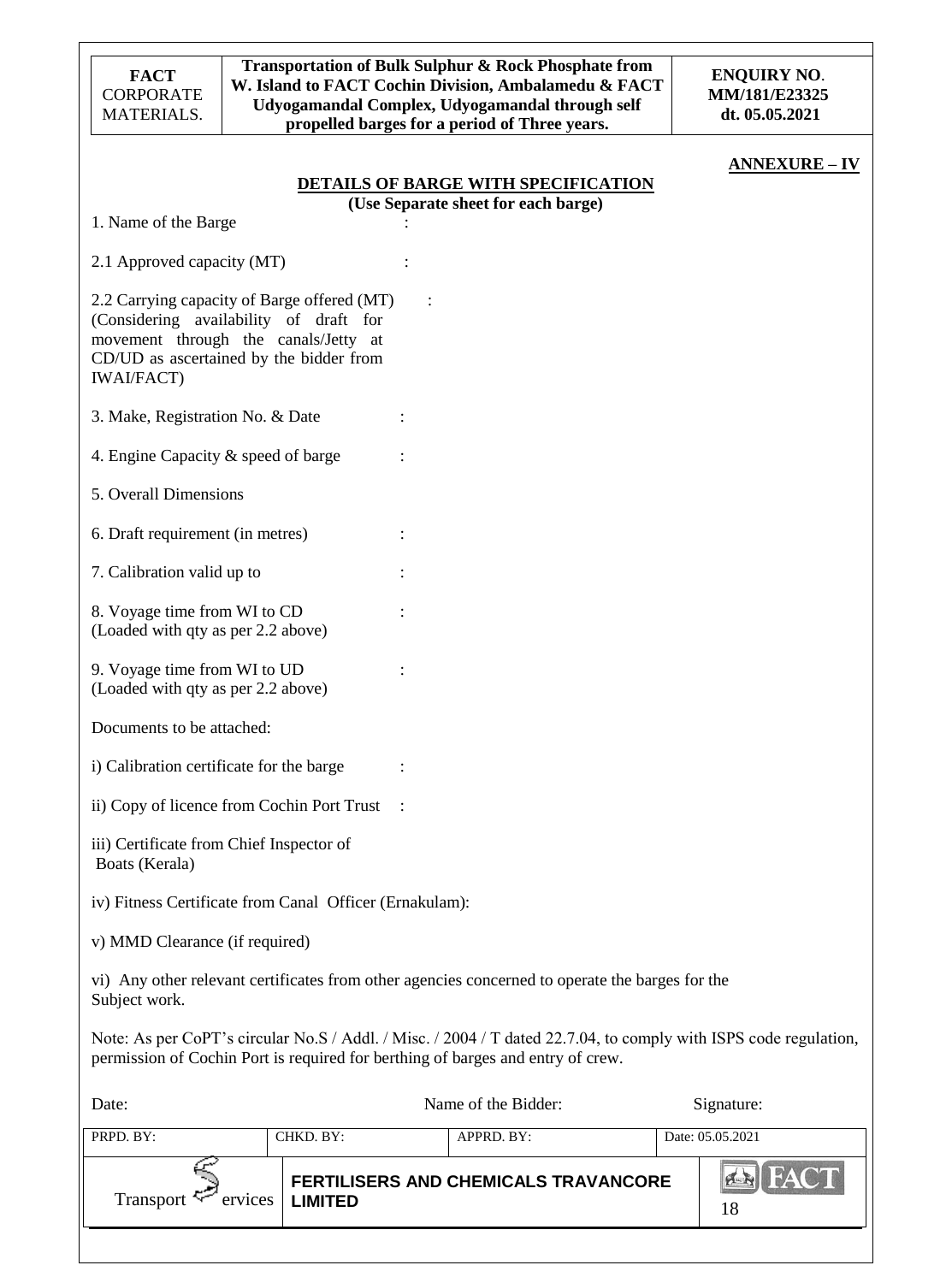**Transportation of Bulk Sulphur & Rock Phosphate from W. Island to FACT Cochin Division, Ambalamedu & FACT Udyogamandal Complex, Udyogamandal through self propelled barges for a period of Three years.**

**ENQUIRY NO: MM/181/E23325 dt. 05.05.2021**

#### **ANNEXURE-V**

### **SPECIAL TERMS AND CONDITIONS OF CONTRACT**

### **1.0 Scope of Work:**

Transportation of bulk raw materials such as Sulphur and Rock Phosphate from Willingdon Island (WI)/ Cochin Port, to FACT Udyogamandal Complex [UC] at Udyogamandal through the Udyogamandal Canal and from Willingdon Island to FACT – Cochin Division [CD] at Ambalamedu through the Champakkara Canal in suitable self propelled barge(s). Loading of materials into the barges and unloading of the same at destinations will be in the scope of FACT. The material shall be loaded into the barge(s) either using the conveyor system at Q-10 berth (WI) or loaded into the barge(s) directly from the ship or other than through conveyor system at Q10 berth/any other Berth at Cochin Port.

1.1 Loading Point: at Willingdon Island, Cochin Port.

#### 1.2 Unloading Points:

Boat Basin at FACT-UD at Udyogamandal

Boat Basin at FACT-C D at Ambalamedu.

- 1.3 The transportation of Sulphur & Rock Phosphate includes provision of suitable self propelled barge(s), piloting, escorting and making arrangements at contractor's cost for overcoming infringements, if any, to create a passage for movement in the canals.
- 1.4 The contractor shall have to transport materials from WI either to FACT-UC or to FACT-CD, or to both UC & CD, to meet raw material movement requirement of FACT.
- 1.5 During execution of the work, the quantity allocation for movement by each contractor on a periodic/daily basis will be made in the ratio of the work order quantity on each contractor to the total estimated quantity for movement for three years. Allocation of the barge(s) of the contractor (s) to UC or CD or to both UC and CD will be decided by FACT based on the requirement of raw materials by plants at UC/CD, requirement of unloading from ships without FACT incurring demurrage, storage space limitations at UC/CD, performance of the equipments at loading / unloading points etc. Decision of FACT in this regard will be final and binding on all the contractors.

 In case a contractor does not place adequate Barges to meet his allotted quantity as above, FACT reserves the right to allot the shortfall quantity of such defaulting contractor to other contractor(s). In such cases, the defaulting contractor will have no claim for moving the shortfall quantity on a subsequent date. However, on a periodic basis, FACT shall review the total quantity actually transported by a contractor till that period, vis-a vis the quantity which should have been moved by him till that period based on the allocation. Based on the periodic review, if the actual quantity transported by the contractor is found to be lower than the quantity allotted to him and if the shortfall has occurred due to reasons not attributable to the contractor, FACT will consider allotting the shortfall quantity in part or full to the same contractor subsequently, if he places adequate barges for the movement. FACT's decision in this regard shall be final and binding on all the contractors.

## **2.0 Quantity:**

2.1 The estimated total quantity of Sulphur and Rock Phosphate to be transported by barges for 3 years is approx. **8,67,000 MT** (i.e., 7,60,000 MT approx. to FACT-CD and 1,07,000 MT approx. to FACT-UC).

| PRPD. BY:                   | CHKD. BY:      | APPRD. BY:                                  | Date: 05.05.2021              |
|-----------------------------|----------------|---------------------------------------------|-------------------------------|
| Transport $\sim$<br>ervices | <b>LIMITED</b> | <b>FERTILISERS AND CHEMICALS TRAVANCORE</b> | FACT<br><b>CARGINAL</b><br>19 |
|                             |                |                                             |                               |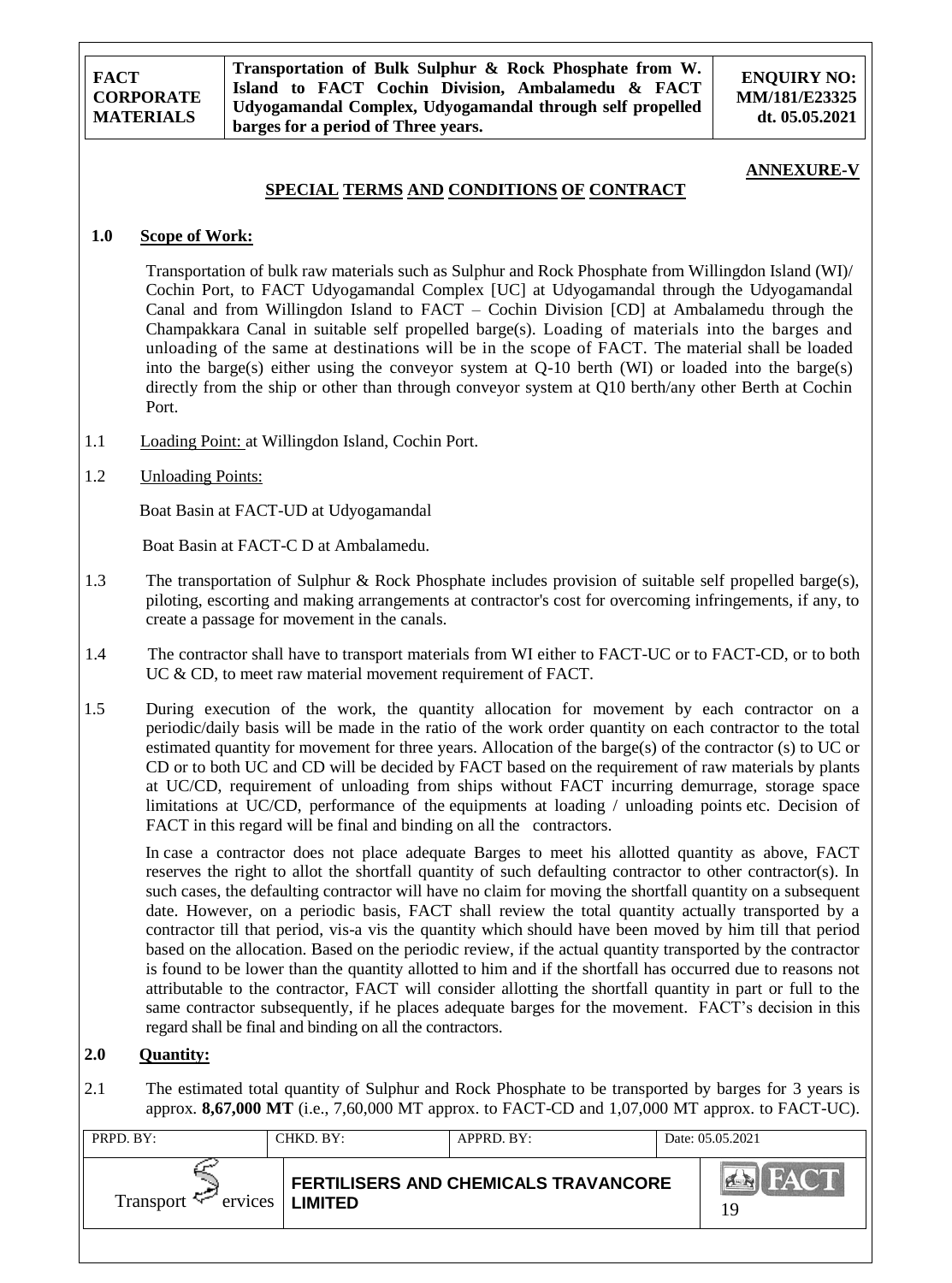### **Transportation of Bulk Sulphur & Rock Phosphate from W. Island to FACT Cochin Division, Ambalamedu & FACT Udyogamandal Complex, Udyogamandal through self propelled barges for a period of Three years.**

Thus, the estimated total quantity for transportation shall be 8,67,000 MT during the contract period of THREE Years**.**

2.2 The estimated average movement of bulk materials per day will be as given below:

| Requirement(MT) per day                   |                                  | Average                    |
|-------------------------------------------|----------------------------------|----------------------------|
| To UC<br>Sulphur<br><b>Rock Phosphate</b> | $\ddot{\cdot}$<br>$\ddot{\cdot}$ | $350 - 400$<br>$Nil - 200$ |
| To CD<br>Sulphur                          | ٠                                | $350 - 400$                |

Rock Phosphate : 1000-1300

- 2.3 The estimated peak movement requirement per day of either Rock Phosphate or Sulphur or both to FACT Cochin Division shall be **1600 MT**. The estimated peak movement requirement per day of Sulphur to FACT Udyogamandal Complex shall be **400 MT.** Thus, the estimated peak quantity that is to be transported per day to CD and UC shall be **2000 MT.**
- 2.4 The average/ peak quantity of raw materials to be moved per day as furnished in 2.2 and 2.3 above are only approximate indications and the quantities are liable to vary either way depending on storage capacity available and plant requirements at UC and CD, performance of the loading equipments at WI and unloading equipments at UC and CD etc. FACT cannot guarantee to the Contractor either continuity of work on all days or any definite or minimum quantity for transportation at any time or during the contract period. The Contractor shall have no right to claim damages including idle time or loss of profit on account of reduction in revenue arising out of variation in quantity made available for transport.
- **3.0 Period of Contract**: The Contract shall be for a period THREE years from the date of commencement of work as per work order/LOI.

## **4.0 Capacity of Contractor:**

- 4.1 Contractor shall own/control adequate number of suitable barges and other resources (equipments and crew) to execute the contract and to meet the peak transportation requirement of FACT.
- 4.2 If the contractor deploys barge(s) not owned by him during execution of the work, consent letter from the owner agreeing to the contractor using the barges for the contract period, and permitting the contractor to do required modifications/repairs shall be furnished to FACT. FACT shall not have any dealing with the owner of the barge in such cases and responsibility of all activities in relation to the barge movement shall rest with the contractor.
- 4.3 If a bidder has offered a barge, which is found unsuitable for movement through the canals and for placing at WI/UC/CD Jetty, on award of contract, it shall be the responsibility of the bidder to arrange and provide suitable alternate barges for the work, at no extra cost to FACT. FACT shall not entertain any claim consequent to the bidder/contractor making such alternate arrangements for the work.

## **5.0 Rates:**

5.1 The rate is all-inclusive per MT (but exclusive of GST) of bulk raw material transported from WI to UC, CD or both to UC & CD, as per the movement requirement of FACT.

| PRPD. BY:           | CHKD. BY:         | APPRD. BY:                           | Date: 05.05.2021         |
|---------------------|-------------------|--------------------------------------|--------------------------|
| Transport $\approx$ | ervices   LIMITED | FERTILISERS AND CHEMICALS TRAVANCORE | FACT<br>$H \times$<br>20 |
|                     |                   |                                      |                          |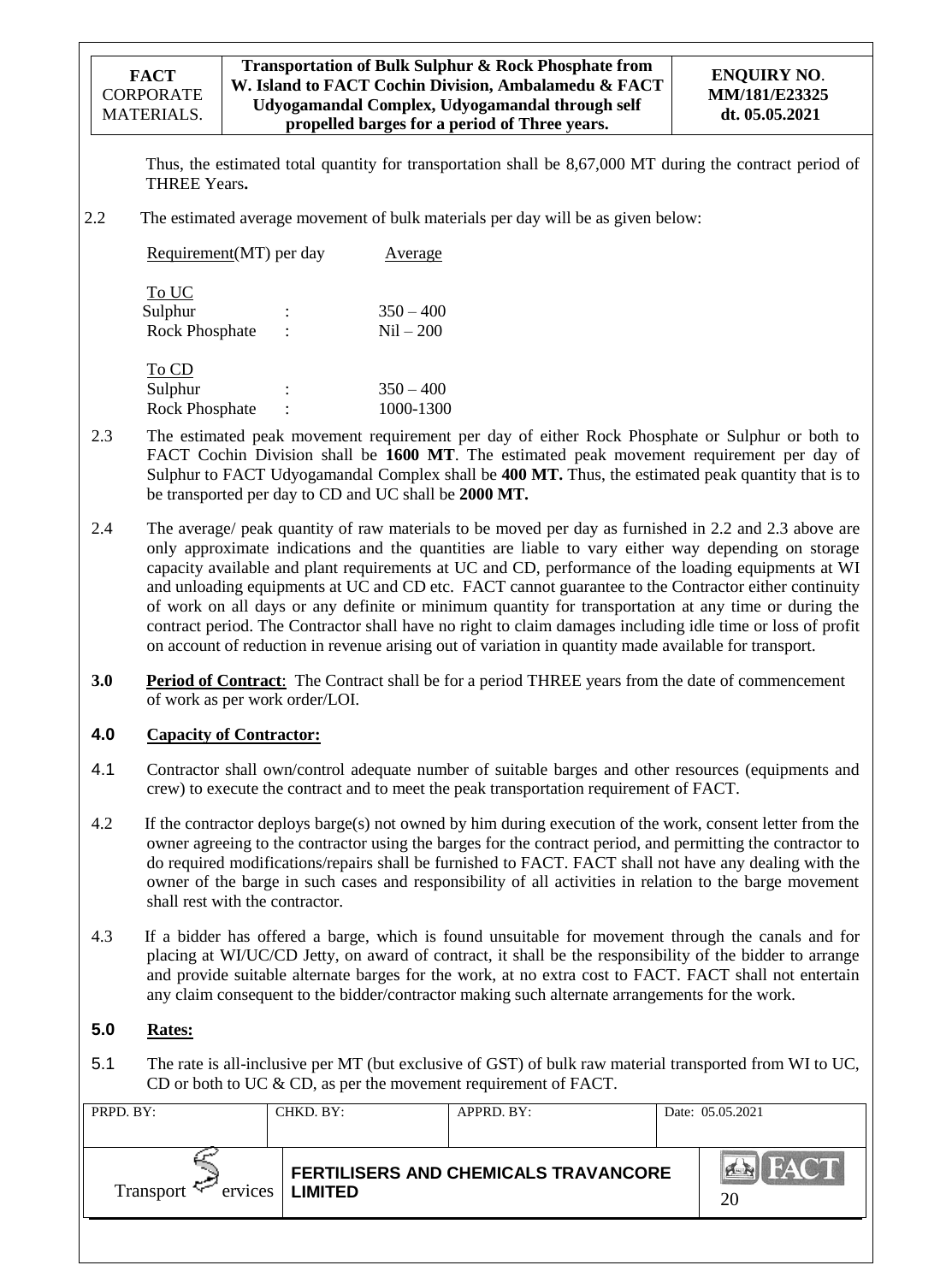- 5.2 The rates quoted shall be firm without any change on any account during the contract period, except for variations in transport rates due to variations in the price of High Speed Diesel Oil (HSD) at Cochin. In the event of any increase / decrease in the price of HSD from the price of HSD prevailing at Cochin on the due date for submission of Part-A bids, FACT shall increase/decrease the transport rates. The revision formula applicable shall be at the rate of one Rupee per MT for one Rupee per litre increase or decrease in price of HSD. Diesel price variation shall be averaged (simple) for the completed billing period and revised rates shall be applicable for that completed billing cycle.
- 6.0 The Contractor shall execute within 15 days from the date of receipt of work order an agreement on Stamp paper for value of Rs.200/- in the form prescribed by FACT and shall bear all expenses incidental thereto.
- 7.0 Liability to move the Sulphur and Rock Phosphate:
- 7.1 The Contractor or his authorised representative shall call on the Manager Production [WI], Manager (Raw Materials)-CD and Manager Production (Pollution Control & Raw Materials)-UD to receive instructions regarding the transport of Sulphur and Rock Phosphate to be undertaken by him and arrange to work accordingly. DGM [WI] is the overall authority for these activities.
- 7.2 In case the contractor fails to commence the execution of the work within the specified time, the contract issued to him is liable to be terminated and the Earnest Money (if applicable) already deposited by the contractor shall be forfeited without any further reference to the contractor and alternative arrangements made at the risk and cost of the contractor.
- 7.3 The peak daily movement quantity requirement shall be 2000MT (or the qty as per work order), during bulk shipment days or on any other day(s) of movement, which shall be notified by FACT in advance. In case the contractor fails to transport the above peak daily movement qty, LD @ Rs 35.00 per MT, or the actual difference between Barge/Road transport contract rate (if arranged by FACT as alternate transport to attain daily peak movement) and the Barge transport rate as per contract, whichever is higher shall be applicable. The LD shall be computed for the short fall in quantity (i.e., difference between actual quantity transported by barge contractor on that day and the peak daily movement quantity indicated in the work order) and the same shall be recovered from the bills or any amounts due to the contractor.
- 7.4 In case the contractor(s) fails to meet the requirement of FACT or in case of exigencies or to avoid demurrage/loss of despatch money etc, FACT reserves the right to engage other contractors / apportion the quantity.
- 7.5 When barges have to be taken out of service for statutory inspection or dry dock repairs, Contractor shall obtain prior permission of Manager Production [WI] and shall make alternative arrangements to transport Sulphur and Rock Phosphate without additional cost to FACT and with the prior permission of FACT, failing which FACT shall have the right to make alternate arrangements to transport Sulphur and Rock Phosphate at the risk and cost of the Contractor and realize from the Contractor any loss sustained by FACT on account of such arrangements.
- 7.6 The signing of FACT's transit documents by the Contractor's representative shall be deemed to be acknowledgement of receipt of goods on behalf of the Contractor.
- 7.7 The Contractor or his duly authorised representative shall take delivery of materials and the Contractor shall always be responsible for safety and preservation of material till they are duly delivered at the destination points. The Contractor shall make all necessary arrangements for covering the cargo hold completely during transit so as to prevent entry of water into and escape of Sulphur and Rock Phosphate

| PRPD. BY:                   | CHKD. BY:      | $APPRD$ . BY:                        | Date: 05.05.2021  |
|-----------------------------|----------------|--------------------------------------|-------------------|
| Transport $\leq$<br>ervices | <b>LIMITED</b> | FERTILISERS AND CHEMICALS TRAVANCORE | <b>FACT</b><br>21 |
|                             |                |                                      |                   |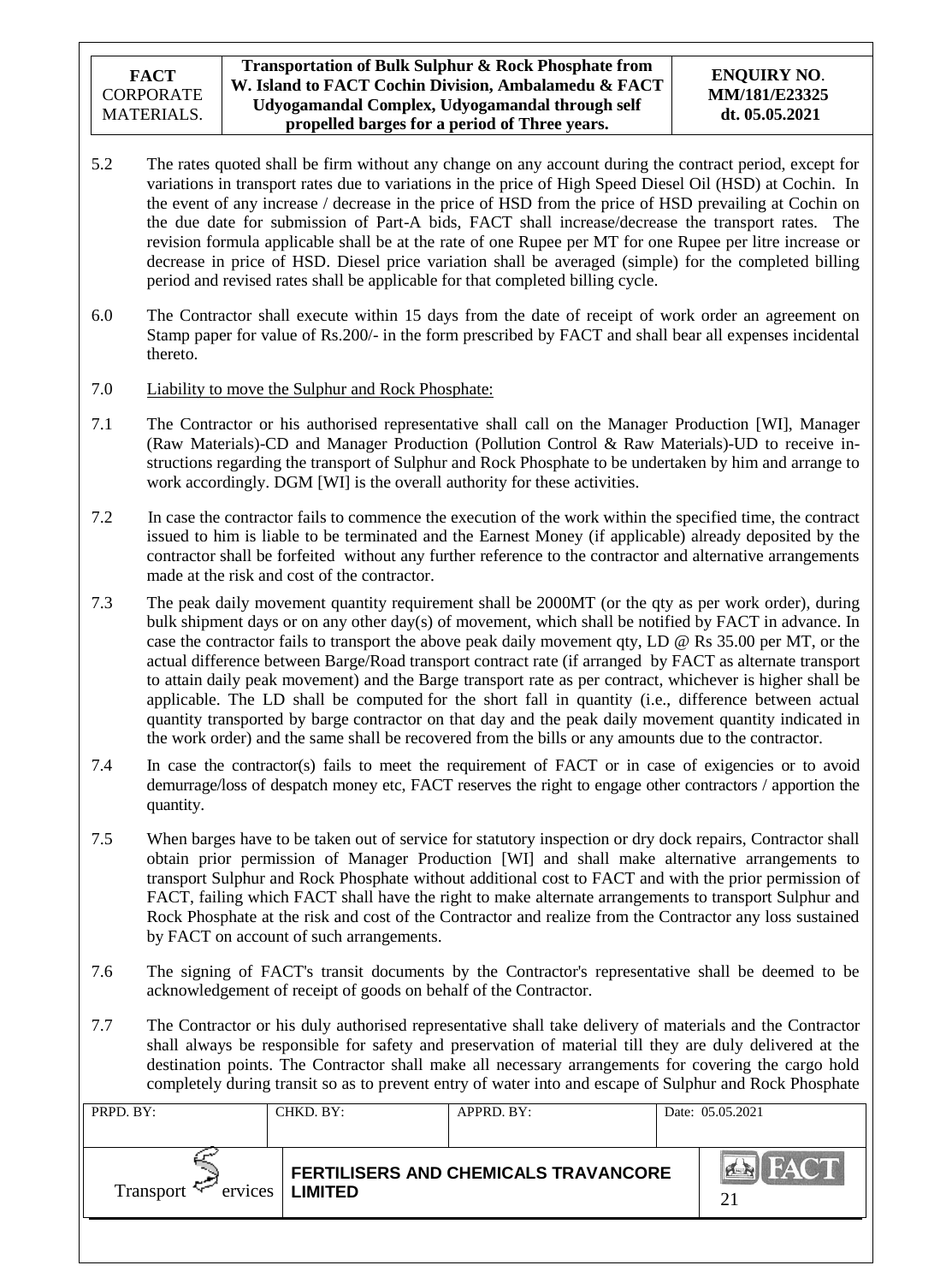from the hold.

- 7.8 The Contractor shall check each consignment received in the barge at WI and notify promptly shortage, loss, damage, contamination etc. if any, to the Manager Production [WI]. The Contractor shall be responsible for all shortages, loss, damage or contamination from the time the consignments are received to the time they are delivered at the stipulated destination. If any shortage/loss/damage/contamination etc. occurs after the Sulphur and Rock Phosphate is handed over to the Contractor, he shall compensate such shortage, loss, damage, contamination etc. including non-delivery of material at rates decided by FACT. FACT reserves the right to realise such compensation by appropriating from the Contractor's bills / Security Deposit without prejudice to FACT's right to claim balance amount, if any, from the Contractor.
- 7.9 FACT shall have the right to object to any unsafe practice used or resorted to by the Contractor and to direct the Contractor to carry out the job in a manner considered safe by FACT. Notwithstanding any instruction given by FACT in this respect or in any other respect, the responsibility for the safe and prompt delivery of the materials shall be that of the Contractor.
- 7.10 In case the goods are held up en-route due to any break-down or accident or force majeure condition the matter shall be intimated to Manager Production [WI], Manager (Raw Materials)-CD/ Manager Production (Pollution Control & Raw Materials)-UD over telephone or in person immediately and confirmed within three days in writing. Barges shall not stop anywhere enroute other than for reasons mentioned above.
- 7.11 While transporting inflammable materials like Sulphur, all safety precautions shall be observed.
- 7.12 The Contractor shall arrange placement of barges to enable to fill the barge uniformly.
- 7.13 The Contractor shall ensure that different materials do not get mixed up during handling and transportation. In order to ensure this the barge/s shall be thoroughly cleaned before change over of material to avoid contamination of one material with the other.
- 7.14 Normally ship arrivals will be evenly spread out over the year. Yet there might be occasions of irregular arrivals resulting in the stocks getting depleted in the FACT godown. Midstream discharge of ship may have to be done for lightening prior to berthing of ship. In such cases, if so desired by FACT, the materials may have to be directly loaded into barges placed alongside of the ships in midstream, with the ship"s derricks. The Contractor shall provide the barge (s) for taking overside delivery of the materials and transporting them direct to the unloading sites at Udyogamandal and Ambalamedu.
- 7.15 During the pendency of this work order, if the Contractor uses barges not owned by him consent letters shall be produced from the owners permitting the use of their barges, without any liability to FACT for any damage, loss that may be incurred by the owner/contractor during operations connected with the order. Statutory obligations regarding these barges, personnel working in it etc. shall be complied with by the contractor as if the barges were owned by him.
- 7.16 It will be the responsibility of the Contractor to obtain at his cost all clearances/sanctions from concerned authorities and local bodies (if required) such as Port Trust, Public Works Department, Post &Telegraph Department, Railways, Corporations, Municipalities, Panchayats, Police, Electricity Board, etc. The Contractor is expected and bound to anticipate and arrange for all such clearances and sanctions well in advance. Any damage, demurrage or any other losses arising direct or consequential on account of any lapses in this regard shall be to the Contractor's account.

| PRPD. BY:                         | CHKD. BY:      | APPRD. BY:                                  | Date: 05.05.2021                 |
|-----------------------------------|----------------|---------------------------------------------|----------------------------------|
| ervices<br>Transport <sup>+</sup> | <b>LIMITED</b> | <b>FERTILISERS AND CHEMICALS TRAVANCORE</b> | <b>FACT</b><br>$ 4 \times$<br>22 |
|                                   |                |                                             |                                  |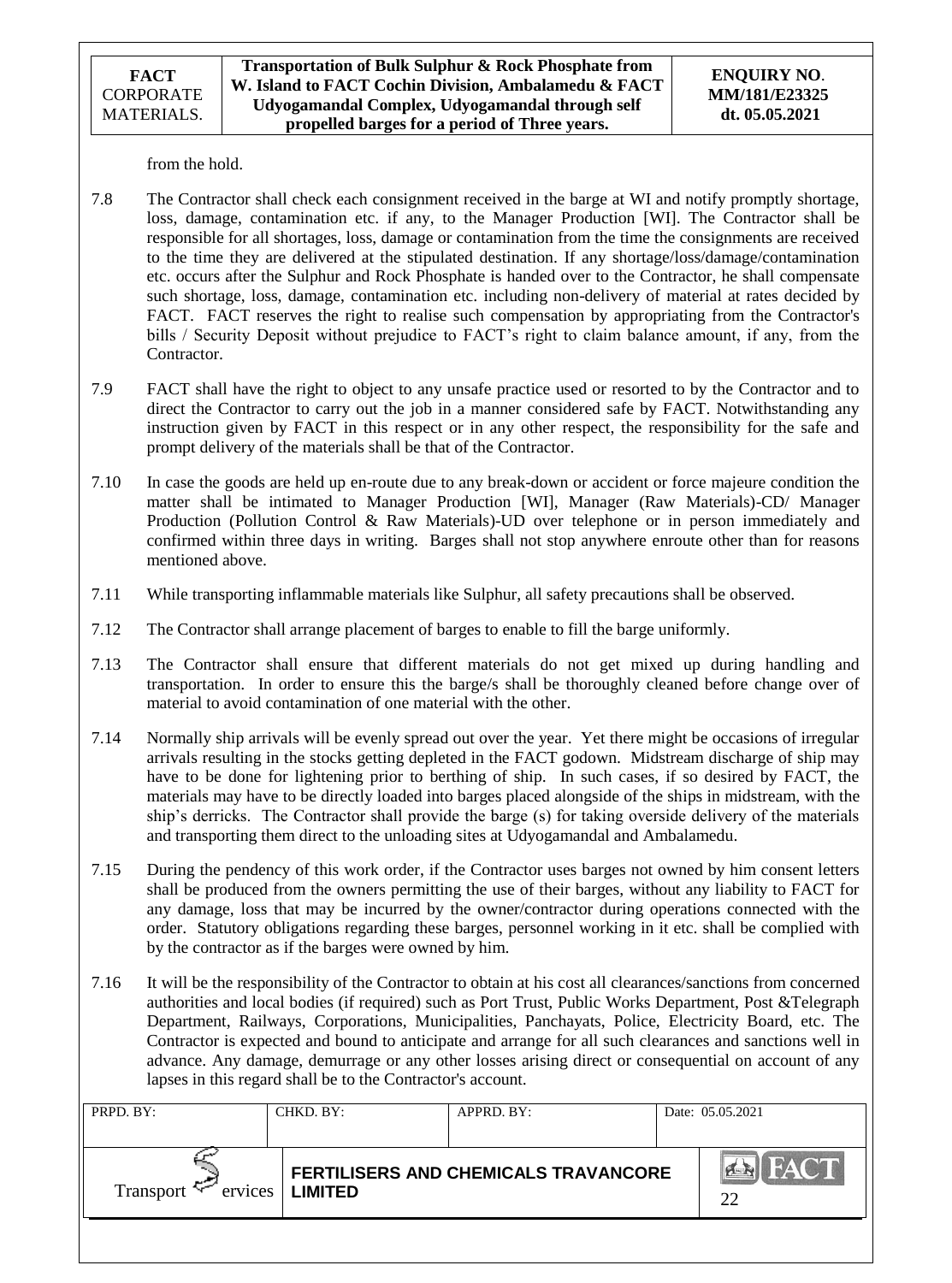- 7.17 The maintenance of draft in Udyogamandal and Champakara canals will not be the responsibility of FACT.
- 7.18 The Contractor shall maintain his authorised representative at WI and at UD and CD to receive and acknowledge instructions and documents. Orders given to the Contractor's representative shall be considered to have the same effect as if they have been given to the Contractor himself. The appointment of the authorised representative shall be notified by the Contractor and got approved by Manager Production [WI], Manager (Raw Materials)-CD for Cochin Division and Manager Production (Pollution Control & Raw Materials)-UD for Udyogamandal Division.
- 7.19 The Contractor shall have required facility in the barge to communicate with other barges plying in the canal, with their office and with FACT to ensure proper co-ordination of movement.
- 7.20 The safety of the Contractor's belongings shall be arranged by him at his own responsibility and cost.

## **8.0 Insurance:**

- 8.1 FACT shall not arrange insurance coverage for risks associated with transport of barges, material transported, personnel including crew deployed by the Contractor. The Contractor shall be responsible for all damages, shortages, losses, contamination or non-delivery etc., of Sulphur and Rock Phosphate. It is made clear that the Contractor has to compensate FACT for any loss sustained by FACT as above. FACT reserves the right to realize such compensation at rates decided by FACT by appropriating from the Contractor"s bills/ security deposits without prejudice to FACT"s rights to claim balance amount, if any, from the Contractor. FACT shall have recourse to the Contractor for any costs, claims, demands, proceedings, damages and expenses whatsoever arising out of or in connection with any failure of the Contractor to perform any of the obligations under the terms of the contract.
- 8.2 Insurance coverage for the Contractor"s Barge(s), all equipments, crew and all belongings engaged for the work shall be arranged by him at his own responsibility and cost. The Contractor shall be fully responsible for all damages to the Barges, personnel deployed by him, and also for liabilities on account of third party claims, if any, arising on account of accidents or any other calamities during the pendency of the contract.
- 9.0 Assessment of Quantity:
- 9.1 Quantity loaded, transported and unloaded will be determined by means of draft measurements. Draft readings of the barge shall be taken before and after loading at WI and before and after unloading at UD and CD. The readings shall be noted by representatives of Contractor and FACT together. Payment shall be made for the lowest quantity as per draft survey at the loading and unloading points.
- 9.2 Before commencement of transportation, the Contractor shall furnish valid calibration Charts certified by a licensed surveyor indicating the drafts and the quantity against each draft in MT. This shall be counter checked by actual weighment of the material carried by each barge as and when necessary. The difference noticed, if any, will be incorporated proportionately in the transported quantities till another check weighment is carried out. Payment for transportation will be made only as per the corrected weight. While conducting the above check weighment, the Contractor's representative should be made available at site to witness the operation and he should endorse the check weighment.
- 10.0 Settlement of Bills:
- 10.1 Monthly Payments shall be made through NEFT/RTGS based on the bills duly certified by Manager

| PRPD. BY:   | CHKD. BY:                  | APPRD. BY:                           | Date: 05.05.2021                    |
|-------------|----------------------------|--------------------------------------|-------------------------------------|
| Transport ' | $ervices$   <b>LIMITED</b> | FERTILISERS AND CHEMICALS TRAVANCORE | <b>FACT</b><br>$\sum_{i=1}^n$<br>23 |
|             |                            |                                      |                                     |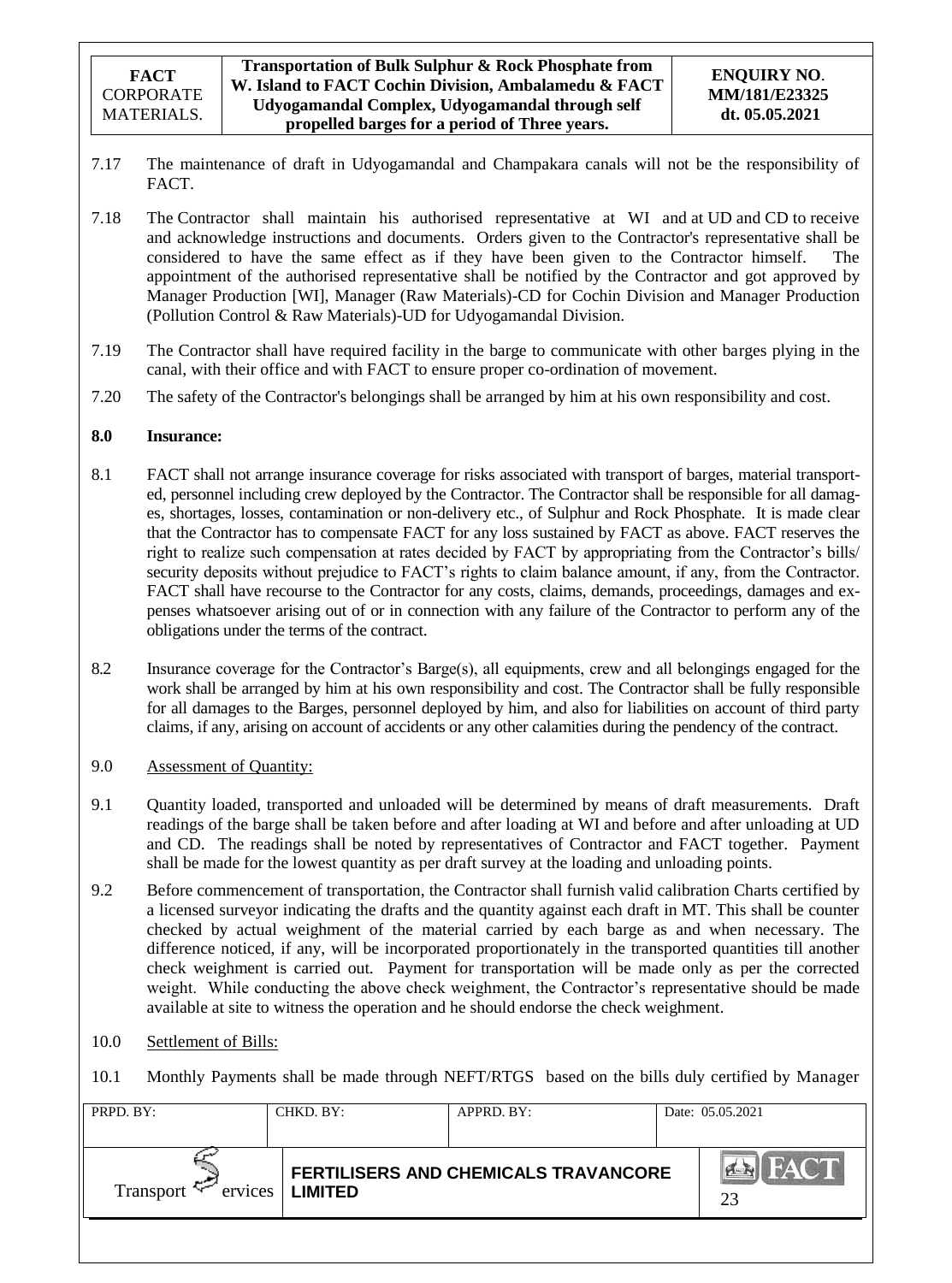(Raw Materials)-CD or Manager Production (Pollution Control & Raw Materials)-UD or their authorized representative or any other Officer nominated by FACT for that purpose.

- 10.2 The Contractor shall not be eligible for any other charges on any account other than that specifically mentioned in the Work Order.
- 10.3 Bills that are complete in all respects will be processed and passed for payment normally within 15 days from date of receipt by the Manager (Raw Materials)-CD for Cochin Division and Manager Production (Pollution Control & Raw Materials)-UD for Udyogamandal Division.
- 11.0 Working Hours:

The Contractor shall have to undertake transporting 24 hours a day on all days including Sundays and Holidays.

## 12.0 Passes:

The Contractor shall obtain photo passes issued by CISF, for himself, his workers and representatives for entry inside the premises of FACT and where loading/unloading points are located. Passes are not transferable and shall be renewed on expiry. Passes must be surrendered to our Security Department, when workers/representatives are changed or when the contract is completed/terminated, failing which amount as fixed by the Company shall be payable for every pass thus not surrendered.

- 13.0 FACT shall not in any way be responsible to the Contractor for payment of compensation for hold up of work, if any, due to any situation beyond the control of FACT.
- 14.0 The contract once awarded will not imply that the Contractor will have exclusive right for the particular job. The contract is not a guarantee to the Contractor either for continuity of work on all days or any definite volume of work at any time.

## **15.0 SECURITY DEPOSIT:**

The Contractor shall remit **3% of the total contract value** as per the work order as interest free Security Deposit (SD) by DD/NEFT/RTGS or furnish a Bank Guarantee issued by a Nationalised/ Scheduled Bank as per the Proforma prescribed by FACT, for equivalent amount within 15 days of issue of work order by FACT. The Bank Guarantee shall be valid till the expiry of the contract with a claim period of six months thereafter.

The EMD (if applicable) remitted by the Contractor can be adjusted towards SD, if so desired by him. Such EMD shall be returned only on remittance of requisite SD.

The SD shall not be released until the work as per the Contract is satisfactorily completed and accepted and final bills paid. Any amount due from the Contractor to FACT shall be deducted from the SD without prejudice to FACT's right to claim balance amount, if any, from the Contractor.

The violation of any of the terms and conditions of Contract by the Contractor shall be liable to forfeiture of the Security Deposit and disqualification from further work with FACT without prejudice to FACT's right to avail other remedies.

| PRPD. BY:                         | CHKD. BY:      | APPRD. BY:                                  | Date: 05.05.2021    |
|-----------------------------------|----------------|---------------------------------------------|---------------------|
| ervices<br>Transport <sup>4</sup> | <b>LIMITED</b> | <b>FERTILISERS AND CHEMICALS TRAVANCORE</b> | <b>I FACT</b><br>24 |
|                                   |                |                                             |                     |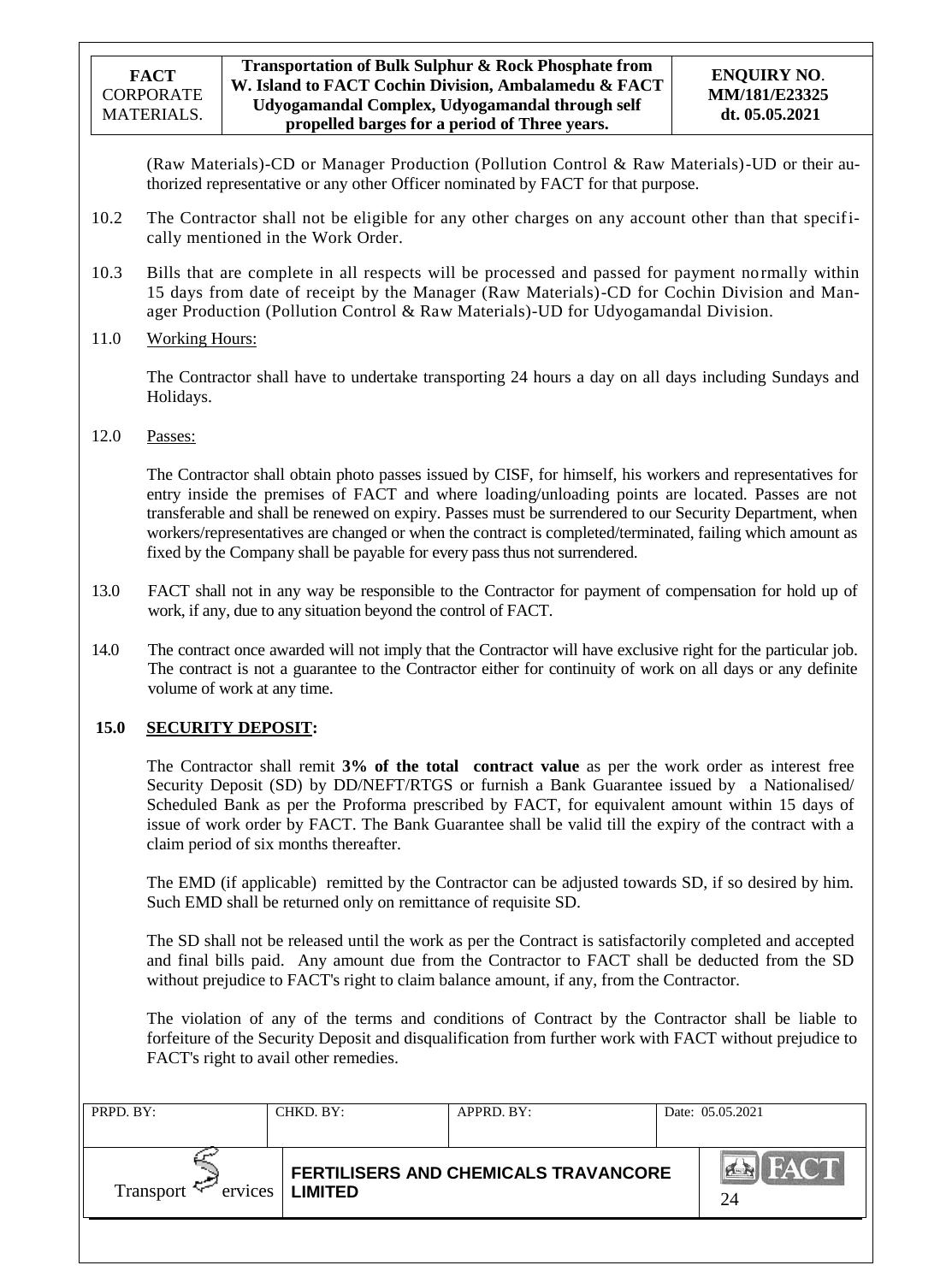## 16.0 Default:

In the event of failure on the part of the Contractor to execute the Contract to FACT's satisfaction, FACT may, at their option, terminate the contract wholly or partially and arrange to transport the material through other contractors or by themselves or make alternate arrangements for the transportation at the risk and cost of the Contractor and without prejudice to FACT"s other rights as per the contract. Evaluation of the Contractor"s performance by FACT and decisions taken thereon shall be final and binding on the Contractor.

- 17.0 The workers deployed by the Contractor for the work shall be covered under the PF & ESI Acts. The Contractor shall ensure full compliance to the above Acts. The Contractor shall be responsible for making all payments to his workmen, including ESI and Provident Fund benefits etc., as applicable. Deductions towards PF & ESI contributions on behalf of the workers will be made from the Contractor's bills, if applicable, and remitted to the concerned Departments by FACT based on wage roll cum attendance roll to be furnished by the Contractor. If the workers are not presently registered with PF & ESI, necessary applications signed by the workers shall be submitted by the Contractor for enabling their registration. It is also made clear that FACT shall not make any payments to the Contractor other than the rates agreed for the work. All extra payments, if any, to be made to the Contractor's workmen during the course of contract period shall be borne entirely by the Contractor. In case the Contractor fails to discharge his statutory obligations leading to a situation wherein FACT is to incur any expenditure/loss in their capacity as the Principal Employer, such expenditure/loss shall be realized from the Contractor.
- 18.0 The contractor shall be liable for payment of all claims, compensation or expenses payable as a result of any accident or injury sustained by workmen employed or hired by the contractor in the execution of the contract, which the contractor is liable to pay by rule, law and order of Government. The expenses, if any, incurred by FACT on the above will be realized from any amount that may be due to the contractor from FACT.
- 15.0 Contract Administration: This contract shall be administered and executed by DGM(WI) ie.,Dy.General Manager [W.Island] or his authorized representative.

All other terms and conditions shall be as per our Standard Terms and conditions of Contract (Annexure–VI). In case of any contradiction between Special Terms and Conditions of Contract (Annexure–V) and Standard Terms and Conditions of Contract (Annexure–VI), Annexure – V will prevail.

| PRPD. BY:                      | CHKD. BY:                                              | APPRD. BY: |                   | Date: 05.05.2021 |
|--------------------------------|--------------------------------------------------------|------------|-------------------|------------------|
|                                |                                                        |            |                   |                  |
| Transport $\approx$<br>ervices | FERTILISERS AND CHEMICALS TRAVANCORE<br><b>LIMITED</b> |            | <b>FACT</b><br>25 |                  |
|                                |                                                        |            |                   |                  |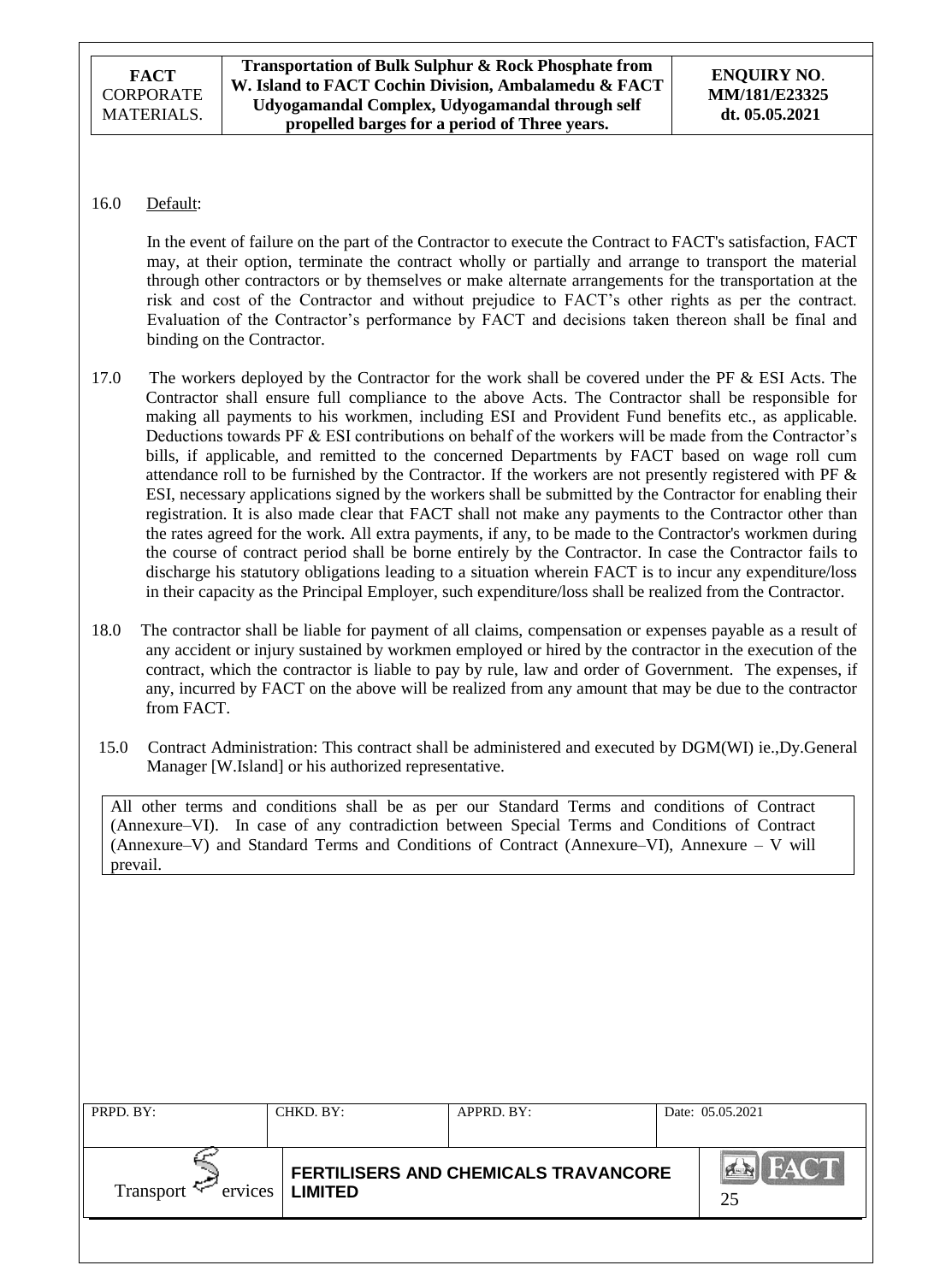**ENQUIRY NO: MM/181/E23325 dt. 05.05.2021**

### **ANNEXURE-VI**

## **STANDARD TERMS AND CONDITIONS OF CONTRACT**

- **00. CONTENTS :**
- 01. GENERAL:
- 02. SECURITY DEPOSIT:
- 03. RATES:
- 04. PAYMENT:
- 05. QUANTITY:
- 06. CONTINUITY OF WORK:
- 07. RESPONSIBILITY FOR MATERIAL:
- 08. SECURITY & SAFETY REGULATIONS:
- 09. STATUTORY OBLIGATIONS:
- 10. CONTRACTOR's WORKMEN:
- 11. DEFAULT:
- 12. TERMINATION:
- 13. FORCE MAJEURE:
- 14. ASSIGNMENT:
- 15. APPLICABLE LAW & SETTLEMENT OF BILLS:
- 16. ENVIRONMENT MANAGEMENT SYSTEM:
- 17. FRAUD PREVENTION POLICY OF FACT:
- 18. ENTIRETY OF CONTRACT:

## *01. GENERAL:*

**"FACT"** shall mean the Fertilisers and Chemicals Travancore Limited, with registered office at Udyogamandal and its operating Divisions at Udyogamandal and Ambalamedu.

**"Contractor"** shall mean the firm/company/individual, who has been awarded the work order (Contract) against their bid in response to the enquiry issued by FACT.

The Contractor shall return to FACT the duplicate copy of the work order with terms and conditions duly acknowledged and signed in confirmation of having accepted the order as per terms and conditions mentioned.

The Contractor shall execute within 15days from the date of receipt of FACT's Letter of Intent, an agreement in stamp paper in the form prescribed by FACT and shall bear all expenses incidental thereto.

The contract once awarded will not imply that the Contractor has exclusive right for the particular job.

The Contractor is deemed to have carefully examined and satisfied himself on the nature and extent of work to be executed and no claims for any extra payment shall be admissible under any circumstances.

FACT shall not in any way be responsible to the Contractor for payment of compensation for hold up of work, if any, due to any situation beyond the control of FACT.

## *02. SECURITY DEPOSIT :*

The contractor) shall remit interest free Security Deposit (SD) equivalent to **three percent (3%) of the total contract value** by DD/NEFT/RTGS or by Bank Guarantee issued by a Nationalised / Scheduled Bank as per the Proforma prescribed within 15 days of issue of award of Letter Of Intent or contract, whichever is earlier. The Bank Guarantee shall be valid till the expiry of the contract with a claim period of six months thereafter.

The EMD (if applicable) remitted by the Contractor can be adjusted towards security deposit, if so desired by him. Such EMD shall be returned only on remittance of requisite Security Deposit. The Security Deposit shall not be released until the work as per the Contract is satisfactorily completed and accepted and final bills paid.

| PRPD. BY:                               | CHKD. BY: | APPRD. BY:                           | Date: 05.05.2021 |
|-----------------------------------------|-----------|--------------------------------------|------------------|
| $Transport \leq \text{ervices}$ LIMITED |           | FERTILISERS AND CHEMICALS TRAVANCORE | FACT<br>H<br>26  |
|                                         |           |                                      |                  |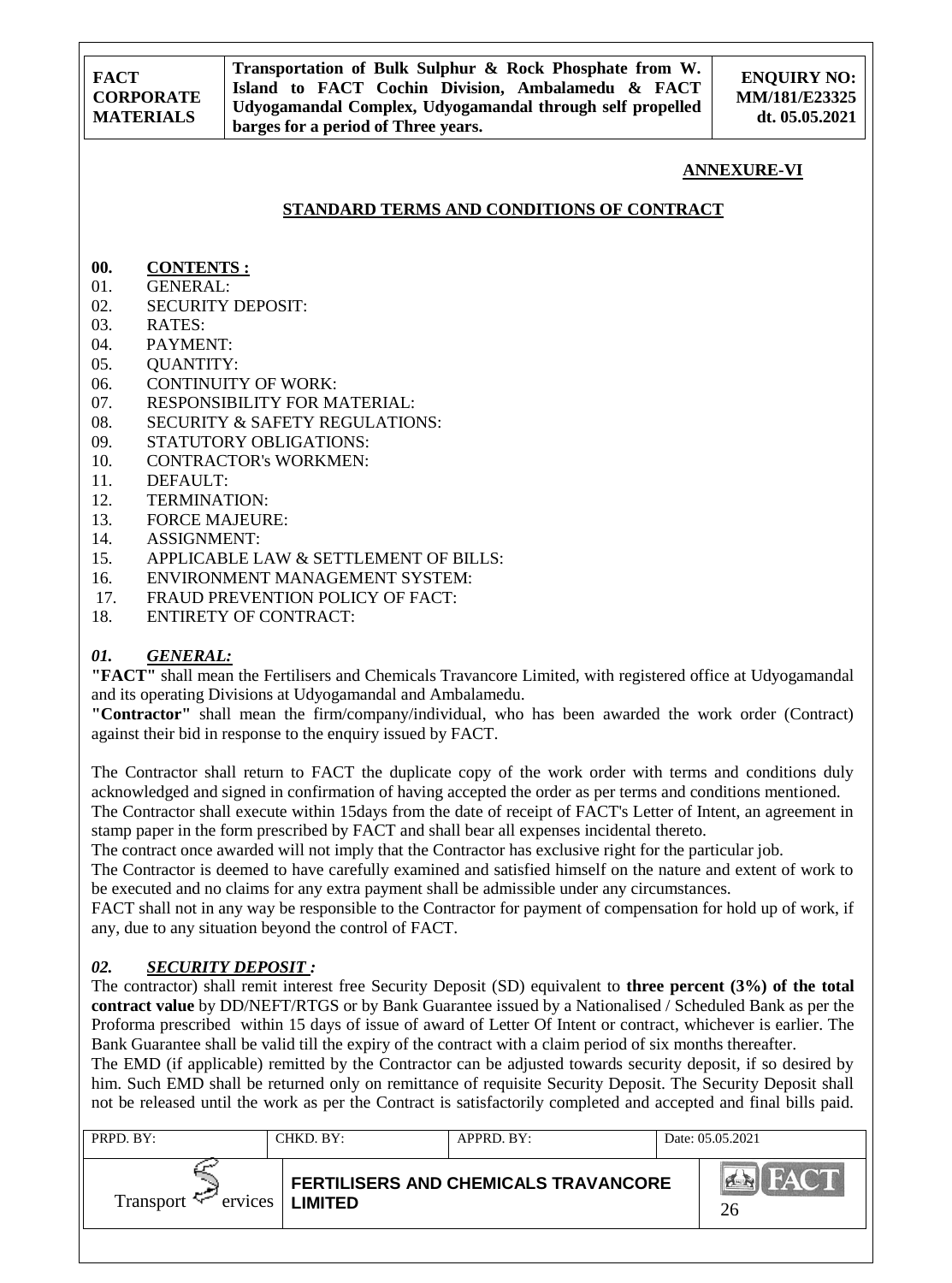Any amount due from the Contractor to FACT shall be deducted from the Security Deposit without prejudice to FACT's right to claim balance amount, if any, from the Contractor.

The violation of any of the terms and conditions of Contract by the Contractor shall be liable to forfeiture of the Security Deposit and disqualification from further work with FACT without prejudice to FACT's right to avail other remedies.

## *03. RATES:*

The rates shall be inclusive of all incidental and other charges excluding GST which may have to be incurred by the Contractor in execution of the work as per this contract. The rates shall be firm for the period of contract. Rate revision on account of changes in the price of High Speed Diesel (HSD) oil shall be effected only if specified in the Special Terms and conditions.

## *04***.** *PAYMENT* **:**

Payment shall be effected, on presentation of the bills to the Chief Manager(Fin)-Bills duly certified by the authorised person specified in the special conditions attached. Final settlement of contractors bill shall be made after deduction of (1) amounts due from them to FACT on account of shortage / damages / loss to the goods entrusted to them, (2) statutory levies such as PF liability, Income Tax, TDS on GST etc. if any and (3) any other amount due from the contractor for any other reason. If the amount due from the contractor is more than the amount due to the contractor, the contractor shall arrange to pay FACT the difference without delay.

## *05 QUANTITY :*

Quantity given in the contract is only an approximate indication and FACT does not guarantee the total quantity to be transported. FACT reserves the right to reduce or increase the quantity at any time without assigning any reason whatsoever and does not give any guarantee regarding the quantity. The Contractor has no right to claim loss / loss of profit on account of reduction in revenue arising out of variation in quantity made available for transport.

## *06. CONTINUITY OF WORK :*

The contract shall not mean continuity of work for the Contractor. The Contractor shall contact the authorised representatives of FACT for obtaining instructions. The instructions given over telephone have also to be complied with.

## *07. RESPONSIBILITY FOR MATERIAL:*

The Contractor shall be responsible for the material entrusted to him and shall compensate FACT for any shortage or damage while the goods are in his custody.

## *08. SECURITY & SAFETY REGULATIONS :*

The Contractor shall strictly observe the Security and Safety Regulations of FACT. Any loss or damage incurred by FACT, on account of the neglect or failure of the Contractor or the Contractor's employees, representatives including the crew of the vehicles/tankers to observe the security and safety regulations shall be to the Contractor's account.

Smoking and carrying smoking material (including matches) inside FACT premises is prohibited due to safety reasons and the Contractor shall ensure that his employees, representatives and crew comply with this.

Any damage caused to any of FACT's buildings, equipment, vehicles, crafts etc. and that of any other contractor/s due to the negligence of the Contractor, his employees, his representatives and crew shall be to the account of the Contractor and FACT shall be indemnified and compensated in all such respects by the Contractor.

All precautions in transporting and handling whether stipulated or not shall be adhered to by the Contractor. The Contractor shall exercise care, diligence and promptness in the work and adhere to transport Rules and

| PRPD. BY:        | CHKD, BY:         | APPRD. BY:                           | Date: 05.05.2021  |
|------------------|-------------------|--------------------------------------|-------------------|
| Transport $\sim$ | ervices   LIMITED | FERTILISERS AND CHEMICALS TRAVANCORE | <b>FACT</b><br>27 |
|                  |                   |                                      |                   |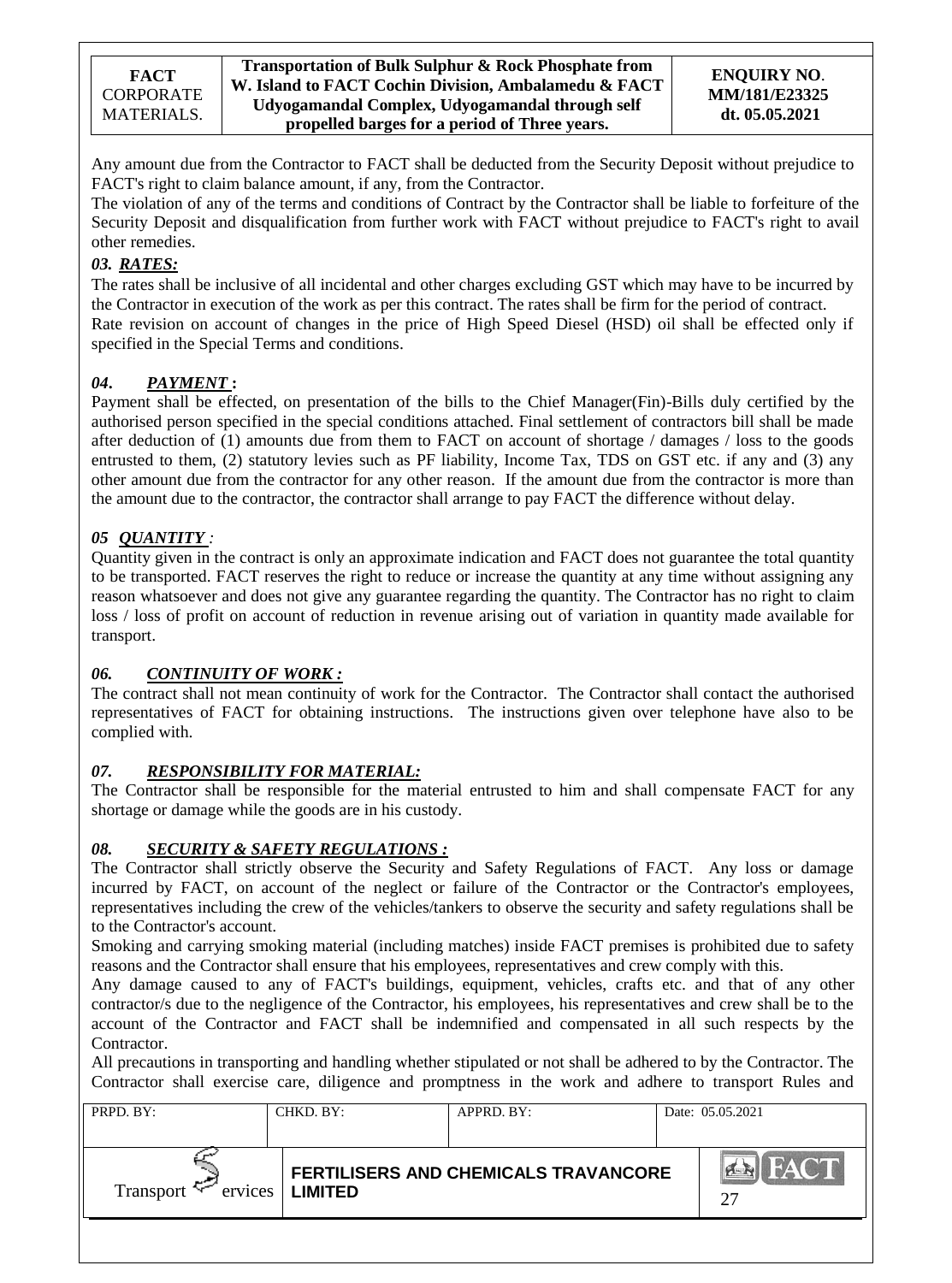### **Transportation of Bulk Sulphur & Rock Phosphate from W. Island to FACT Cochin Division, Ambalamedu & FACT Udyogamandal Complex, Udyogamandal through self propelled barges for a period of Three years.**

### **ENQUIRY NO**. **MM/181/E23325 dt. 05.05.2021**

regulations, statutory obligations and all other Rules and Laws that have a bearing on the work. Any damages/shortages/penalties or any action legal or otherwise arising out of the Contractor's delay or failure or negligence or breach of statutory obligations shall be to the Contractor's account. If any loss/expenditure arising from the breach thereof is not met satisfactorily by the Contractor, FACT reserves the right to withhold payment of bills/Security Deposit and discharge the obligations of the Contractor without prejudice to FACT claiming from the Contractor full value of damages/compensation. The account rendered by FACT in this connection shall be treated as final.

The vehicles/tankers, if any, employed during the course of the execution of the Contract, shall have valid permits for carrying out the intended task.

Due safety requirements in handling and transporting hazardous chemicals like liquid Sulphuric Acid, Sulphuric Acid etc. filled in tankers, as provided vide Motor Vehicles Act 1988 and the Central Motor Vehicle Rules 1989 and regulations formulated from time to time by the proper authority, shall be adhered to by the Contractor at his own expense. The vehicles shall be legibly and conspicuously marked with an emergency information panel, as applicable, in each of the three places as per Rule 134 of the Central Motor Vehicle Rules 1989. Further any person driving the vehicle employed in the work as per the Contract shall have the ability to read and write at least one Indian language as per rule 9 of the Central Motor Vehicle Rules 1989 and Rules 4 of the Central Motor Vehicles (amended) Rules 1993.

The vehicles shall be equipped with all the necessary safety appliances/equipment for emergency and rescue purpose as stipulated in Motor Vehicles Act 1988 and rules thereto.

## *09. STATUTORY OBLIGATIONS*

The Contractor shall comply with the requirements of all Local, State and Central Govt. Acts, Rules Regulations, By-Laws, Orders etc, in force from time to time and in particular Indian Factories Act, Workmen's Compensations Act, Contract Labour (regulations and abolition) Act 1970, Minimum Wages Act 1936, The Mines Act 1952, The Explosives Act 1884 and all other relevant Acts and Laws as amended from time to time in so far as they are or may be applicable to the execution of works as per this contract.

The Contractor shall obtain at his cost all permits, license and other authorisation, as required for his work, from Govt. authorities. The Contractor shall maintain proper records & registers as required by the concerned statutes and submit them to FACT as and when required.

Proper records of payment of wages to workers/labourers/crew etc. engaged in the work shall be maintained by the Contractor and produced for inspection when required by FACT.

The Contractor shall be responsible for all payments to his workmen including Employees State Insurance and Provident Fund benefits etc., if any, i.e. FACT shall not make any payments to the Contractor other than the rates agreed for the work. All extra payments, if any, to be made to the Contractor's workmen during the course of contract period shall be borne entirely by the Contractor.

In case the Contractor fails to discharge his statutory obligations leading to a situation wherein FACT is to incur any expenditure/loss in their capacity as the Principal Employer such expenditure/loss shall be realised from the Contractor.

## *10. CONTRACTOR's WORKMEN*

FACT shall have no dealing with the Contractor's workmen or their Union. FACT reserves the right to debar any of the contractor's employees/workmen/crew from entering FACT premises for whatever reason FACT deems fit.

## *11. DEFAULT:*

In the event of failure on the part of the Contractor to execute the Contract to FACT's satisfaction, FACT may, at their option, either recover from the Contractor liquidated damages as prescribed in the "Special Conditions", if any, or at the risk and cost of the Contractor and without prejudice to FACT's other rights as per the Contract,

| PRPD. BY:              | CHKD. BY:      | APPRD. BY:                           | Date: 05.05.2021  |
|------------------------|----------------|--------------------------------------|-------------------|
| ervices  <br>Transport | <b>LIMITED</b> | FERTILISERS AND CHEMICALS TRAVANCORE | <b>FACT</b><br>28 |
|                        |                |                                      |                   |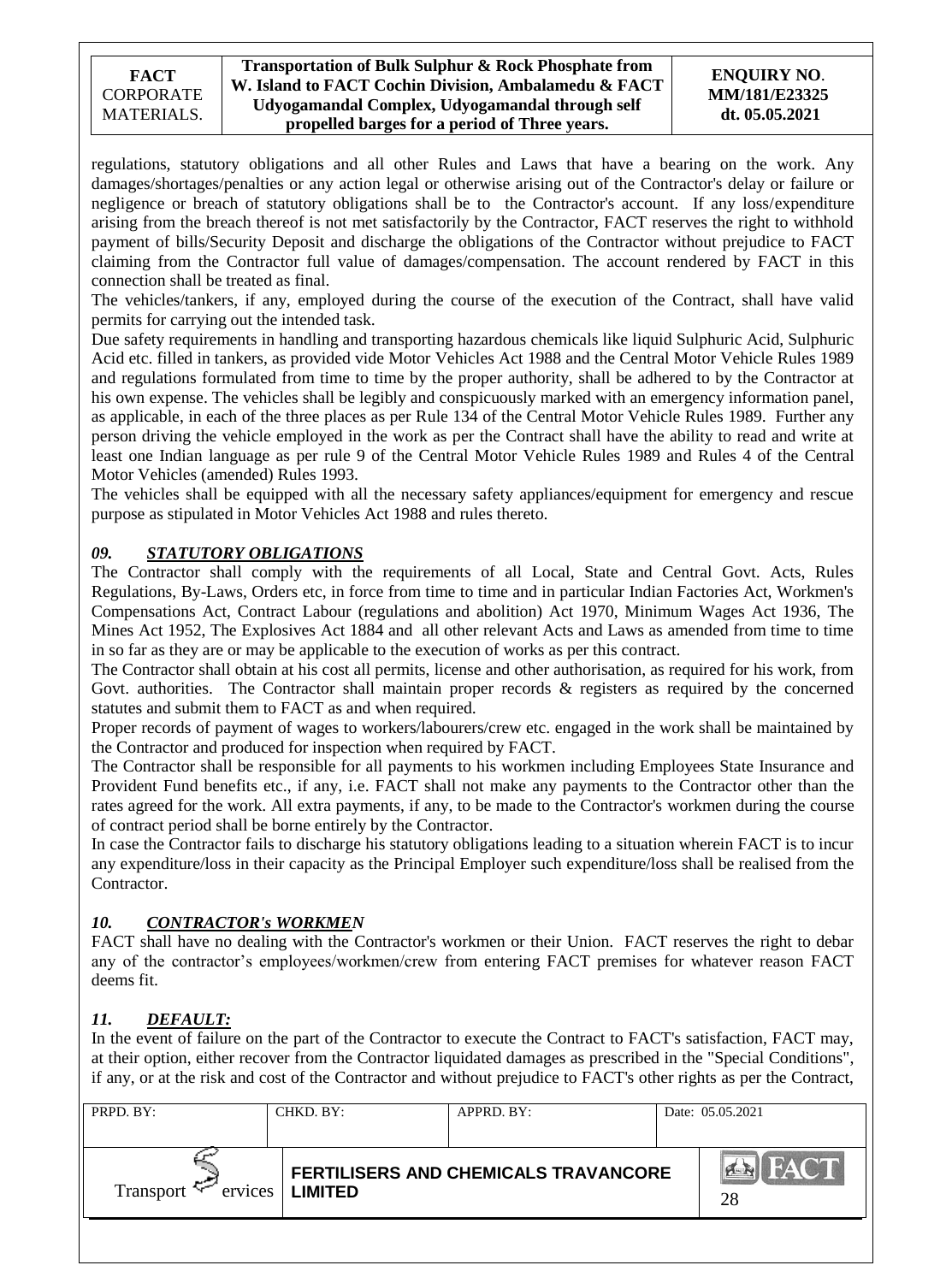terminate the Contract wholly or partially and carry out the work through other contractors or by themselves.

## *12. TERMINATION :*

If any work entrusted with other contractors by FACT is obstructed by, interfered with or caused to be interfered with by the Contractor, his employees, his representatives or crew, the contract shall be terminated without notice and the remaining work for the unexpired portion of the contract arranged by FACT through others at the Contractor's risk and cost.

The contract can be terminated by FACT with one month's notice at any time during the pendency of the contract.

## *13. FORCE MAJEURE:*

Neither the Contractor nor FACT shall be considered in default in the performance of their obligations under the Work Order so long as the performance is prevented or delayed because of Force Majeure conditions like war or hostilities, riots or civil commotion, earth quake, flood or tempest, drought, accident, fire or explosion, labour strike or lock-out or Act-of-God or because of any law and order proclamation, regulation or ordinance of Government or subdivision there of and situation arising out of our plant break downs. Notice of a Force Majeure situation shall be given by the affected party to the other party with in one week of its occurrence. Should such a delay be for more than three months, FACT shall have the right to cancel the Work Order at no charge to FACT and FACT shall be entitled to reimbursement of any amount due from the Contractor.

# *14. ASSIGNMENT :*

The Contractor shall not assign, transfer or sub-let this work order without the prior written approval of FACT.

## *15. APPLICABLE LAW & SETTLEMENT OF DISPUTES:*

This contract shall be subject to and shall in all respects be governed by Indian law.

If any dispute arises out of or relating to or in connection with this contract, between the contractor and the owner/FACT, the same shall be amicably settled through mutual discussions, failing which, the unresolved dispute (s) shall be referred to arbitration in accordance with the provisions of the Arbitration and Conciliation Act, 1996, as amended from time to time and number of Arbitrator shall be one. The Venue of the Arbitration shall be at Ernakulam and the proceeding shall be in English.

Any legal proceedings relating to or in connection with this contract shall be limited to the exclusive jurisdiction of the High Court of Kerala.

## *16. ENVIRONMENT MANAGEMENT SYSTEM :*

FACT is a company having Environmental Management System according to ISO 14001 standard. The Contractor shall ensure that none of their activities cause damage to the environment.

## *17. FRAUD PREVENTION POLICY OF FACT:*

FACT a Central Public Sector Undertaking (PSU) follows Corporate Governance principles proactively and has formulated a Fraud Prevention Policy. Details of Fraud Prevention Policy of FACT-2012 can be viewed in FACT"s Website *[www.fact.co.in](http://www.fact.co.in/)*. Contractors shall make themselves aware and also ensure compliance of the same.

# *18. ENTIRETY OF CONTRACT :*

All of the terms agreed to between the Contractor and FACT are included in the Work Order and no other communication, written, oral, or implied shall be considered to be included in the Work Order or form part of the Work Order, unless specifically agreed to in writing by FACT.

| PRPD. BY:              | CHKD. BY:         | APPRD. BY:                           | Date: 05.05.2021  |
|------------------------|-------------------|--------------------------------------|-------------------|
| Transport $\leftarrow$ | ervices   LIMITED | FERTILISERS AND CHEMICALS TRAVANCORE | <b>FACT</b><br>29 |
|                        |                   |                                      |                   |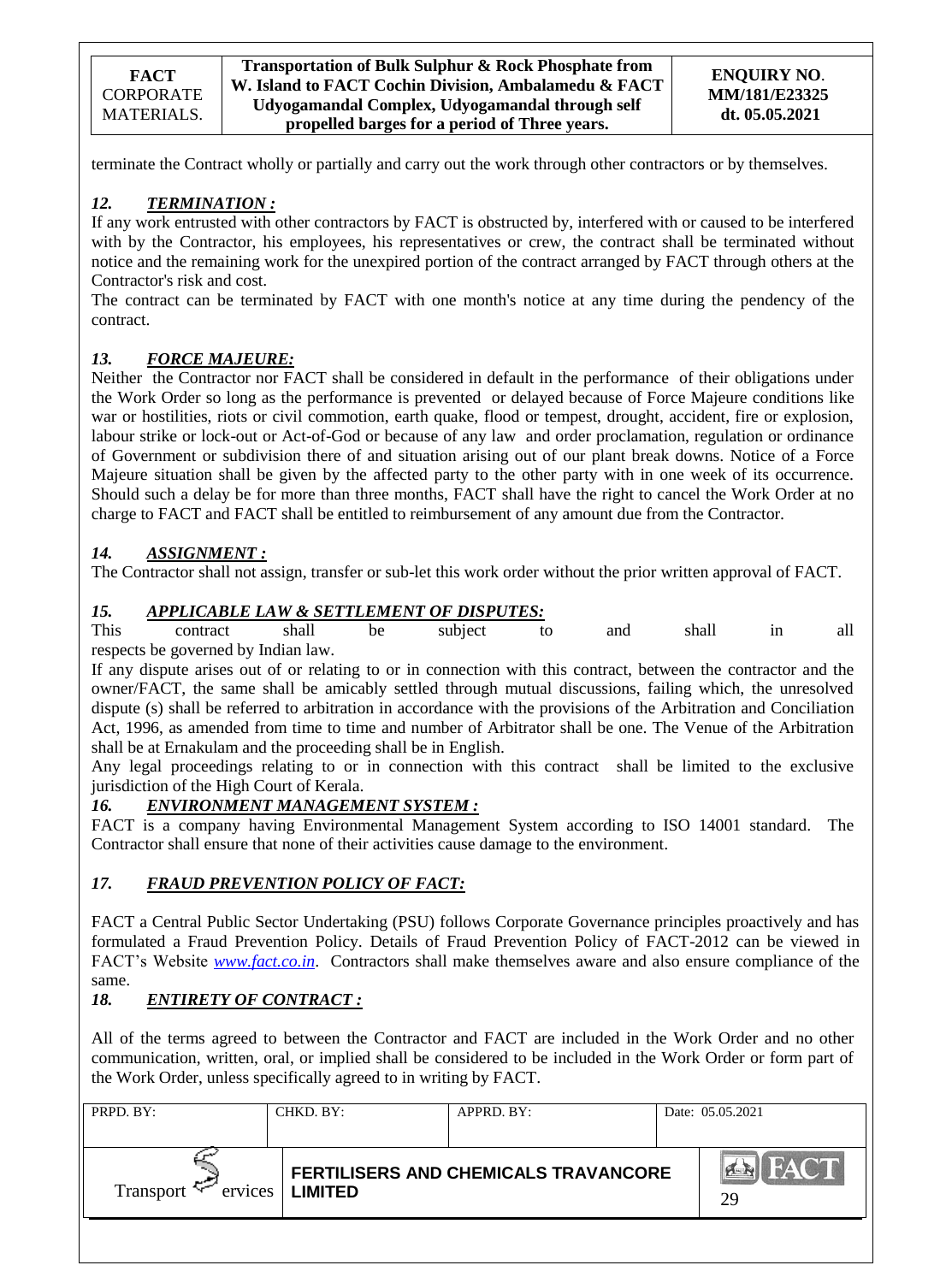**ENQUIRY NO: MM/181/E23325 dt. 05.05.2021**

### **ANNEXURE-VII**

## **COMPLIANCE STATEMENT**

We state that our bid is in full compliance with the documents issued against the Enquiry No: MM/181/E23325 dtd. 05.05.2021 and we have read and understood the Notice Inviting Tender, Scope of Work, Instructions to Bidders, Special Terms and Conditions and Standard terms and conditions of Contract attached with this enquiry referred above and hereby confirm our acceptance to the same.

Name of bidder: Signature of the Bidder:

Place: Date: (Seal) Date:

| <b>FERTILISERS AND CHEMICALS TRAVANCORE</b>         |  |
|-----------------------------------------------------|--|
| <b>Transport</b><br><b>LIMITED</b><br>ervices<br>30 |  |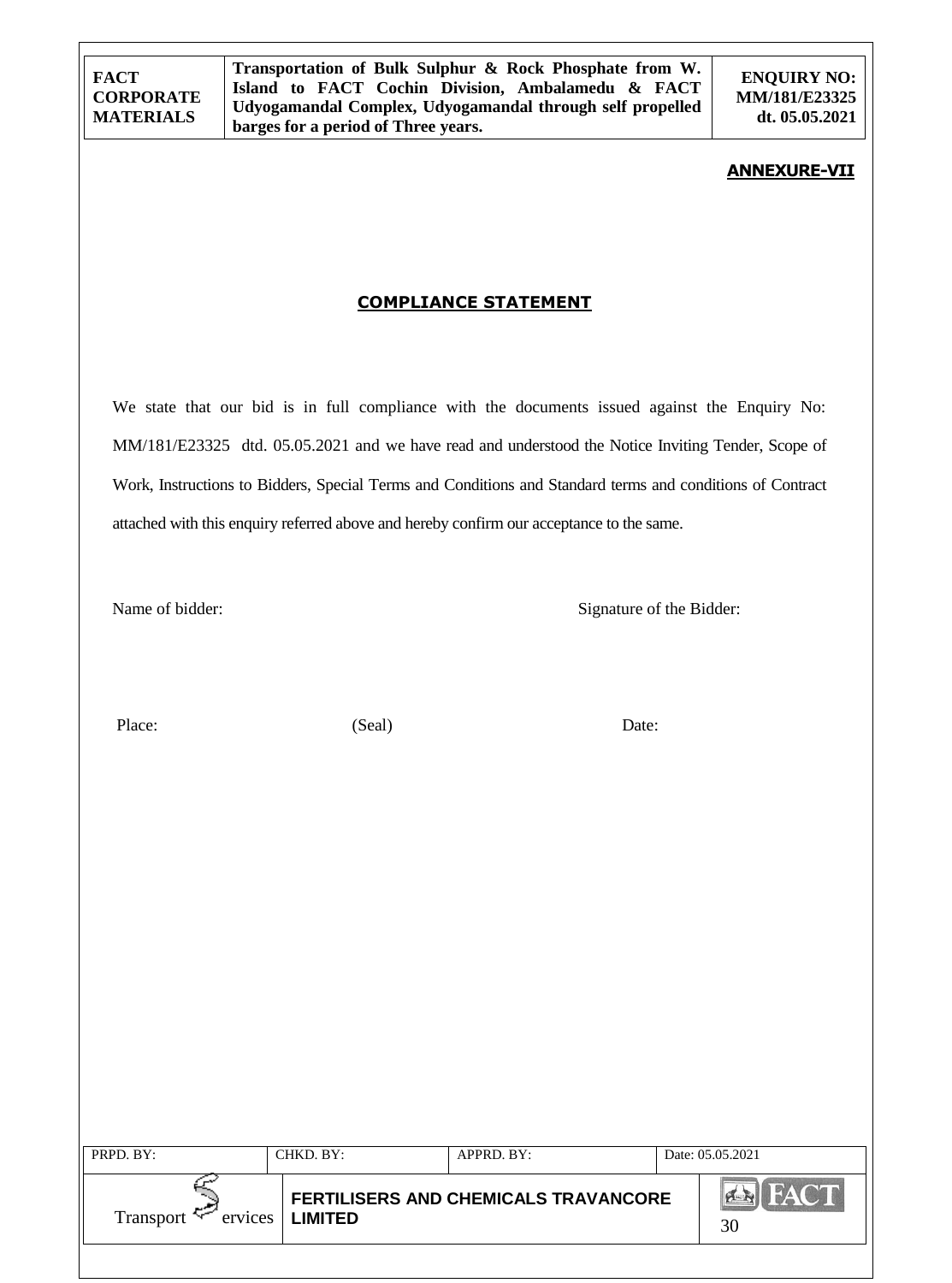### **ANNEXURE – VIII**

### **PROFORMA OF UNPRICED COPY OF PRICE BID**

(To be submitted with Part-A Bid)

**Sub**: Transportation of Bulk Sulphur & Rock Phosphate from W. Island to FACT Cochin Division, Ambalamedu & FACT Udyogamandal Complex, Udyogamandal through self propelled barges for a period of Three years.

Note: Please **do not fill in Rates in this format**. Please fill in**"Quoted"** in the blank column provided against each.

We here by quote our competitive rate as below for all the items of work cited above in compliance with the enquiry documents without any deviation

| Sl.No.         | Schedule of Work                                                                                                                                                                                                                                                                                                                                                                                                                                                                                                                                                                 | Estimated<br>quantity for 3<br>years (In MT) | All-Inclusive<br>rate<br><b>GST</b><br>excluding<br>(Rs/MT) |
|----------------|----------------------------------------------------------------------------------------------------------------------------------------------------------------------------------------------------------------------------------------------------------------------------------------------------------------------------------------------------------------------------------------------------------------------------------------------------------------------------------------------------------------------------------------------------------------------------------|----------------------------------------------|-------------------------------------------------------------|
|                |                                                                                                                                                                                                                                                                                                                                                                                                                                                                                                                                                                                  |                                              | Indicate "Quoted"                                           |
| 1              | Transportation of bulk raw materials such as Sulphur and<br>Rock Phosphate from Willingdon Island (WI)/ Cochin<br>Port, to FACT CD as per requirement of FACT, in<br>suitable self propelled barge(s). Loading of materials into<br>the barges and unloading of the same at destinations<br>will be in the scope of FACT. The material shall be<br>loaded into the barge(s) either using the conveyor system<br>at $Q-10$ berth (WI) or loaded into the barge(s) directly<br>from the ship or other than through conveyor system at<br>Q10 berth/any other Berth at Cochin Port. | 7,60,000                                     |                                                             |
| $\overline{2}$ | Transportation of Sulphur from Willingdon Island (WI)/<br>Cochin Port, to FACT UC as per requirement of FACT, in<br>suitable self propelled barge(s). Loading of materials into<br>the barges and unloading of the same at destinations<br>will be in the scope of FACT. The material shall be<br>loaded into the barge(s) either using the conveyor system<br>at Q-10 berth (WI) or loaded into the barge(s) directly<br>from the ship or other than through conveyor system at<br>Q10 berth/any other Berth at Cochin Port.                                                    | 1,07,000                                     |                                                             |

GST shall be extra as applicable based on statutory notifications.

This bid is submitted in compliance with the enquiry documents and accepting all the requirements, instructions, terms and conditions, proforma of bank guarantee and proforma of agreement etc. without any deviation.

*(Signed by)*

Authorised Signatory:....................

| $Place: \ldots \ldots \ldots \ldots \ldots$<br>Date: $\ldots \ldots \ldots \ldots \ldots \ldots$ |           |                                                    |  |  |  |
|--------------------------------------------------------------------------------------------------|-----------|----------------------------------------------------|--|--|--|
|                                                                                                  |           |                                                    |  |  |  |
|                                                                                                  |           | Date: 05.05.2021                                   |  |  |  |
|                                                                                                  |           |                                                    |  |  |  |
| ervices<br><b>LIMITED</b>                                                                        |           | <b>IFACT</b><br>31                                 |  |  |  |
|                                                                                                  |           |                                                    |  |  |  |
|                                                                                                  | CHKD. BY: | APPRD. BY:<br>FERTILISERS AND CHEMICALS TRAVANCORE |  |  |  |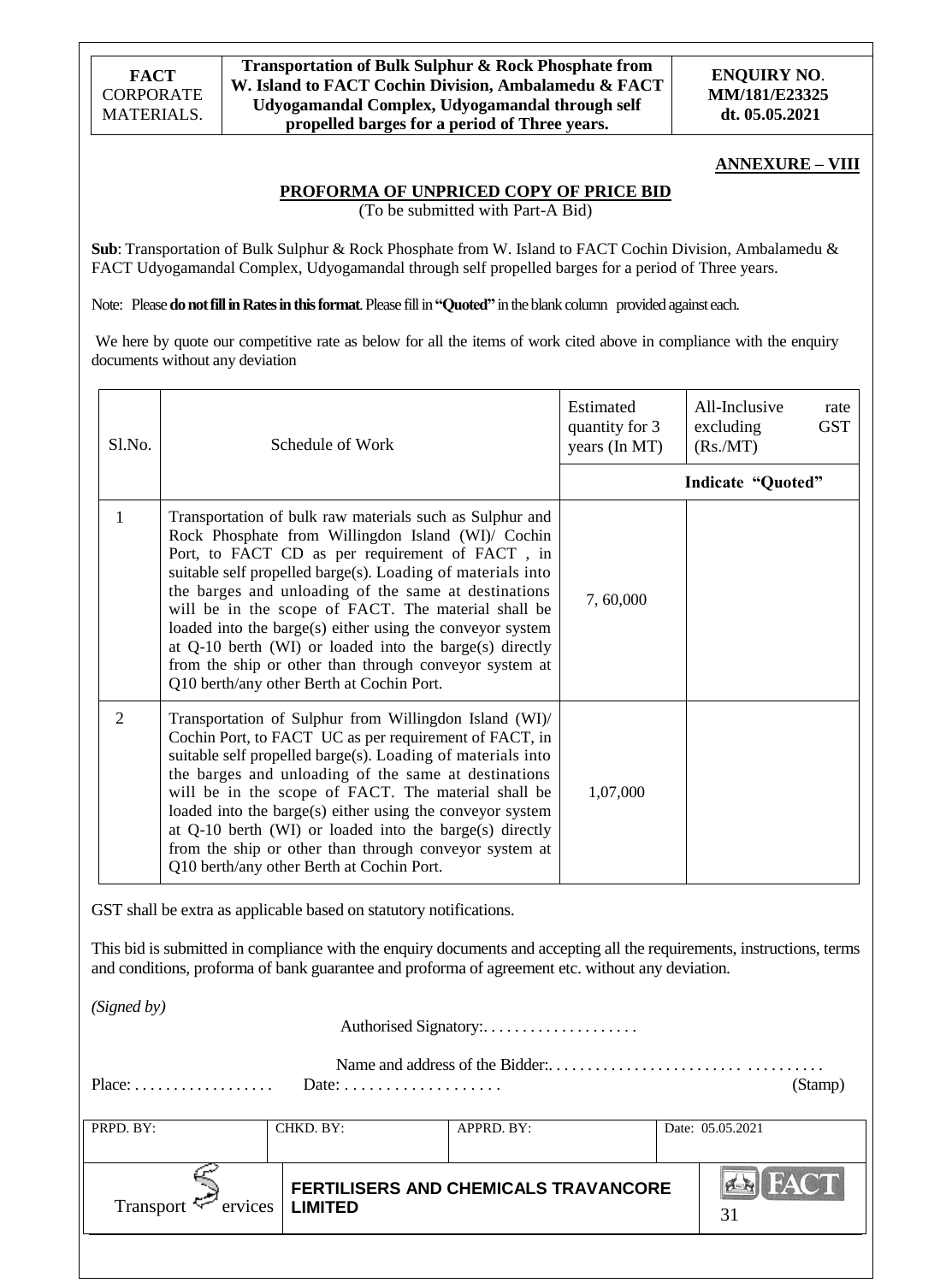| <b>FACT</b><br><b>CORPORATE</b><br>MATERIALS. | Transportation of Bulk Sulphur & Rock Phosphate from<br>W. Island to FACT Cochin Division, Ambalamedu & FACT<br>Udyogamandal Complex, Udyogamandal through self<br>propelled barges for a period of Three years. |                                      | <b>ENQUIRY NO.</b><br>MM/181/E23325<br>dt. 05.05.2021 |
|-----------------------------------------------|------------------------------------------------------------------------------------------------------------------------------------------------------------------------------------------------------------------|--------------------------------------|-------------------------------------------------------|
|                                               |                                                                                                                                                                                                                  |                                      | <b>ANNEXURE: IX</b>                                   |
|                                               |                                                                                                                                                                                                                  |                                      |                                                       |
|                                               |                                                                                                                                                                                                                  |                                      |                                                       |
|                                               |                                                                                                                                                                                                                  |                                      |                                                       |
|                                               |                                                                                                                                                                                                                  | $Part - B$                           |                                                       |
|                                               |                                                                                                                                                                                                                  | <b>PROFORMA OF PRICE BID</b>         |                                                       |
|                                               |                                                                                                                                                                                                                  |                                      |                                                       |
|                                               | Please visit <b>https://eprocure.gov.in</b> and search using the tender ID under FACT Tenders to see the price Bid                                                                                               |                                      |                                                       |
|                                               |                                                                                                                                                                                                                  | (BOQ-EXCEL SHEET)                    |                                                       |
|                                               |                                                                                                                                                                                                                  |                                      |                                                       |
|                                               |                                                                                                                                                                                                                  |                                      |                                                       |
|                                               |                                                                                                                                                                                                                  |                                      |                                                       |
|                                               |                                                                                                                                                                                                                  |                                      |                                                       |
|                                               |                                                                                                                                                                                                                  |                                      |                                                       |
|                                               |                                                                                                                                                                                                                  |                                      |                                                       |
|                                               |                                                                                                                                                                                                                  |                                      |                                                       |
| PRPD. BY:                                     | CHKD. BY:                                                                                                                                                                                                        | APPRD. BY:                           | Date: 05.05.2021                                      |
| Transport Forvices                            | <b>LIMITED</b>                                                                                                                                                                                                   | FERTILISERS AND CHEMICALS TRAVANCORE | <b>EN FACT</b><br>32                                  |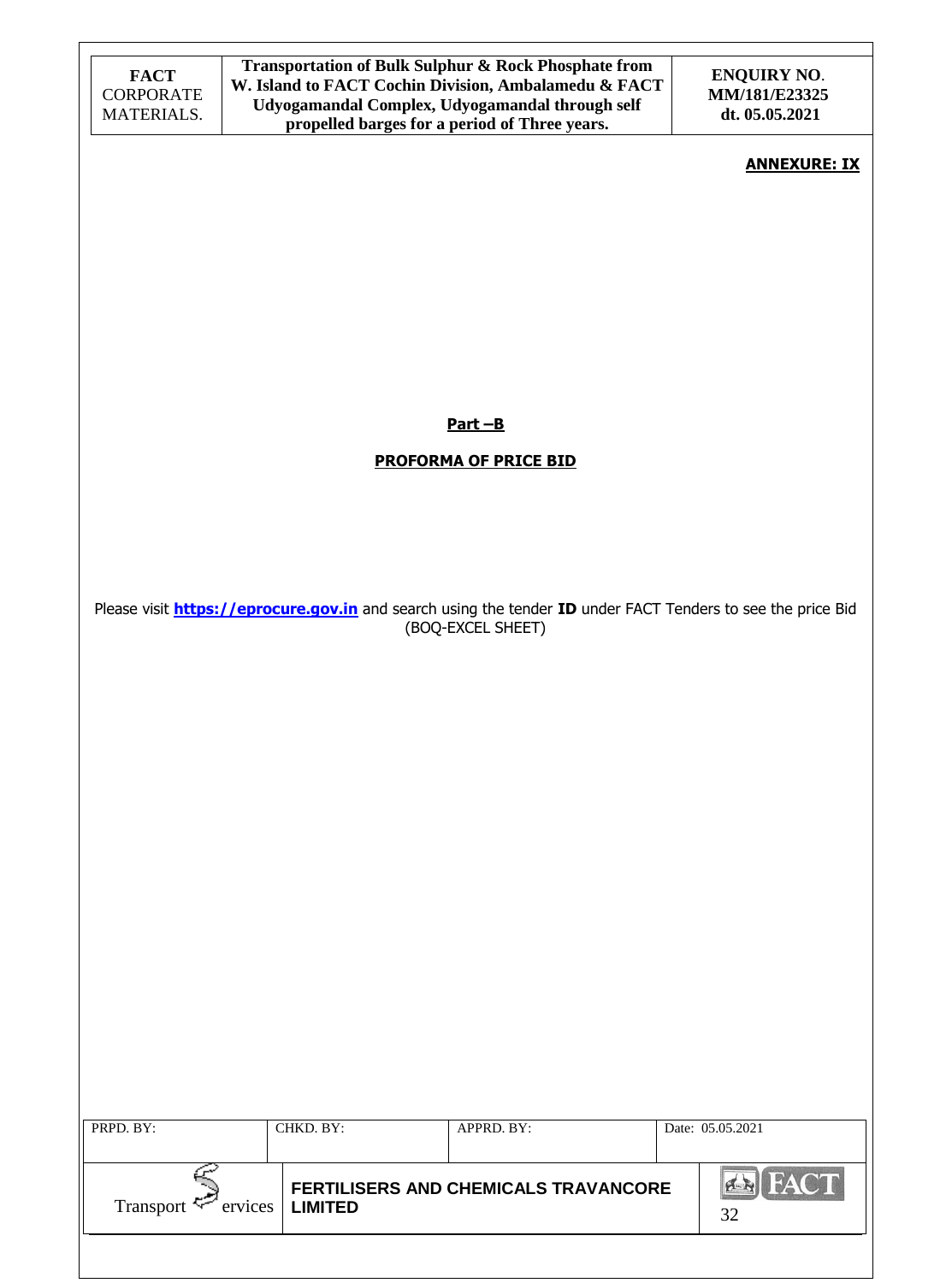| <b>FACT</b><br><b>CORPORATE</b><br><b>MATERIALS.</b>                                      |                                                | Transportation of Bulk Sulphur & Rock Phosphate from<br>W. Island to FACT Cochin Division, Ambalamedu & FACT<br>Udyogamandal Complex, Udyogamandal through self<br>propelled barges for a period of Three years.                                                                                                                                                                                                                                                                  | <b>ENQUIRY NO.</b><br>MM/181/E23325<br>dt. 05.05.2021 |
|-------------------------------------------------------------------------------------------|------------------------------------------------|-----------------------------------------------------------------------------------------------------------------------------------------------------------------------------------------------------------------------------------------------------------------------------------------------------------------------------------------------------------------------------------------------------------------------------------------------------------------------------------|-------------------------------------------------------|
|                                                                                           |                                                |                                                                                                                                                                                                                                                                                                                                                                                                                                                                                   | <b>ANNEXURE-X</b>                                     |
|                                                                                           |                                                | <b>Bid-Security Declaration</b>                                                                                                                                                                                                                                                                                                                                                                                                                                                   |                                                       |
| To: AGM(Mat)T&S<br>FACT-PD Admin building-<br>UDYOGAMANDAL- 683501                        |                                                |                                                                                                                                                                                                                                                                                                                                                                                                                                                                                   |                                                       |
|                                                                                           | (2) Our Bid No. __________________________ dt. |                                                                                                                                                                                                                                                                                                                                                                                                                                                                                   |                                                       |
|                                                                                           |                                                |                                                                                                                                                                                                                                                                                                                                                                                                                                                                                   |                                                       |
| Declaration in lieu of Earnest Money Deposit.<br>damages or any other legal recourse) if, |                                                | I/We understand that, as per Clause of Tender/bid conditions, bids must be supported by a Bid Security<br>I/We hereby accept that I/We may be disqualified from bidding for any contract with you for a period of <b>Three</b><br>years from the date of disqualification as may be notified by you (without prejudice to FACT's rights to claim                                                                                                                                  |                                                       |
|                                                                                           | conditions and within the specified time.      | 1) I am /We are in a breach of any of the obligations under the bid conditions,<br>2) I/We have withdrawn or unilaterally modified/amended/revised, my/our Bid during the bid validity peri-<br>od specified in the form of Bid or extended period, if any.<br>3) On acceptance of our bid by FACT, I/we failed to deposit the prescribed Security Deposit or fails to exe-<br>cute the agreement or fails to commence the execution of the work in accordance with the terms and |                                                       |
| Signature:                                                                                |                                                |                                                                                                                                                                                                                                                                                                                                                                                                                                                                                   |                                                       |
|                                                                                           |                                                | Name & designation of the authorized person signing the Bid-Securing Declaration Form:                                                                                                                                                                                                                                                                                                                                                                                            |                                                       |
|                                                                                           |                                                | Duly authorized to sign the bid for and on behalf of: _______________________(complete name of Bidder)                                                                                                                                                                                                                                                                                                                                                                            |                                                       |
|                                                                                           |                                                |                                                                                                                                                                                                                                                                                                                                                                                                                                                                                   |                                                       |
|                                                                                           |                                                |                                                                                                                                                                                                                                                                                                                                                                                                                                                                                   |                                                       |
|                                                                                           |                                                |                                                                                                                                                                                                                                                                                                                                                                                                                                                                                   |                                                       |
|                                                                                           |                                                |                                                                                                                                                                                                                                                                                                                                                                                                                                                                                   |                                                       |
| PRPD. BY:                                                                                 | CHKD. BY:                                      | APPRD. BY:                                                                                                                                                                                                                                                                                                                                                                                                                                                                        | Date: 05.05.2021                                      |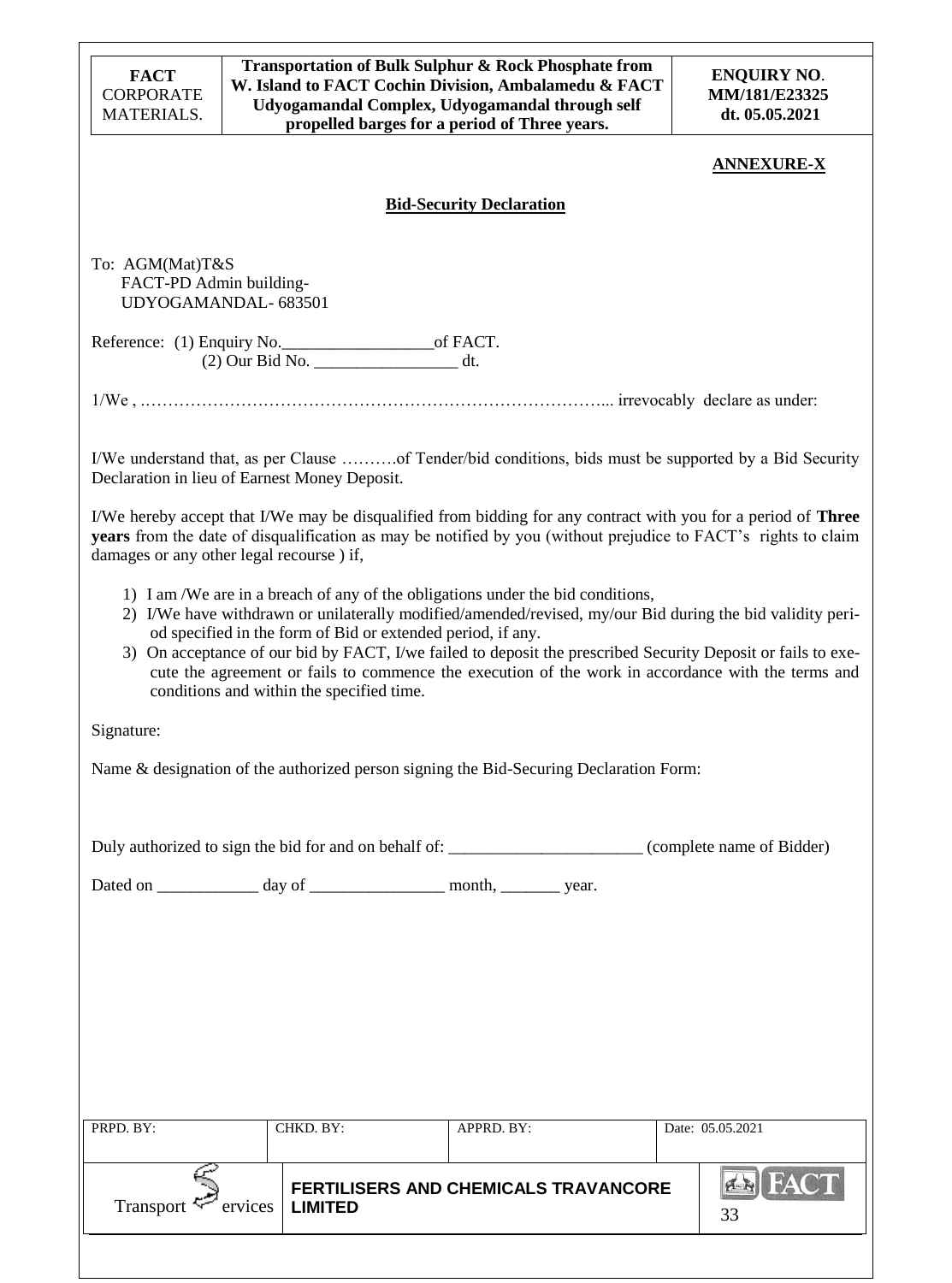### **Annexure -XI**

### **PROFORMA OF BANK GUARANTEE FOR FURNISHING SECURITY DEPOSIT**

(TO BE OBTAINED FROM A INDIAN NATIONALISED/SCHEDULED BANK ON STAMP PAPER WORTH Rs.500/-)

The Fertilisers and Chemicals Travancore Ltd., Udyogamandal, Cochin-683 501.

Whereas FACT , Udyogamandal P.O., Kerala (hereinafter called referred to as the Company) has placed a work order no. ............... dated ............ with M/S.........................(hereinafter called the Contractor) for the work of .......................and whereas it is one of the conditions of the said work order that the Contractor shall either remit a sum of Rs.............. (Rupees..........................only) or furnish a Bank Guarantee for Rs............ (Rupees...........................only) as security deposit for the due fulfilment of the said work order by the said Contractor.

In consideration of the Company having agreed to accept a Bank Guarantee from us towards such security deposit in lieu of the cash deposit in accordance with the terms and conditions of the above work order, we................. the Bank (hereinafter referred to as the Bank) do hereby undertake to pay the Company merely on demand any sum or sums from time to time demanded by the Company up to a maximum of Rs................. (Rupees............................only) being the amount of the security deposit against any loss or damage caused to or suffered by or would be caused to or suffered by the Company by reason of any breach by the said Contractor of any of the terms and conditions contained in the said work order.

We, the said Bank, do hereby undertake to pay the amount so demanded by the Company without any demur merely on a demand from the Company stating that the amount claimed is due by way of loss or damage caused to or suffered or would be caused to or suffered by the Company by reason of breach by the said Contractor of any of the terms and conditions contained in the said contract. Any such demand made on the Bank shall be conclusive as regards the amount due and payable by the Bank under this guarantee.

We undertake to pay to the Company any money so demanded notwithstanding any dispute or disputes raised by the said Contractor in any suit or proceeding pending before any court or Tribunal relating thereto our liability under this present being absolute and unequivocal.

The payment so made by us under this Guarantee shall be a valid discharge of our liability for payment thereunder and the said Contractor shall have no claim against us for making such payment.

We........................… further agree that the guarantee herein contained shall remain in full force and effect during the period that would be take for the performance of the said contract and that it shall continue to be enforceable till all the dues of the Company under or by virtue of the said contract have been fully paid and its claim satisfied or discharged or till the Company certifies that the terms and conditions of the said contract have been fully and properly carried out by the said contractor and accordingly discharges this guarantee.

We........further agree with the said company that they shall have the fullest liberty without our consent and without affecting in any manner our obligations hereunder to vary any of the terms and conditions of the said contract or to extend time of performance by the said Contractor or to postpone for any time and from time to time any of the powers exercisable by it against the said

| PRPD. BY:                   | CHKD. BY:      | APPRD. BY:                           | Date: 05.05.2021  |
|-----------------------------|----------------|--------------------------------------|-------------------|
| Transport $\leq$<br>ervices | <b>LIMITED</b> | FERTILISERS AND CHEMICALS TRAVANCORE | <b>FACT</b><br>34 |
|                             |                |                                      |                   |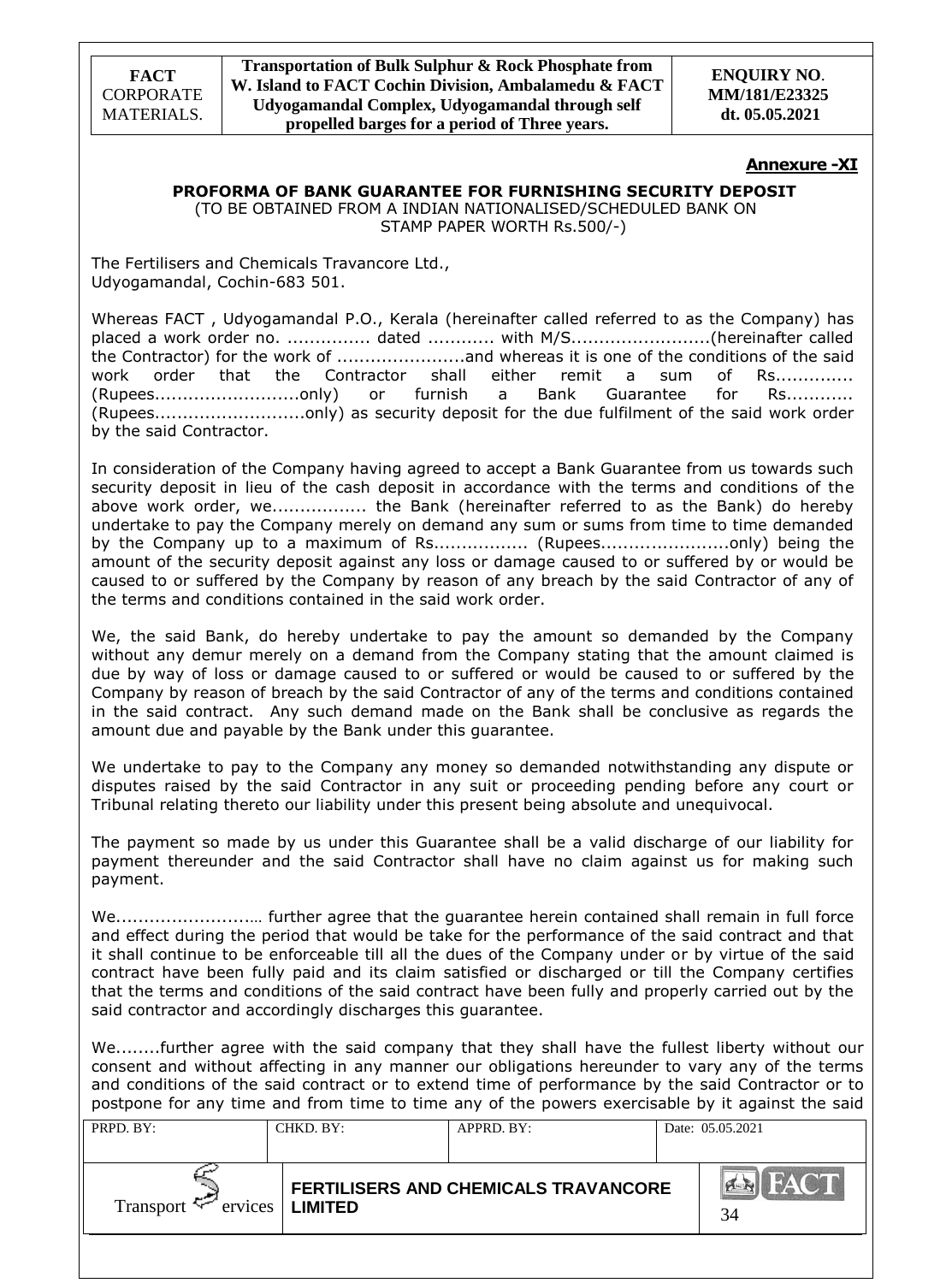| <b>FACT</b>      |
|------------------|
| <b>CORPORATE</b> |
| MATERIALS.       |

#### **ENQUIRY NO**. **MM/181/E23325 dt. 05.05.2021**

Contractor and either to enforce or forebear from enforcing any of the terms and conditions governing the said contract or securities available to the Company and the said Bank shall not be released from its liability under these presents by any exercise by the Company of the liberty with reference to the matters aforesaid or by reason of time being given to the said Contractor or any other forbearance, act or omission on the part of the Company or any indulgence by the Company to the said Contractor or any other matter of thing whatsoever which under the law relating to sureties, but for this provision, have the effect of so relieving us.

This guarantee shall not be affected by any change in the constitution of the Bank or the Company or the said Contractor nor shall this guarantee be affected by any change in the constitution of the Company or the said Contractor by absorption with any other body or corporation and this guarantee shall be available to or enforceable by such body or corporation.

Our guarantee shall remain in force until................. Unless a claim or demand is made within six months after the expiry of the above date, all the Company's rights under the guarantee shall be deemed as waived/forfeited and we shall be relieved and discharged from all liabilities there under. Notwithstanding anything contained hereinbefore, our liability under this guarantee shall be limited to an amount not exceeding Rs.................... (Rupees.............................. only).

Any notice by way of request, demand or otherwise hereunder may be sent by post to the Bank addressed as aforesaid and if sent by post, it shall be deemed to have been given at the time when it would be delivered in due course of post and in proving such notice when given by post, it shall be sufficient to prove that the envelope containing the notice was posted and certificate signed by an officer of the Company that the envelope was so posted shall be conclusive.

Disputes/differences, if any, relating to or arising out of this Bank Guarantee, shall be settled by courts having jurisdiction over Udyogamandal, in Kerala State, where the registered office of the company is situated and no other court shall have jurisdiction in the matter.

We........................................ Bank lastly undertakes not to revoke this guarantee during its currency except with the previous consent of the Company in writing.

Dated this.................... day of ................................ Two thousand and twenty one.

For (Name of Bank) : Authorised Official : Name Designation :

Place:

Full address of the Branch issuing this guarantee:

| Date: 05.05.2021 | APPRD. BY:                                  | CHKD. BY:      |         | PRPD. BY:   |
|------------------|---------------------------------------------|----------------|---------|-------------|
| FACT<br>35       | <b>FERTILISERS AND CHEMICALS TRAVANCORE</b> | <b>LIMITED</b> | ervices | Transport ' |
|                  |                                             |                |         |             |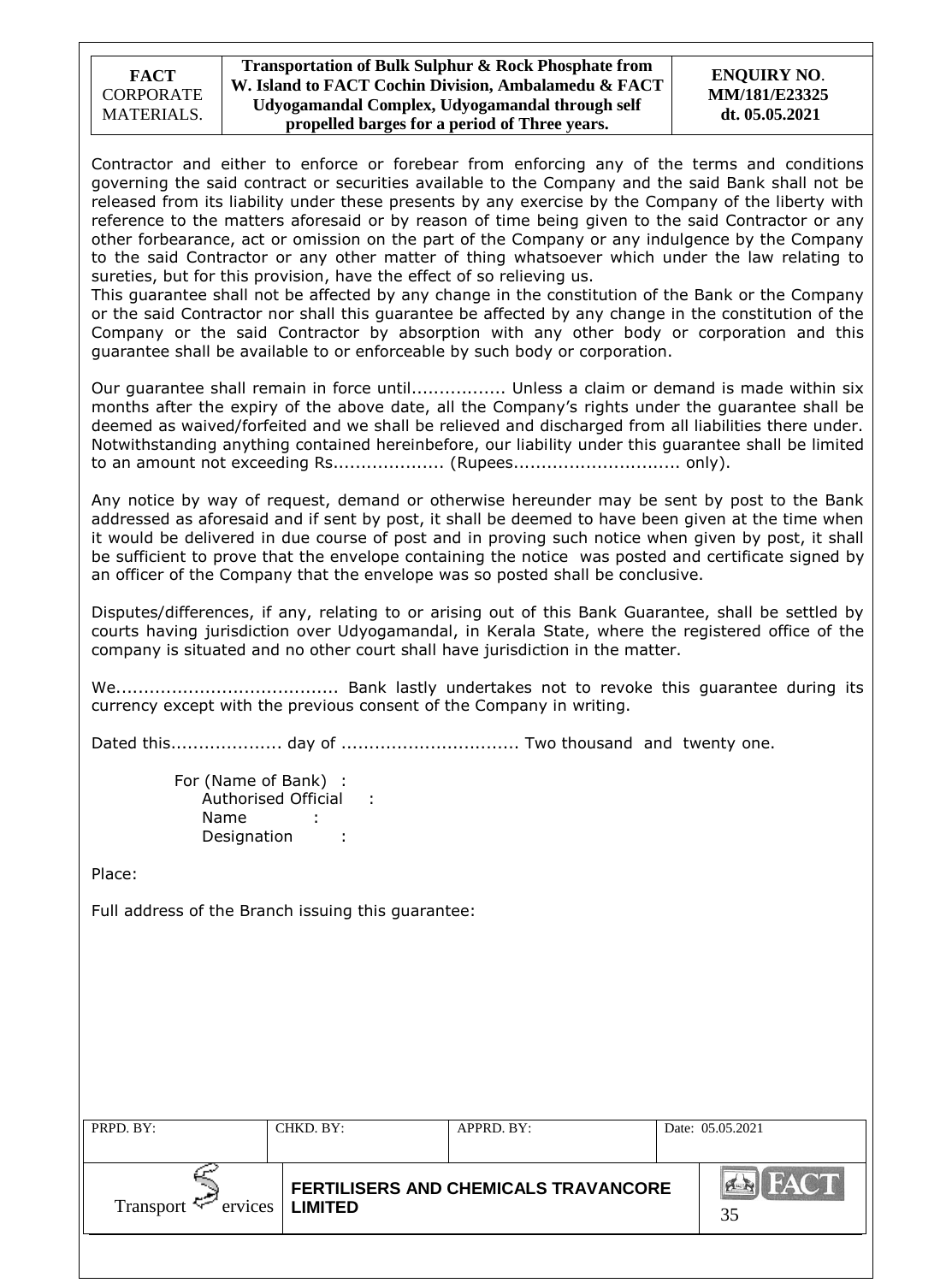**ENQUIRY NO**. **MM/181/E23325 dt. 05.05.2021**

### **ANNEXURE-XII**

## **AGREEMENT**

Proforma of Agreement to be executed in Rs 200/- Non Judicial stamp paper

ARTICLES OF AGREEMENT made this day the …. Between THE FERTILISERS AND CHEMICALS TRAVANCORE LIMITED, a Company registered under the Travancore Companies ACT IV of 1114(Malayalam Era) and having its registered office at Eloor, Udyogamandal P O Ernakulam District, Kerala State(hereinafter called the FACT) on the one part and M/s…. (hereinafter called the Contractor) which expression shall where the context so admits or applies be deemed to include their heirs, executors, administrators, successors interest and legal representatives as well) on the other part.

WHEREAS the Contractor has agreed with M/s FACT for the due performance of work as set forth in the Work Order No. dt… and accompaniments upon the terms and conditions therein mentioned as accepted vide their endorsements in the aforesaid work order.

NOW THESE PRESENT WITNESS THAT in consideration of the payments to be made by M/s FACT mentioned in the aforesaid Work Order no….. dt……. and accompaniments thereunto the Contractor shall duly perform the said works, fulfill and keep all conditions in the work order which will be deemed and taken to be part of this contracts as if the same had been fully set-out herein and FACT hereby agree that if the Contractor shall duly perform the said works in the manner aforesaid and observe and keep the said terms and conditions, FACT will pay to the Contractor at the time and in the manner set forth in the aforesaid work order and in the Annexure thereunto as accepted by Contractor vide his endorsement in the aforesaid work order, the amount or amounts calculated at the rate mentioned and as per terms stipulated therein as payment for the work. This agreement shall be in force up to ........

THE SAID CONDITIONS shall be read and construed as forming part of this Agreement and the parties thereto will respectively abide by and submit themselves to the conditions and stipulations and perform the agreement on their parts respectively.

UPON THE TERMS AND CONDITIONS of this Agreements being fulfilled and performed to the satisfaction of Officer of the Company empowered by the Company in this behalf, the Security Deposit remitted by the Contractor or such position thereof as he may be entitled to under the said condition shall be returned to the contractor.

IN WITNESS thereof the Contractor, M/s…. and The Sr. Manager (Materials) T &S of M/s The Fertilisers and Chemicals Travancore Ltd, For and on behalf of the Company have hereunto set their hands this day and year first above written.

For

In the presence of witnesses:

1.

2.

In the presence of witnesses: for and on behalf of the Company.

1.

| . .<br>I |  |
|----------|--|
|          |  |

| PRPD. BY:                      | CHKD. BY:      | APPRD. BY:                                  | Date: 05.05.2021  |
|--------------------------------|----------------|---------------------------------------------|-------------------|
| Transport $\approx$<br>ervices | <b>LIMITED</b> | <b>FERTILISERS AND CHEMICALS TRAVANCORE</b> | <b>FACT</b><br>36 |
|                                |                |                                             |                   |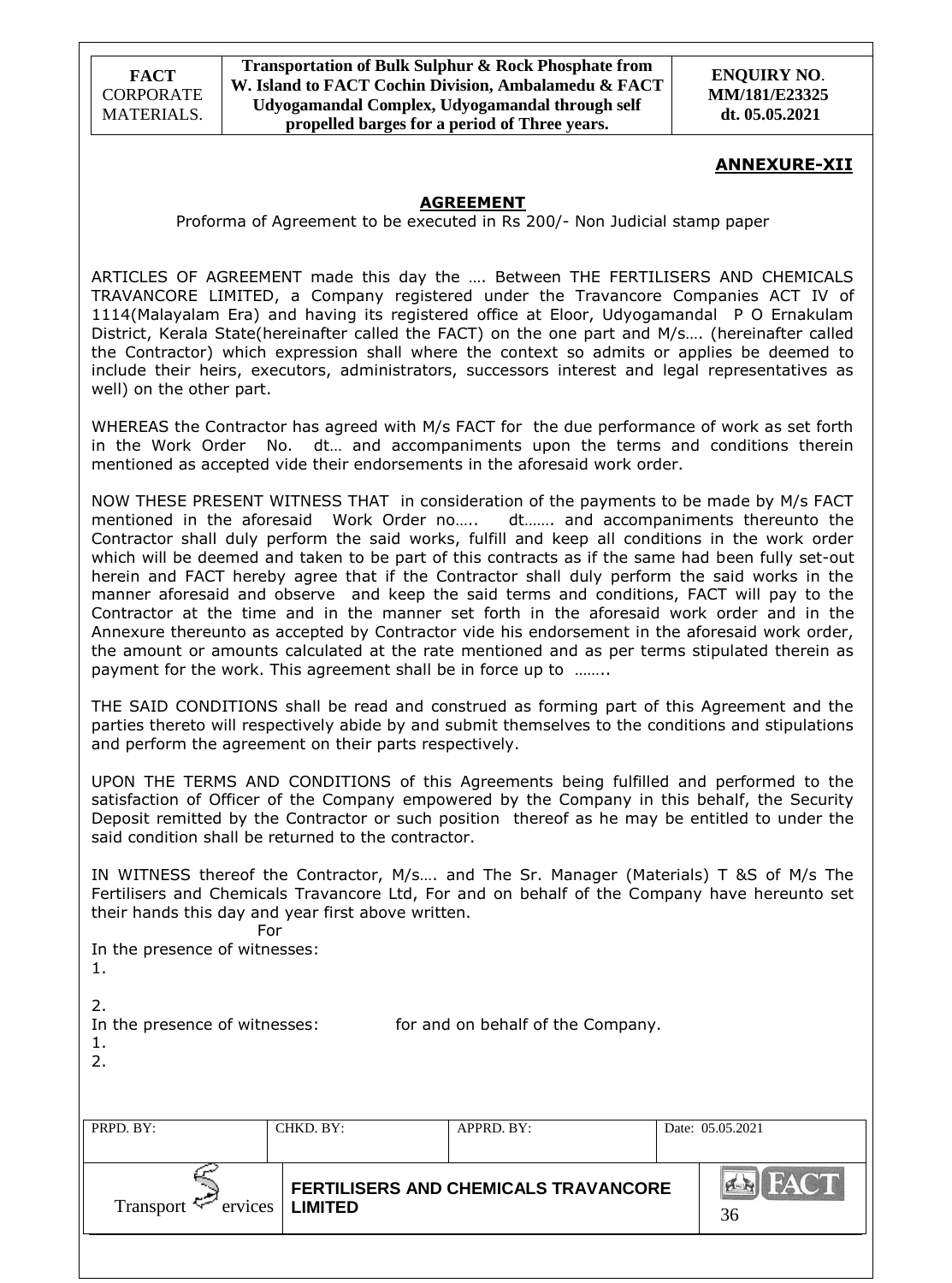## **ANNEXURE -XIII**

## **INTEGRITY PACT**

**(To be executed on Rs.500/- Non-judicial Stamp Paper)**

### **INTEGRITY PACT**

#### **Between**

The Fertilisers and Chemicals Travancore Limited (FACT), a company formed and registered under the Travancore Companies Act IX to 1114 (Companies Act, 2013) and having its registered office at Eloor, Udyogamandal-683501, Kochi, Ernakulam District, Kerala, hereinafter referred to as "The Principal".

#### *And* **And**

.................................. hereinafter referredtoas "The Bidder/ Contractor".

### **Preamble**

The Principal intends to award, under laid down organization procedures, contract/s for .......................... The Principal values full compliance with all relevant laws and regulations, and the principles of economic use of resources, and of fairness / transparency in its relations with its Bidder(s) and or/Contractor(s).

In order to achieve these goals, the Principal will appoint an Internal External Monitor (EIM), who will monitor the tender process and execution of the contact for compliance with the principle mentioned above.

### **Section 1 - Commitments of the Principal**

(1) The Principal commits itself to take all measures necessary to prevent corruption and to observe the following principles:

a) No employee of the Principal, personally or through family members, will in connection with the tender, or the execution of the contract, demand, take a promise for or accept, for self or third person, any material or immaterial benefit which the person is not legally entitled to.

b) The Principal will, during the tender process, treat all Bidder(s) with equity and reason. The Principal will in particular, before and during the tender process, provide to all Bidder(s) the same information and will not provide to any Bidder(s) confidential / additional information through which the Bidder(s) could obtain an advantage in relation to the tender process or the contract execution.

c) The Principal will exclude from the process all known prejudiced/interested persons.

(2) If the Principal obtains information on the conduct of any of its employees which is a criminal offence under the India Penal Code / Prevention of Corruption Act, or if there be a substantive suspicion in this regard, the Principal will inform the Vigilance Officer and in addition can initiate disciplinary actions.

| PRPD. BY:                   | CHKD. BY:      | APPRD. BY:                           | Date: 05.05.2021  |
|-----------------------------|----------------|--------------------------------------|-------------------|
| Transport $\leq$<br>ervices | <b>LIMITED</b> | FERTILISERS AND CHEMICALS TRAVANCORE | <b>FACT</b><br>37 |
|                             |                |                                      |                   |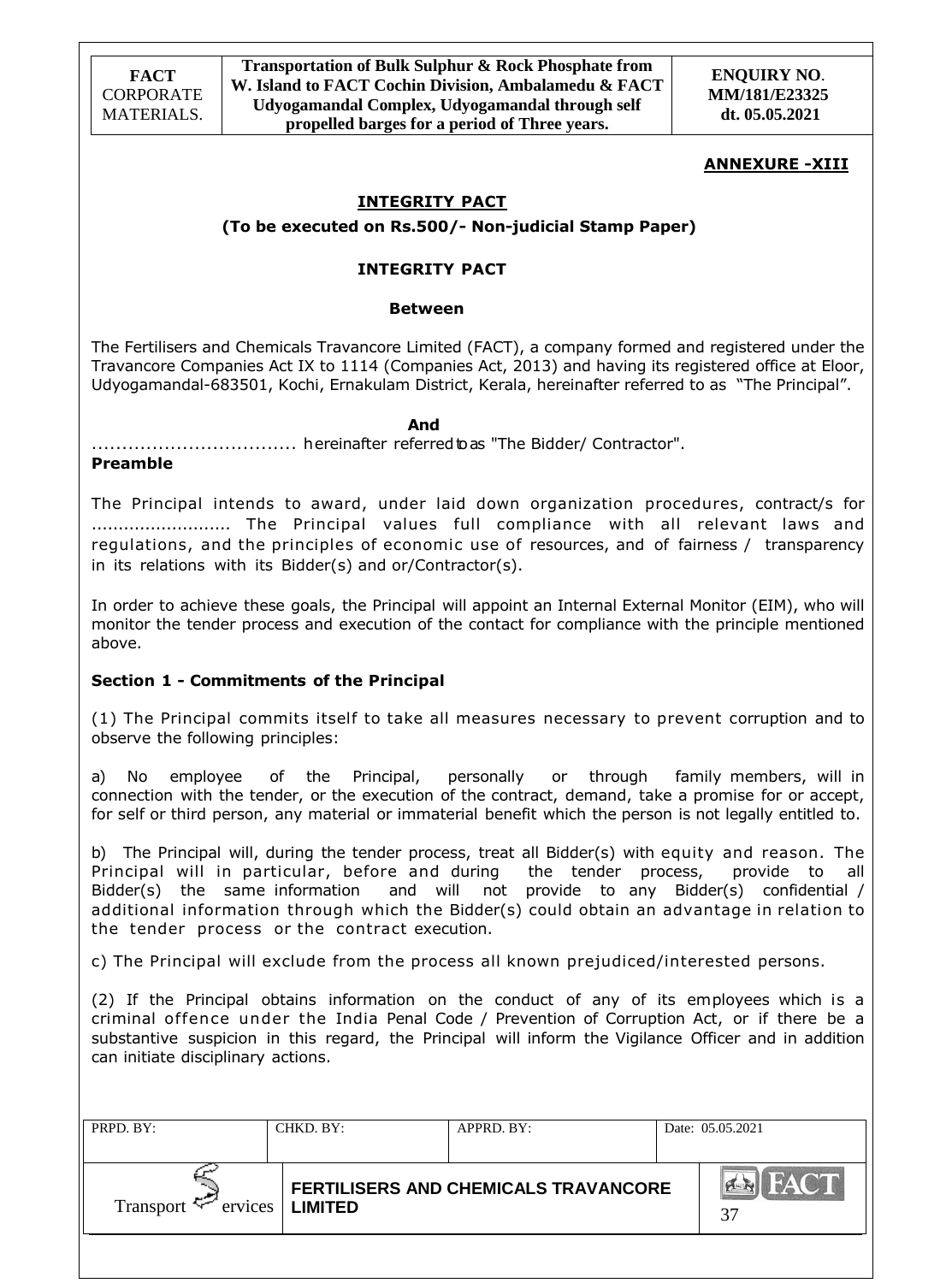## **Section 2 - Commitments of the Bidder(s) / Contractor(s)**

(1)The Bidder(s) / Contractor(s) commits themselves to take all measures necessary to prevent corruption. He commits himself to observe the following principles during his participation in the tender process and during the contract execution.

a) The Bidder(s) / Contractor(s) will not, directly or through any other person or firm, offer, promise or give to any of the Principal's employees involved in the tender process or the execution of the contract or to any third person, any material or immaterial benefit which he/she is not legally entitled to, in order to obtain in exchange, any advantage of any kind whatsoever during the tender process or during the execution of the contract.

b) The Bidder(s) / Contractor(s) will not enter with other Bidders into any undisclosed agreement or understanding, whether formal or informal. This applies in particular to prices, specifications, certifications, subsidiary contracts, submission or non-submission of bids or any other actions to restrict competitiveness or to introduce cartelisation in the bidding process.

c) The Bidder(s) / Contractor(s) will not commit any offence under the relevant IPC/PC Act; further the Bidder(s)/  $Contractor(s)$  will not use improperly, for purposes competition or personal gain, or pass on to others, any information or document provided by the Principal as part of the business relationship, regarding plans, technical proposals and business details, including information contained or transmitted electronically.

d) The Bidder(s) / Contractor(s) of foreign origin shall disclose the name and address of the Agents / Representatives in India, if any. Similarly, The Bidder(s) / Contractor(s) of Indian Nationality shall furnish the name and address of the foreign principals, if any. All the payments made to the India agent/representative have to be in Indian rupees only.

e) The Bidder(s) / Contractor(s) will, when presenting his bid, disclose any and all payments he has made, is committed to, or intends to make to agents, brokers or any other intermediaries in connection with the award of the contract.

(2) The Bidder(s) / Contractor(s) will not instigate third persons to commit offences outlined above or be an accessory to such offences.

### **Section 3 - Disqualification from tender process and exclusion from future contracts**

If the Bidder(s)/Contractor(s), before award or during the execution of has committed a transgression through a violation of Section 2 above or in any other form such as to put his reliability or credibility in question, the Principal is entitled to disqualify the Bidder(s)/ Contractor(s) from the tender process or to terminate the contract, if already signed, for such reason.

### **Section 4 - Compensation for Damages**

(1) If the Principal has disqualified the Bidder(s) from the tender process prior to the award according to Section 3, the Principal is entitled to demand and recover the damages equivalent to Earnest Money Deposit/Bid Security.

| PRPD. BY:                      | CHKD. BY:      | APPRD. BY:                           | Date: 05.05.2021  |
|--------------------------------|----------------|--------------------------------------|-------------------|
| Transport $\approx$<br>ervices | <b>LIMITED</b> | FERTILISERS AND CHEMICALS TRAVANCORE | <b>FACT</b><br>38 |
|                                |                |                                      |                   |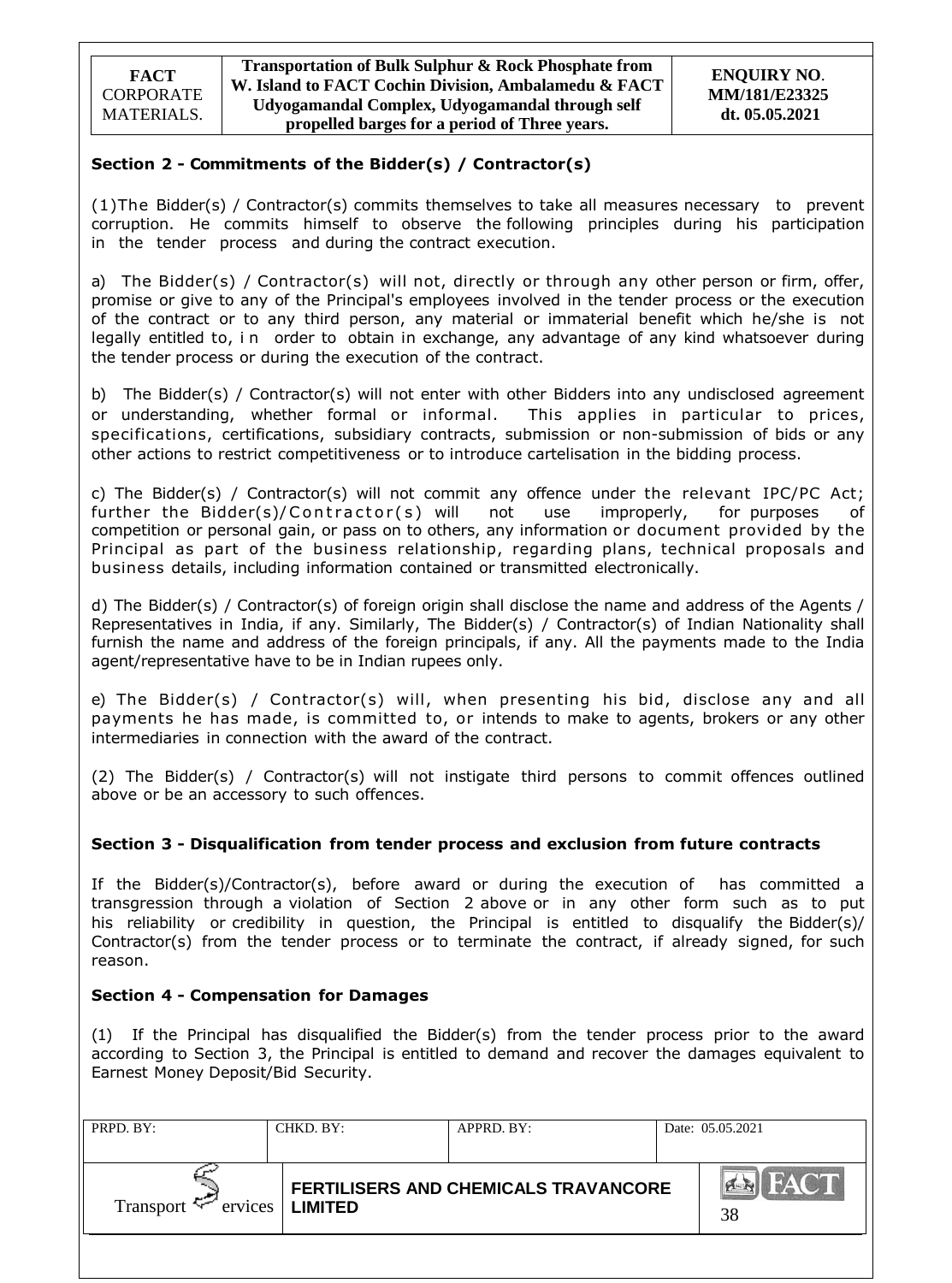(2) If the Principal has terminated the contract according to Section 3, or if the Principal is entitled to terminate the contract according to Section 3, the Principal shall be entitled to demand and recover from the Contractor liquidated damages of the contract value or the amount equivalent to Performance Bank Guarantee.

## **Section 5 - Previous Transgression**

(1) The Bidder declares that no previous transgression occurred in the last 3 years with any other Company in India conforming to the anti-corruption approach including Public Sector Enterprise in India that could justify his exclusion from the tender process.

(2) If the Bidder makes incorrect statement on this subject, he can be disqualified from the tender process and appropriate action can be taken including termination of contract, if already awarded, for such reason.

## **Section 6 - Equal treatment of all Bidders / Contractors / Subcontractors**

(1)The Bidder(s)/Contractor(s) undertakes(s) to demand from all subcontractors a commitment in conformity with this Integrity Pact, and to submit it to the Principal before contract signing.

(2) The Principal will enter into agreements with identical conditions as this one with all Bidders, Contractors/Suppliers and Subcontractors.

(3) The Principal will disqualify from the tender process all Bidders who do not sign this Pact or violate its provisions.

## **Section 7 – Criminal charges against violating Bidder(s) / Contractor(s) /Subcontractor(s)**

If the Principal obtains knowledge of conduct of a Bidder, Contractor or Subcontractor, or of an employee or a representative or an associate of a Bidder, Contractor, or Subcontractor which constitutes corruption, or if the Principal has substantive suspicion in this regard, the Principal will inform the same to the Chief Vigilance Officer.

## **Section 8 - Independent External Monitor/Monitors**

( 1 ) T he Principal appoints competent and credible Independent External Monitor for this Pact. The task of the Monitor is to review independently and objectively, whether and to what extent the parties comply with the obligations under this agreement.

(2) The Monitor is not subject to instructions by the representatives of the parties and performs his functions neutrally and independently. It will be obligatory for him to treat the obligations and document of the Bidder(s)/Contractor(s) as confidential. He reports to the Chairperson and managing Director, FACT.

(3) The Bidder(s)/Contractor(s) accepts that the Monitor has the right to access without restriction to all Project documentation of the Principal including that provided by the Contractor. The Contractor will also grant the Monitor, upon his request and demonstration of a valid interest, unrestricted and unconditional access to this project documentation. The same is

| Date: 05.05.2021  | APPRD. BY:                           |                | CHKD. BY: | PRPD. BY:                         |
|-------------------|--------------------------------------|----------------|-----------|-----------------------------------|
| <b>FACT</b><br>39 | FERTILISERS AND CHEMICALS TRAVANCORE | <b>LIMITED</b> |           | ervices <sup>1</sup><br>Transport |
|                   |                                      |                |           |                                   |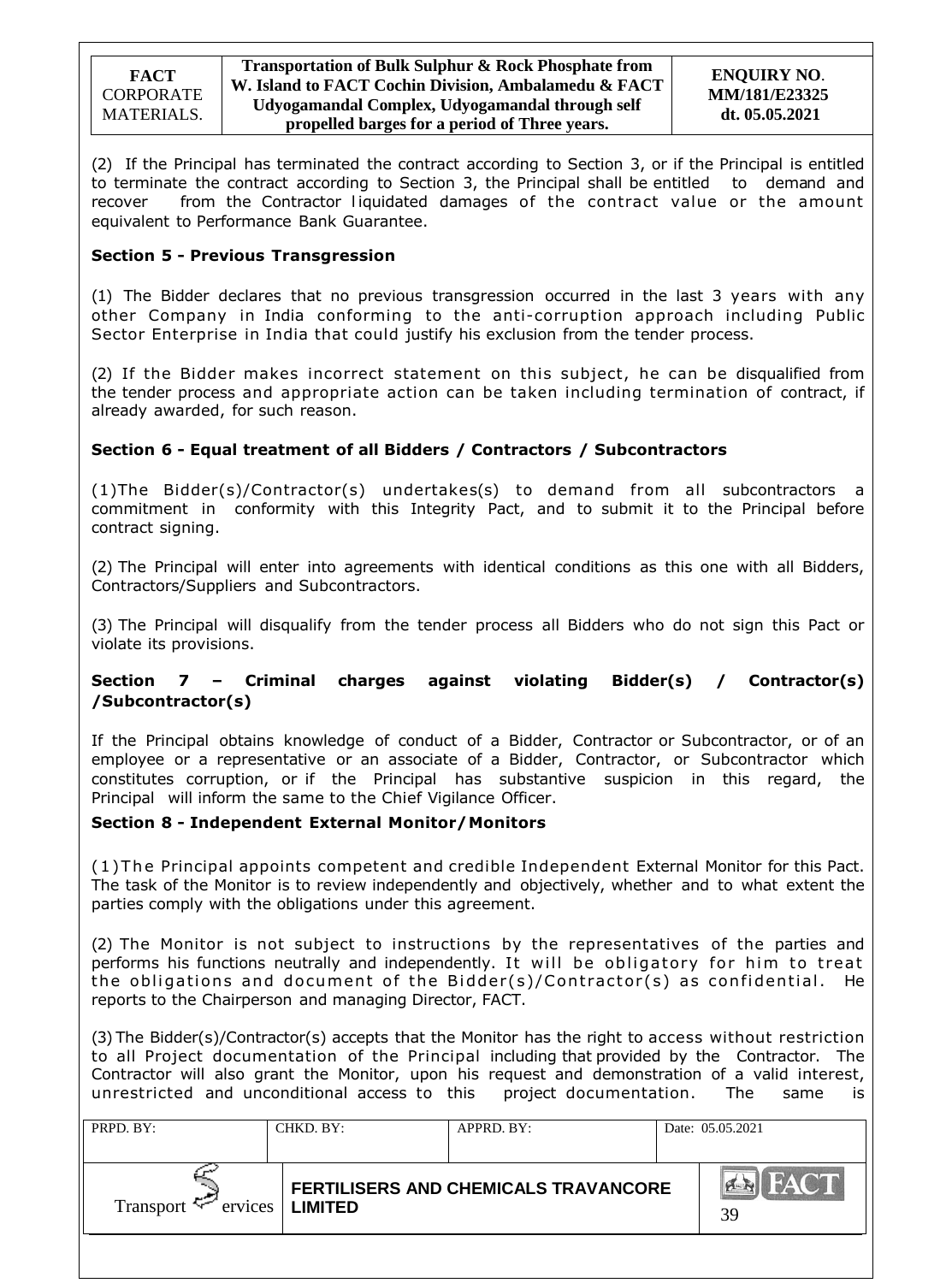applicable to Subcontractors. The Monitor is under contractual obligation to treat the information and documents of the Bidder(s)/Contractor(s)/ Subcontractor(s) with confidentially.

(4) The Principal will provide to the Monitor sufficient information about all meetings among the parties related to the Project provided such meetings could have an impact on the contractual relations between the Principal and the Contractor. The parties offer to the Monitor the option to participate in such meetings.

(5) As soon as the Monitor notices, or believes to notice, a violation of this agreement, he will so inform the Management of the Principal and request the Management to discontinue or to take corrective action, or to take other relevant action. The Monitor can in this regard submit non-binding recommendation. Beyond this, the Monitor has no right to demand from the parties that they act in a specific manner, refrain from action or tolerate action.

(6) The Monitor will submit a written report to the Chairman and Managing Director, FACT within 8 to 10 weeks from the date of reference or intimation to him by the Principal and, should the occasion arise, submit proposals for correcting problematic situations.

(7) Monitor shall be entitled to compensation on the same terms as being extended to / provided to Independent Director on FACT Board.

(8) If the Monitor has reported to the Chairman and Managing Director, FACT, a substantiated suspicion of an offence under relevant IPC/PC Act, and the Chairman and Managing Director, FACT has not, within reasonable time, taken visible action to proceed against such offence or reported it to the Chief Vigilance Officer, the Monitor may also transmit this information directly to the Central Vigilance Commissioner.

(9) The word 'Monitor' would include both singular and plural.

## **Section 9 - Pact Duration**

This Pact begins when both parties have legally signed it. It expires for the Contractor 12 months after the last payment under the contract, and for all other Bidders 6 months after the contract has been awarded.

If any claim is made / lodged during this time, the same shall be binding and continue to be valid despite the lapse of this pact as specified above, unless it is discharged / determined by the Chairman and Managing Director, FACT

### **Section 10** - **Other provisions**

**(1)**This agreement is subject to Indian Law. Place of performance and jurisdiction is the Registered Office of the Principal, i.e. Udyogamandal, Kerala.

(2)Changes and supplements as well as termination notices need to be made in writing. Side agreements have not been made.

(3) If the Contractor is a partnership or a consortium, this agreement must be signed by all partners or consortium members.

| PRPD. BY:           | CHKD. BY:         | APPRD. BY:                           | Date: 05.05.2021 |
|---------------------|-------------------|--------------------------------------|------------------|
| Transport $\approx$ | ervices   LIMITED | FERTILISERS AND CHEMICALS TRAVANCORE | FACT<br>40       |
|                     |                   |                                      |                  |